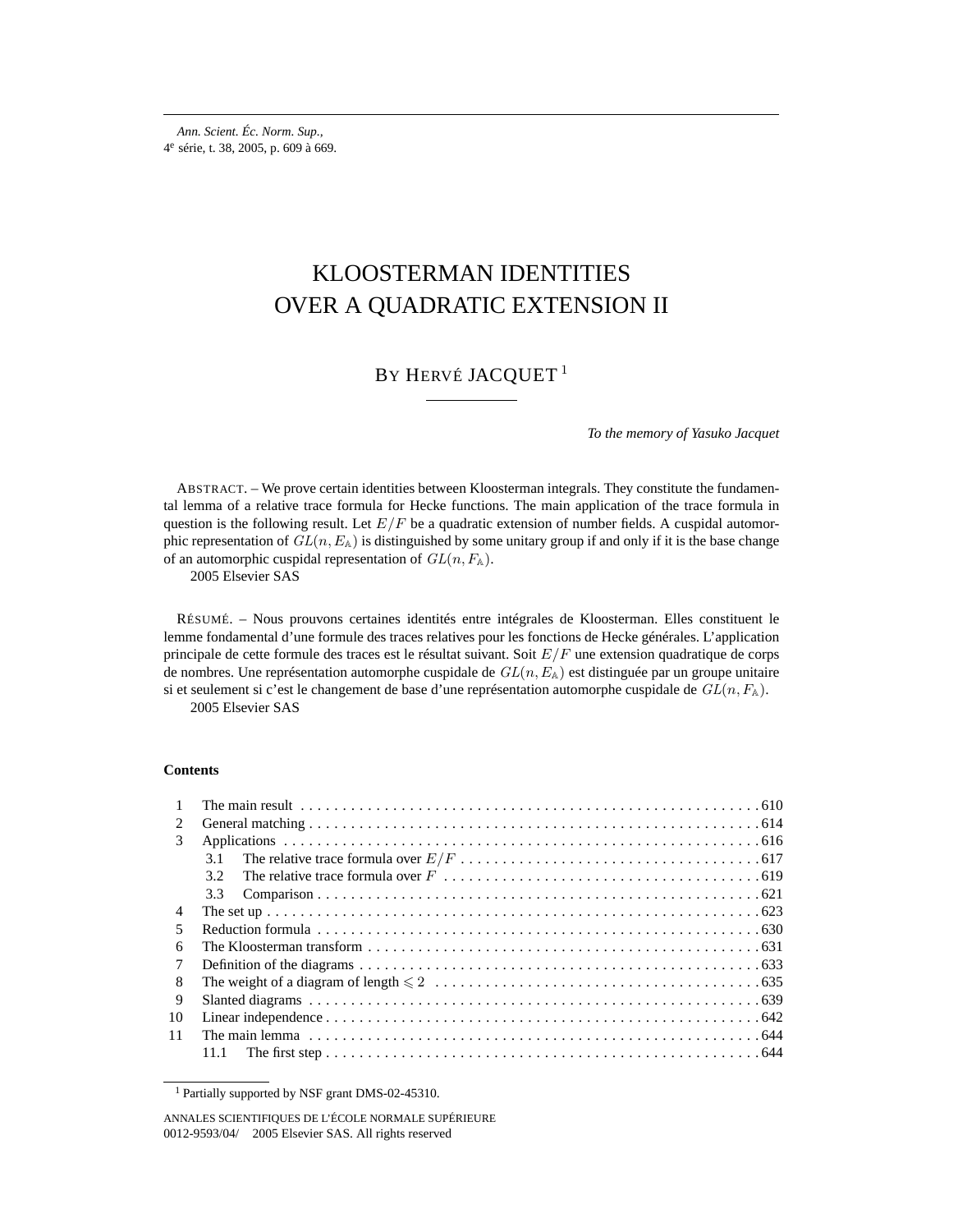#### 610 H. JACQUET

|                 | 11.2 | The case of a fundamental weight entertainment is not interested as the case of a fundamental weight |
|-----------------|------|------------------------------------------------------------------------------------------------------|
|                 | 11.3 |                                                                                                      |
|                 |      |                                                                                                      |
| 12 <sup>°</sup> |      |                                                                                                      |
| -13             |      |                                                                                                      |
| 14              |      |                                                                                                      |
| 15              |      |                                                                                                      |
|                 |      |                                                                                                      |
|                 |      |                                                                                                      |
|                 |      |                                                                                                      |
| 16              |      |                                                                                                      |
|                 |      |                                                                                                      |

#### **1. The main result**

Let  $F$  be a non-Archimedean local field of odd residual characteristic and characteristic 0. We denote by  $\varpi$  a uniformizer, by q the cardinality of the residual field  $\kappa$  and by  $|x|_F$  or simply |x| the absolute value of an element x. We consider the quadratic unramified extension  $E/F$ . Thus  $\varpi$  is also a uniformizer for E. We let  $\eta_{E/F}$  or simply  $\eta$  be the corresponding unramified quadratic character of  $F^{\times}$ . When necessary we use the notation  $|x|_F$  and  $|z|_E$  to denote the absolute value on  $F$  and  $E$  respectively. However we adopt the following convention: when we write an inequality (or an equality) such as  $|z| \leq \left|\varpi^m\right|$  the same absolute value is used on the two sides of the inequality: thus the inequality stands for either  $|z|_E \leq |\varpi^m|_E$  or  $|z|_F \leq |\varpi^m|_F$ . We denote by  $\sigma$  the Galois conjugation of  $E/F$ . We also write  $\sigma(z)=\bar{z}$ . Thus  $|z|_E = |z\bar{z}|_F$ . We let  $\psi_F$  or simply  $\psi$  be an additive character of F whose conductor is the ring of integers  $\mathcal{O}_F$  of F. Then  $\psi_E(z) := \psi_F(z + \bar{z})$  is an additive character of E whose conductor is  $\mathcal{O}_E$ .

We denote by  $G_n$  or simply G the group  $GL(n)$ . We let  $N_n$  or simply N be the subgroup of upper triangular matrices with unit diagonal and  $A_n$  or simply A the subgroup of diagonal matrices. We define a character

$$
\theta : N_n(F) \to \mathbb{C}^\times
$$

by

$$
\theta(u) = \psi\bigg(\sum_{1\leqslant i\leqslant n-1} u_{i,i+1}\bigg).
$$

Let  $\mathcal{S}(M(n \times n, F))$  be the space of locally constant compactly supported functions on  $M(n \times n, F)$ . We define the (diagonal) orbital integral of a function  $\Phi \in \mathcal{S}(M(n \times n, F))$ . It is the function on  $A_n(F)$  defined by

$$
\Omega[\Phi,\psi:a] := \int \Phi({}^t u_1au_2)\theta(u_1u_2)\,du_1\,du_2.
$$

The integral is over  $N_n(F) \times N_n(F)$  and the Haar measure du is normalized by the condition

$$
\int_{N_n(\mathcal{O}_F)} du = 1.
$$

In fact, the orbital integral is defined on the set of diagonal matrices  $a \in M(n \times n, F)$ , with  $a_1a_2 \cdots a_{n-1} \neq 0$ . We let  $\Phi_0$  be the characteristic function of  $M(n \times n, \mathcal{O}_F)$ . We remark that if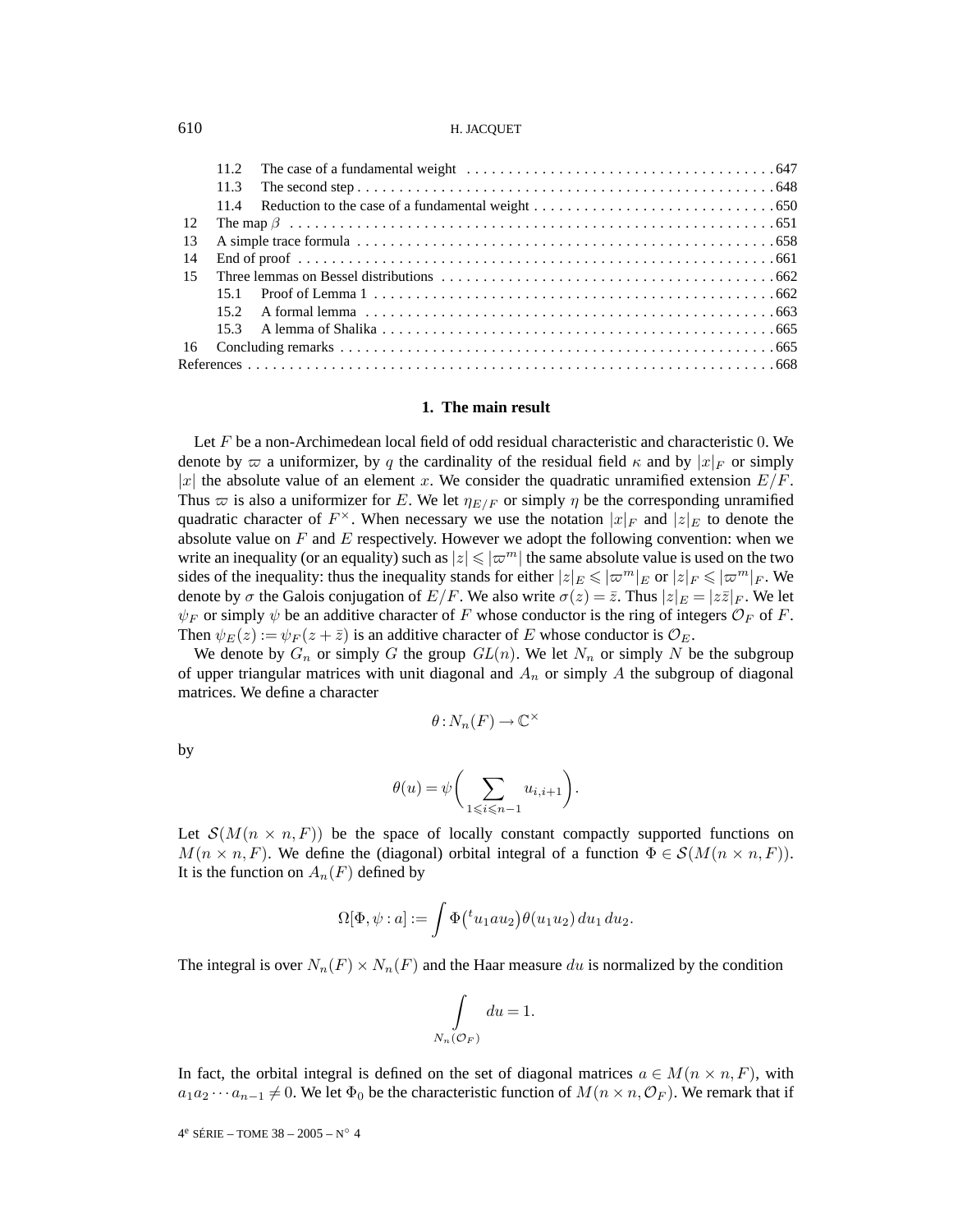we define  $\Phi^t$  by  $\Phi^t(X) = \Phi({}^t X)$  then

$$
\Omega[\Phi, \psi : a] = \Omega[^t \Phi, \psi : a].
$$

Similarly, we let  $M_h(E/F, n)$  be the space of  $n \times n$  Hermitian matrices, that is, the matrices  $x \in M(n \times n, E)$  such that  ${}^t x = \bar{x}$ . We let  $\Psi_0$  be the characteristic function of

$$
M_h(E/F, n) \cap M(n \times n, \mathcal{O}_E).
$$

We define a character

$$
u\mapsto \theta(u\bar{u})
$$

of  $N_n(F)$  by

$$
\theta(u\bar{u}) = \psi \bigg(\sum_{1 \leqslant i \leqslant n-1} u_{i,i+1} + \bar{u}_{i,i+1}\bigg).
$$

The notation is justified by the fact that  $u\bar{u}$  is the product of an element of  $N(F)$  and an element of the derived group of  $N(E)$ .

If  $\Psi$  is in  $\mathcal{S}(M_h(E/F, n))$  we define its (diagonal) orbital integral. It is the function on  $A_n(F)$ defined by

$$
\Omega[\Psi, E/F, \psi : a] := \int \Psi({}^t \bar{u}au) \theta(u\bar{u}) du.
$$

The integral is over  $N_n(E)$  and the Haar measure du is normalized by the condition

$$
\int_{N_n(\mathcal{O}_E)} du = 1.
$$

Again the integral is in fact defined on the set of diagonal matrices  $a \in M(n \times n, F)$  such that  $a_1a_2\cdots a_{n-1}\neq 0$ . Again

$$
\Omega\big[{}^t\Psi,E/F,\psi:a\big] = \Omega[\Psi,E/F,\psi:a].
$$

We say that  $\Psi$  and  $\Phi$  *match* and we write  $\Psi \leftrightarrow \Phi$  if

(1) 
$$
\Omega[\Psi, E/F, \psi : a] = \gamma(a)\Omega[\Phi, \psi : a]
$$

where  $\gamma$  is the *transfer factor* defined by

(2) 
$$
\gamma(a) =: \eta(a_1)\eta(a_1a_2)\cdots\eta(a_1a_2\cdots a_{n-1}).
$$

We set

$$
K_F := GL(n, \mathcal{O}_F), \qquad K_E := GL(n, \mathcal{O}_E),
$$

we denote by  $\mathcal{H}(GL(n, F))$  or simply  $\mathcal{H}_F$  the Hecke algebra, that is, the convolution algebra of bi-K<sub>F</sub>-invariant functions of compact support on  $GL(n, E)$ . We define similarly  $\mathcal{H}(GL(n,E)) = \mathcal{H}_E.$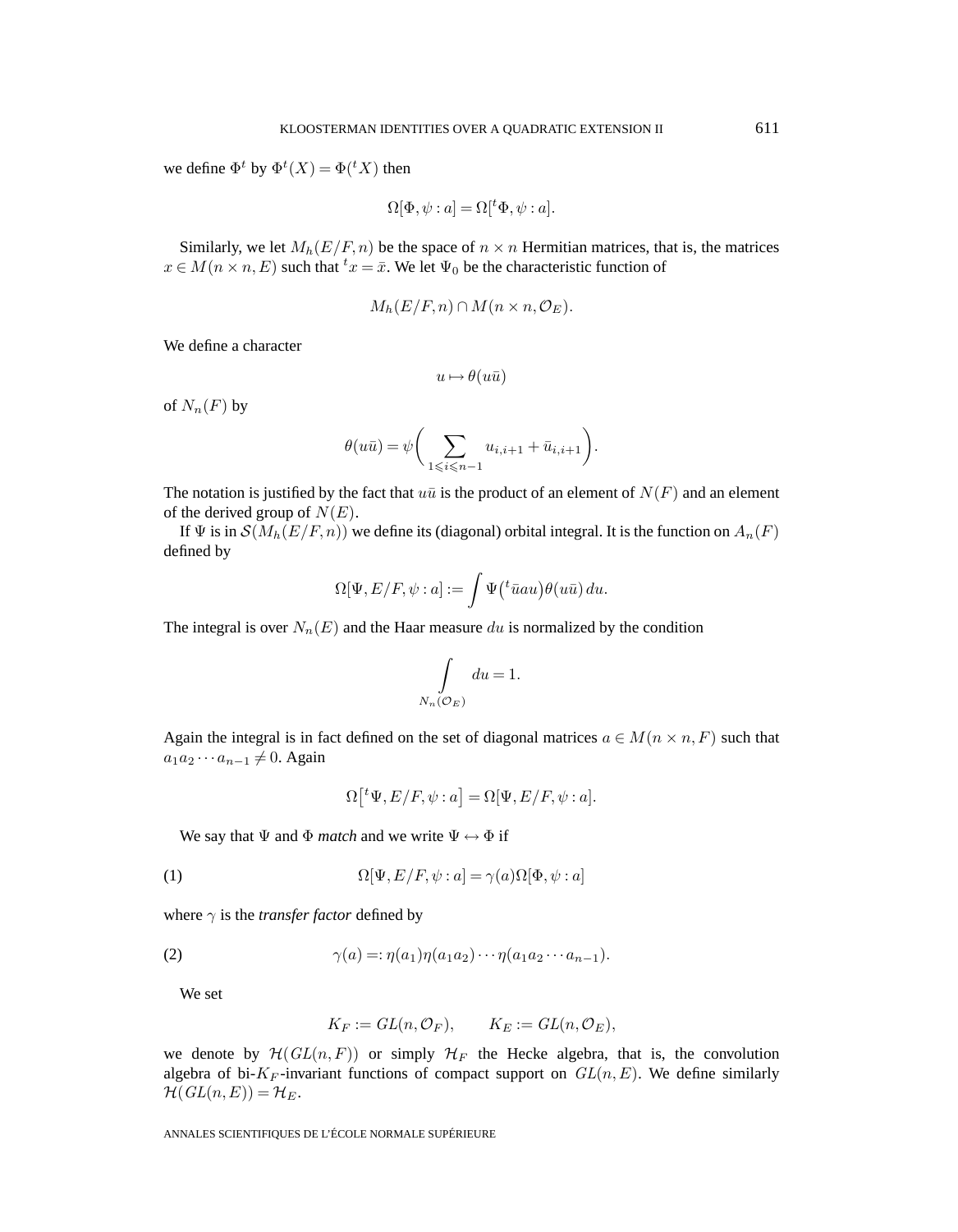We recall the base change homomorphism

$$
b: \mathcal{H}(GL(n,E)) \to \mathcal{H}(GL(n,F))
$$

of the Hecke algebras. If  $S(f)$  denotes the Satake transform of f then

$$
\mathcal{S}(b(f))(x) = \mathcal{S}(f)(x^2).
$$

Equivalently, if  $\pi$  is an unramified representation of  $G(F)$  corresponding to the character  $f \mapsto S(f)(x)$ , we write  $S(f)(\pi)$  for  $S(f)(x)$ . Then if  $\Pi$  is the representation base change of  $\pi$  we have

$$
\mathcal{S}(f)(\Pi) = \mathcal{S}(b(f))(\pi).
$$

Our main result is as follows (*fundamental lemma for Hecke functions*).

THEOREM 1. – *For any*  $f \in H(GL(n, E))$  *the function* 

(3) 
$$
X \mapsto \int_{GL(n,E)} \Psi_0\left( {}^t\bar{g}Xg\right) f(g) \, dg
$$

*matches the function*

(4) 
$$
X \mapsto \int_{GL(n,F)} \Phi_0(Xg)b(f)(g) dg.
$$

We remark that the same result is true in the case of positive characteristic. This can be derived from the work of Ngô [15]. The proof we give should extend to the case of characteristic, provided the necessary modifications be made in the global theory.

Of course the Haar measures are normalized by the condition that the measures of  $K_E$  and  $K_F$  are 1. If f is the unit element of the Hecke algebra this result was proved in [6, (8)].

We remark that the second function has the same orbital integral as the function

$$
X \mapsto \int\limits_{GL(n,F)} \Phi_0(gX)b(f)(g) dg.
$$

For any function f on a group we define the function  $\check{f}$  by  $\check{f}(g) = f(g^{-1})$ . We first note that  $b(f) = b(f)$ . Thus, at the cost of replacing the function f by the function f we may formulate the result as the matching of the functions

$$
X \mapsto \int\limits_{GL(n,E)} \Psi_0\left(^t\bar{g}Xg\right) f\left(g^{-1}\right) dg
$$

and

$$
X \mapsto \int\limits_{GL(n,F)} \Phi_0(Xg)b(f)(g^{-1})\,dg.
$$

Now let us apply the theorem to a function f supported on the set  $\{g \in GL(n, E): |\det g|_E =$  $|\varpi^{m}|_{E}$ . This means that the Satake transform  $\mathcal{S}(f)$  is a homogeneous Laurent polynomial of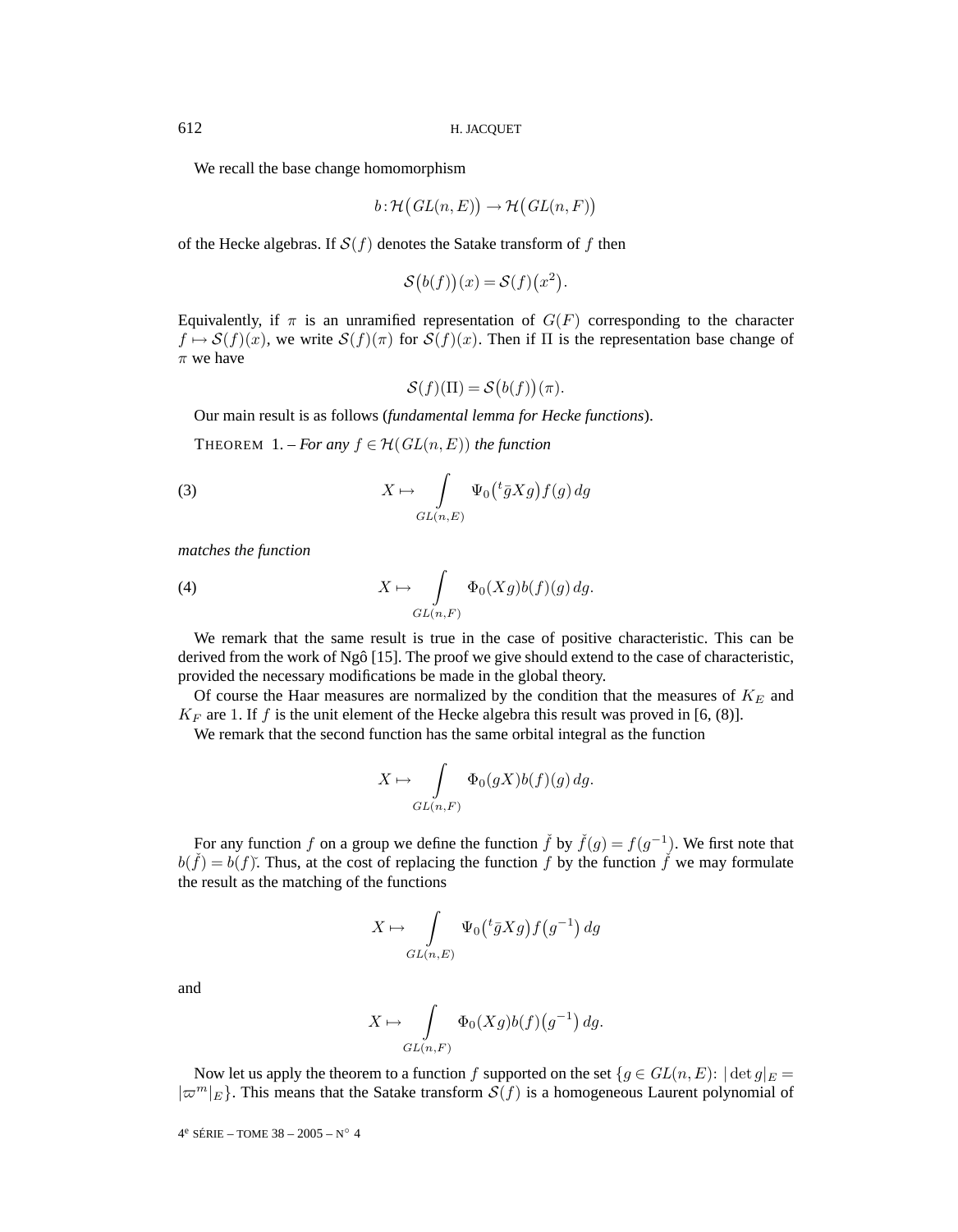degree m. Thus  $S(b(f))$  is homogeneous of degree  $2m$ , that is, the function  $b(f)$  is supported on the set  $\{g \in GL(n, F): |\det g|_F = |\varpi^{2m}|_F\}$ . Next the functions

$$
X \mapsto \mathbf{1}_{\{X: \; |\det X|_E = |\varpi^{-2m}|_E\}} \int\limits_{GL(n,E)} \Psi_0\big( {}^t\bar{g}Xg\big) f(g) \, dg
$$

and

$$
X \mapsto \mathbf{1}_{\{X: \; |\det X|_F = |\varpi^{-2m}|_F\}} \int\limits_{GL(n,F)} \Phi_0(Xg)b(f)(g) \, dg
$$

match because the determinant is constant on the orbits. In other words, the functions

$$
\int\limits_{GL(n,E)}\Psi^1\big({}^t\bar gXg\big)f(g)\,dg
$$

and

$$
\int\limits_{GL(n,F)} \Phi^1(Xg)b(f)(g)\,dg
$$

match, where we have denoted by  $\Psi^1$  and  $\Phi^1$  the characteristic functions of  $K_E \cap H(n \times n, \mathbb{Z})$  $E/F$ ) and  $K_F$  respectively. We have established this when f is supported on a set {g ∈  $GL(n, E)$ :  $|\det g|_E = |\varpi^m|_E$ . By linearity, it is true for all f.

Equivalently, for any  $f$ , the functions

$$
\int_{GL(n,E)} \Psi^1({}^t\bar{g}Xg) f(g^{-1}) dg
$$

and

$$
\int_{GL(n,F)} \Phi^1(Xg)b(f)(g^{-1})\,dg
$$

match. This is the result established by Ngô in the case of positive characteristic in [15]. With minor modifications in the global theory our proof applies to that case as well.

The above result (for general Hecke functions) was first established by Ye Yangbo in the case  $n = 3$ . His slightly different approach to the problem influenced me, as well as the notes he sent me. The reduction formulas are directly borrowed from his notes.

I am very grateful to Erez Lapid for useful discussions and a careful reading of the manuscript. His insistence that a global argument could be used to finish the proof was very encouraging. Moreover, his result in [10] is used in an essential way in the present paper. I also thank the referee for a very careful reading of the manuscript.

The material is arranged as follows. In Section 3 we explain the global consequences of our main result. This will serve as an introduction. In Section 4 we reformulate the result as a matching of linear combination of characteristic functions of lattices, namely

$$
\Psi_{\mu} \leftrightarrow \sum_{\lambda} \theta_{\mu}^{\lambda} \delta_F^{1/2} (\varpi^{2\mu-\lambda}) \Phi_{\lambda}(X),
$$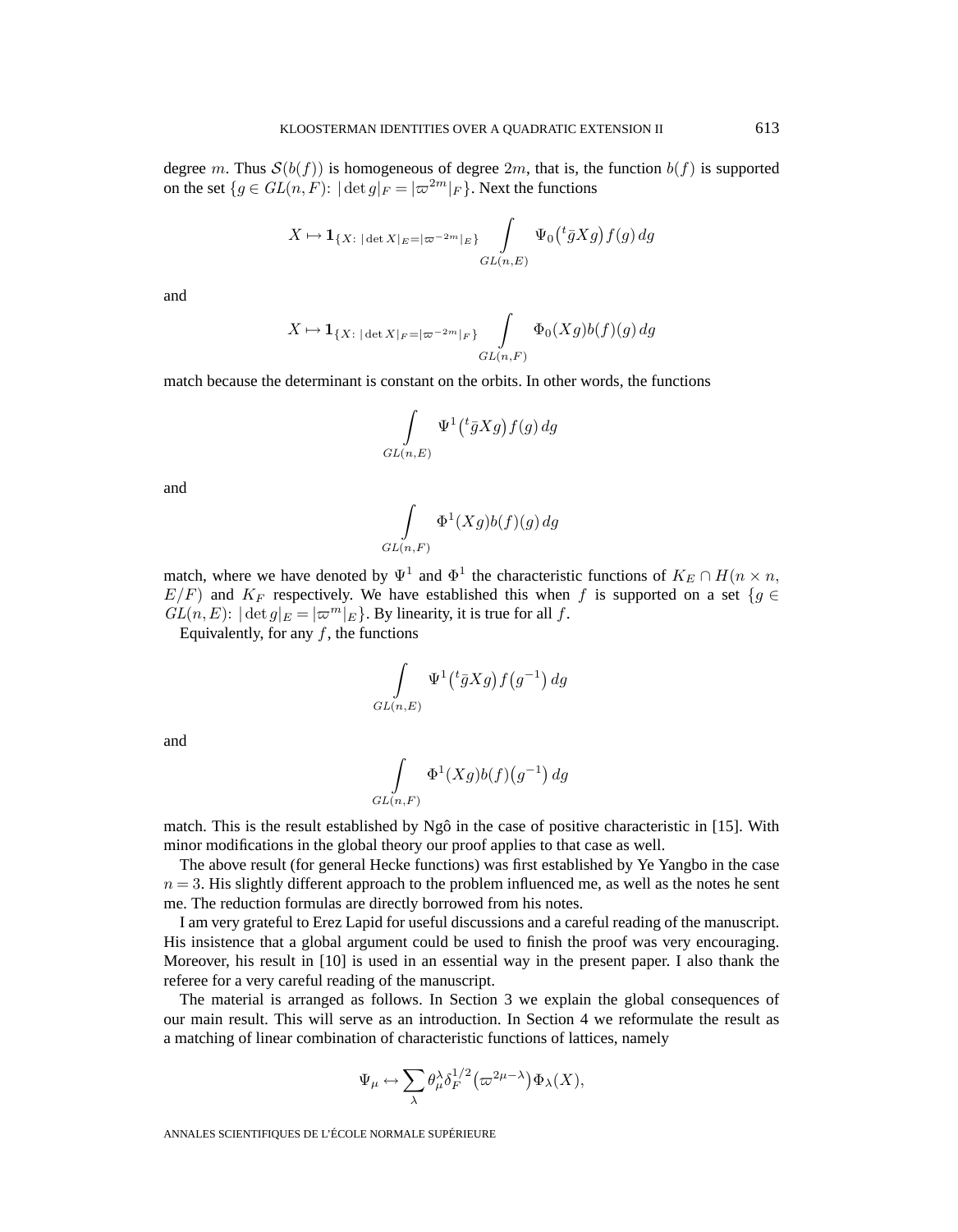with specific constants  $\theta_{\mu}^{\lambda}$  (see below for notation). In Sections 5–11 we develop the machinery which allows us to conclude that there is a matching of this form, where the constants  $\theta_{\mu}^{\lambda}$  are replaced by unknown constants  $\xi^{\lambda}_{\mu}$ . This amounts to saying there is a linear map  $\beta:\mathcal{H}_E\to\mathcal{H}_F$ such that

$$
X \mapsto \int\limits_{GL(n,E)} \Psi_0\big( {}^t\bar{g} X g \big) f(g) \, dg
$$

and

$$
X \mapsto \int\limits_{GL(n,F)} \Phi_0(Xg)\beta(f)(g) \, dg
$$

match. The assertion that  $\theta_{\mu}^{\lambda} = \xi_{\mu}^{\lambda}$  is then equivalent to the equality  $\beta = b$ . We check that  $\beta$ coincides with b on the unit element and on a set of generators of the Hecke algebra in Section 12. To finish the proof we discuss a *simple trace formula* in Section 13, where the base change b is replaced by the linear map  $\beta$ . We conclude in Section 14 that  $\beta$  is an algebra homomorphism. Thus  $\beta = b$ . In Section 15 we discuss three lemmas about local distributions. In Section 16 we briefly discuss more precise global results. We also indicate how to remove the restrictions on the global quadratic extension of Section 2.

#### **2. General matching**

For the convenience of the reader we review the general notion of matching [6,  $(5)$  and  $(6)$ ]. Thus we let  $E/F$  be an arbitrary quadratic extension of non-Archimedean local fields. We let  $\psi_F$  or simply  $\psi$  be a non-trivial additive character of F. Then dx is the self dual Haar measure on F and dz the Haar measure on E self dual with respect to the character  $\psi_E(z) = \psi_F(z + \bar{z})$ .

We let  $S(F)$  be the space of invertible Hermitian matrices. The group  $G(E)$  operates on  $S(F)$ by

$$
s \mapsto {}^t \bar{g}sg.
$$

For  $\Psi \in C_c^{\infty}(S(F))$  we define as before the diagonal orbital integral

$$
\Omega[\Psi, E/F, \psi : a].
$$

The measure du on  $N_n(E)$  is the product of the self dual Haar measures  $du_{i,j}$ . More generally, we say that an element s of  $S(F)$  (or its orbit under  $N(E)$ ) is *relevant* if the character

$$
u \mapsto \sum_{i} \psi(u_{i,i+1} + \bar{u}_{i,i+1})
$$

from  $N(E)$  to F is trivial on the stabilizer of s in  $N(E)$ . A system of representatives for the relevant orbits consists of the elements  $w_Ma$ . Here M is a standard Levi-subgroup of  $GL(n)$ containing A, that is, M is a bloc diagonal product of general linear groups. The group  $A_M \subseteq A$ is the center of M, the matrix belongs to  $A_M$  and  $w_M$  the longest element of the Weyl group of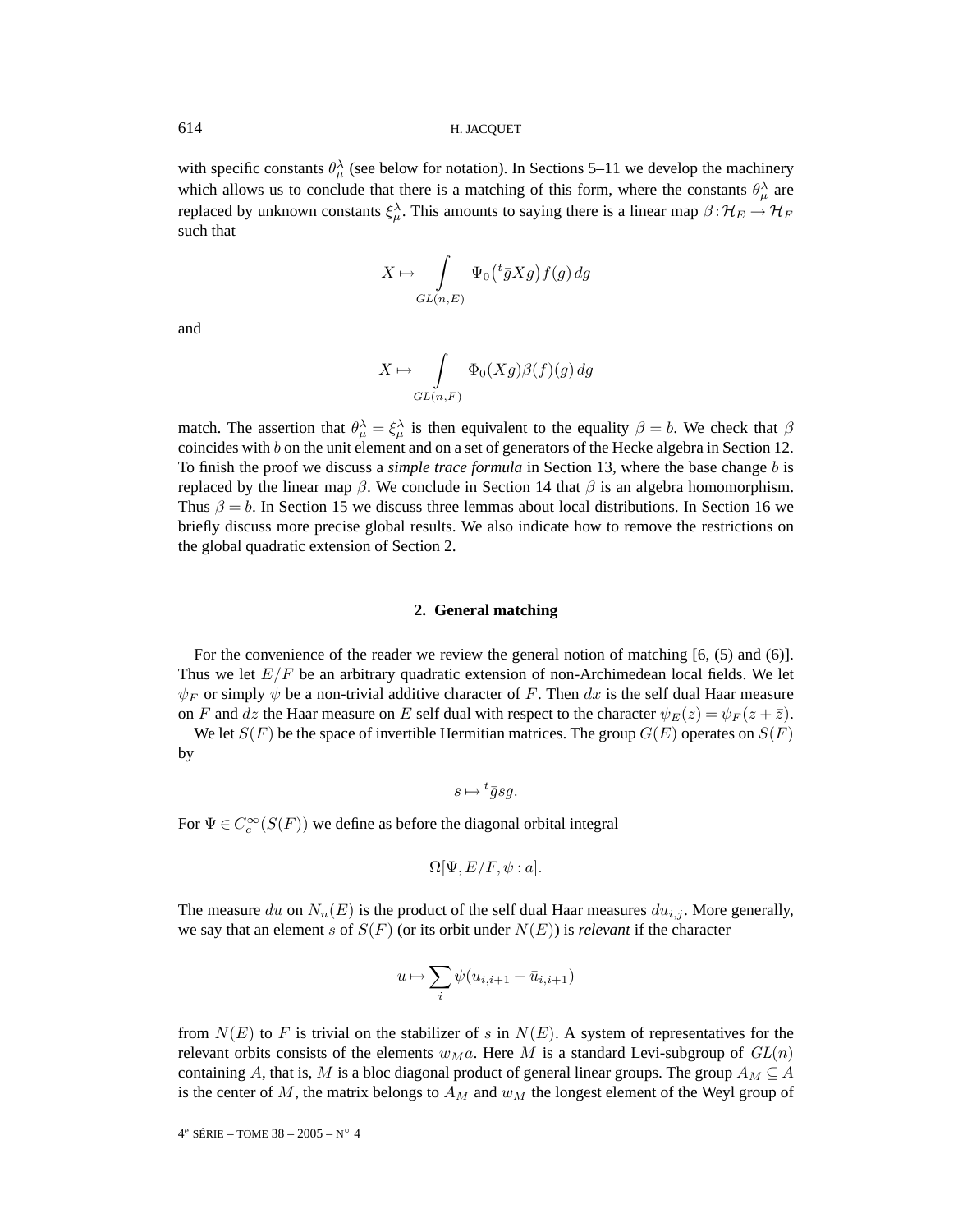M, viewed as a group of permutation matrices. In particular  $w_G$  also noted  $w_n$  is the matrix

(5) 
$$
w_n := \begin{pmatrix} 0 & 0 & \dots & 0 & 0 & 1 \\ 0 & 0 & \dots & 0 & 1 & 0 \\ 0 & 0 & \dots & 1 & 0 & 0 \\ \dots & \dots & \dots & \dots & 0 & 0 & 0 \\ 1 & 0 & \dots & 0 & 0 & 0 \end{pmatrix}
$$

If M is of type  $(n_1, n_2, \ldots, n_r)$  with  $n_1+n_2+\cdots+n_r = n$  then M consists of diagonal matrices with block entries of size  $(n_1, n_2, \ldots, n_r)$ . The matrix  $w_M$  is the matrix

(6) 
$$
w_M := \begin{pmatrix} w_{n_1} & 0 & \dots & 0 & 0 & 0 \\ 0 & w_{n_2} & 0 & \dots & 0 & 0 \\ \dots & \dots & \dots & 0 & w_{n_{r-1}} & 0 \\ 0 & 0 & \dots & 0 & 0 & w_{n_r} \end{pmatrix}
$$

We define orbital integrals

(7) 
$$
\Omega[\Psi, \psi : w_M a] = \int \Psi[t \bar{u} w_M a u] \theta(u \bar{u}) du.
$$

The integral is over the quotient of  $N(E)$  by the stabilizer of  $w_Ma$ .

Similarly we let the group  $G(F) \times G(F)$  operate on  $G(F)$  by

$$
g \mapsto {}^t g_1 g g_2.
$$

We define the relevant elements of  $GL(n, F)$  for the action of  $N(F) \times N(F)$ . The above matrices  $w_M$ a form again a system of representatives for the relevant orbits. We define orbital integrals

(8) 
$$
\Omega[\Phi,\psi:w_Ma] = \int \Phi[tu_1w_Mau_2]\theta(u_1u_2) du_1 du_2.
$$

The integral is over the quotient of  $N(F)^2$  by the stabilizer of  $w_Ma$ .

We say that  $\Psi$  matches  $\Phi$  and we write  $\Psi \leftrightarrow \Phi$  if

$$
\Omega[\Psi, \psi : a] = \gamma(a)\Omega[\Phi, \psi : a]
$$

where  $\gamma(a)$  is defined as before. Then there are transfer factors  $\gamma(w_M a, \psi)$  such that

$$
\Omega[\Psi, \psi : w_M a] = \gamma(w_M a, \psi) \Omega[\Psi, \psi : w_M a].
$$

Thus the factor  $\gamma(a, \psi) = \gamma(a)$  does not depend on  $\psi$ . Every  $\Psi$  matches a  $\Phi$  and conversely.

We also need the same notions for the trivial case where E is replaced by  $F \oplus F$  with Galois action  $\sigma(x_1, x_2) = (x_2, x_1)$ . The space  $S(F)$  is now the set of pairs  $(s_1, s_2)$  with  $s_1 = {}^t s_2$ . The action of  $GL(n, E) = GL(n, F) \times GL(n, F)$  is by

$$
(s_1, s_2) \mapsto ({}^t g_2 s_1 g_1, {}^t g_1 s_2 g_2).
$$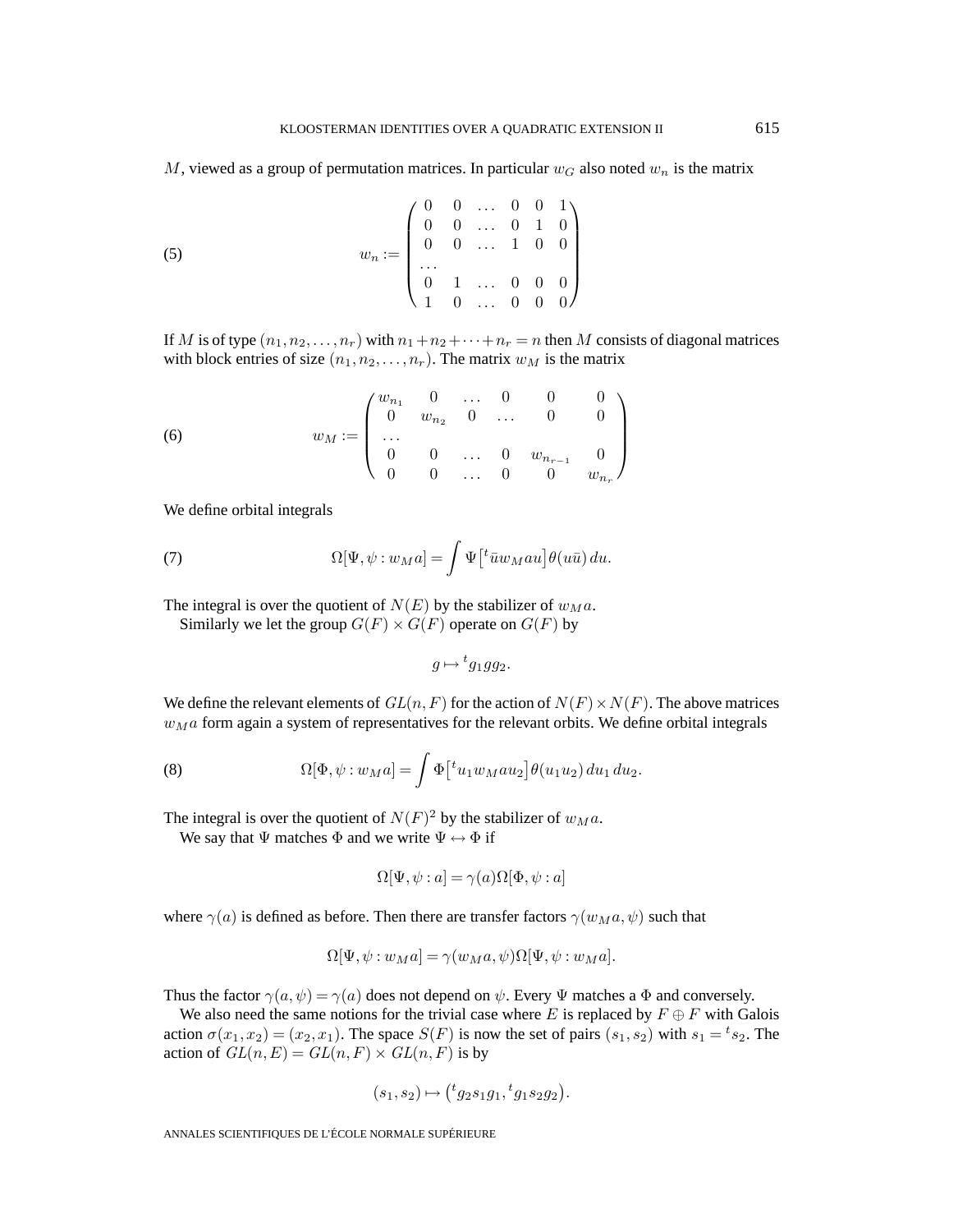We say that  $\Psi \in C_c^{\infty}(S(F))$  and  $\Phi \in C_c^{\infty}(G(F))$  match if

$$
\int \Psi[t_{n_2an_1}, t_{n_1an_2}]\theta(n_1n_2) \, dn_1 \, dn_2 = \int \Phi[t_{n_2an_1}]\theta(n_1n_2) \, dn_1 \, dn_2.
$$

This condition is verified if

$$
\Phi(g) = \Psi({}^tg,g)
$$

or

$$
\Phi(g) = \Psi(g, {}^tg).
$$

The other orbital integrals are then equal.

#### **3. Applications**

Our main result plus the recent work of Lapid [10] on the fine spectral expansion of the relative trace formula imply the following statement. Let  $E/F$  be a quadratic extension of number fields. We let  $\eta_{E/F}$  or simply  $\eta$  be the quadratic idele class character of F attached to E. We fix a nontrivial character  $\psi$  of  $F_{\mathbb{A}}/F$ . For technical reasons, we assume for now that every real place of F splits in E. If H is a unitary group in n-variables, and  $\Pi$  an automorphic cuspidal representation of  $GL(n, E<sub>A</sub>)$  we say that  $\Pi$  is *distinguished* by H if there is an automorphic form  $\phi$  in the space of Π such that

$$
\int\limits_{H(F)\backslash H(F_{\mathbb{A}})} \phi(h) \, dh \neq 0.
$$

We have then the following result.

THEOREM 2. – *Suppose that* Π *is the base change of an automorphic cuspidal representation*  $\pi$  *of*  $GL(n, F_A)$ *. Then there is a unitary group* H *such that*  $\Pi$  *is distinguished by* H. Conversely, *if an automorphic cuspidal representation*  $\Pi$  *of*  $GL(n, E<sub>A</sub>)$  *is distinguished by some unitary group then it is the base change of an automorphic cuspidal representation*  $\pi$  *of*  $GL(n, F_{\mathbb{A}})$ *.* 

We first prove the second statement. Indeed, suppose that  $\Pi$  is distinguished by the stabilizer H of an element  $\xi \in S(F)$ . If  $v_1, v_2$  are places of E above the same place v of F then the tensor product  $\Pi_{v_1} \otimes \Pi_{v_2}$  admits a non-zero linear form  $\mu$  invariant under the group of pairs  $(\xi_1^{-1}{}^t h^{-1}\xi_1, h)$ . Since  $g \mapsto \Pi_{v_1}({}^t g^{-1})$  is contragradient to  $\Pi_{v_1}$  we conclude that  $\Pi_{v_1} = \Pi_{v_2}$ . On the other hand, if v is a place of F inert in F, w the corresponding place of E and  $\Pi_w$  is unramified, then  $\Pi_w$  is invariant under the non-trivial element of  $Gal(E_w/F_v)$ . Thus  $\Pi$  and  $\Pi^{\sigma}$ have the same components at almost all places. It follows that  $\Pi = \Pi^{\sigma}$ . By [1]  $\Pi$  is then the base change of a cuspidal automorphic representation of  $GL(n, F<sub>A</sub>)$ . (This is a standard argument first found in [5].)

We describe in more detail the (relative) trace formula which gives this result. The method of proof we follow is perhaps not the simplest. However it can be adapted to the case of the *simple* but delicate relative trace formula that we need to prove completely our main result.

We let  $F^+$  be the subgroup of  $F^{\times}_{A}$  whose finite components are 1 and whose infinite components are all equal to the same positive number. Thus  $F^+$  is isomorphic to  $\mathbb{R}^{\times +}$ . For  $z \in F^+$  we often write z for  $z1_n$ . We define  $E^+$  similarly.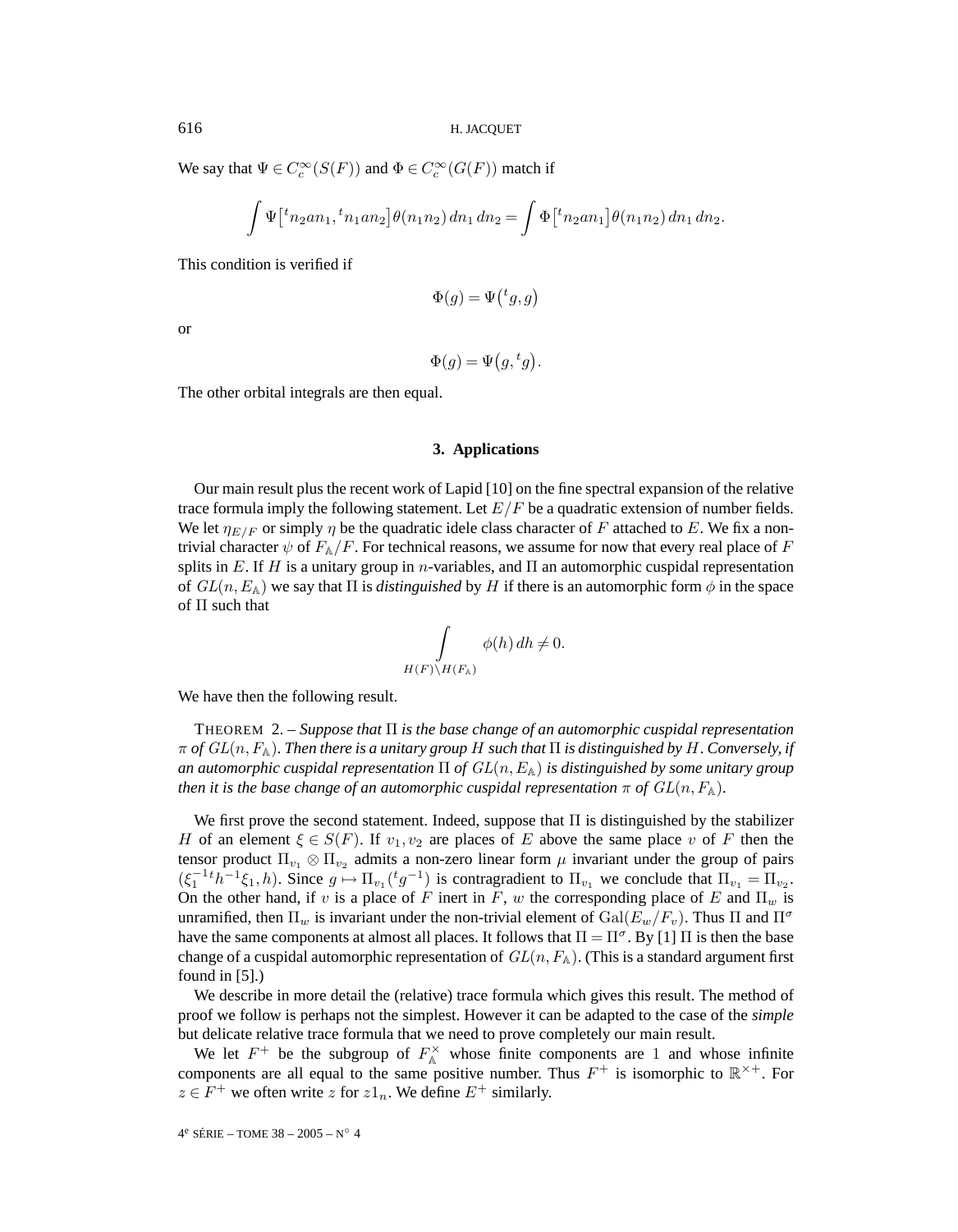#### **3.1. The relative trace formula over** E/F

We denote by S the algebraic variety of  $n \times n$  invertible Hermitian matrices. Let  $\Psi$  be a smooth function of compact support on the space  $S(F_A)$ . We consider the function

$$
K_\Psi(g):=\sum_{\epsilon\in S(F)}\Psi\big[{^t\bar{g}\epsilon g}\big]
$$

and the integral

(9) 
$$
\int_{E^+} \int_{N_n(E)\backslash N_n(E_{\mathbb{A}})} K_{\Psi}(uz) \theta(u\bar{u}) du dz
$$

$$
= \int_{F^+} \int_{N_n(E)\backslash N_n(E_{\mathbb{A}})} \sum_{\epsilon \in S(F)} \Psi[^t \bar{u} z \epsilon u] \theta(u\bar{u}) dz du.
$$

Of course the Haar measures have to be normalized suitably. In this article we are only interested in qualitative results and so we do not pay much attention to the normalization of the measures. This expression can be computed in terms of orbital integrals (for the relevant orbits). Thus it is a sum

(10) 
$$
\sum_{M} \sum_{\alpha \in A_{M}(F)} \int \Omega[\Psi, \psi : w_{M} \alpha z] dz.
$$

The first sum is over all Levi-subgroups M of  $GL(n)$  containing A. The global orbital integral  $\Omega[\Psi, \psi : w_M \alpha z]$  is over the quotient of  $N(E_A)$  by the stabilizer of  $w_M \alpha$ .

We consider a set of representatives  $\{\xi\}$  for the orbits of the right action of  $GL(n, E)$  on  $S(F)$ . For each  $\xi$  we denote by  $H^{\xi}$  its stabilizer and we choose a function  $f^{\xi}$  on  $GL(n, E_{\mathbb{A}})$ , smooth of compact support, such that

(11) 
$$
\int\limits_{H^{\xi}(F_{\mathbb{A}})} f^{\xi}(hg) dh = \Psi\left(\frac{t}{g\xi}g\right).
$$

We introduce the usual kernel function

$$
K_{f^{\xi}}(x,y):=\sum_{\gamma\in GL(n,E)}f^{\xi}\big(x^{-1}\gamma y\big).
$$

Then

$$
K_{\Psi}(g) = \sum_{\xi} \sum_{\gamma \in H^{\xi}(F) \backslash GL(n,E)} \int_{H^{\xi}(F_{\mathbb{A}})} f^{\xi}(h\gamma g) dh
$$

$$
= \sum_{\xi} \int_{H^{\xi}(F) \backslash H^{\xi}(F_{\mathbb{A}})} K_{f^{\xi}}(h,g) dh.
$$

Thus (9) is equal to

(12) 
$$
\sum_{\xi} \int_{E^+} \int_{H^{\xi}(F) \backslash H^{\xi}(F_{\mathbb{A}})} \int_{N(E) \backslash N(E_{\mathbb{A}})} K_{f^{\xi}}(zh, u) \theta(u\bar{u}) dh du dz.
$$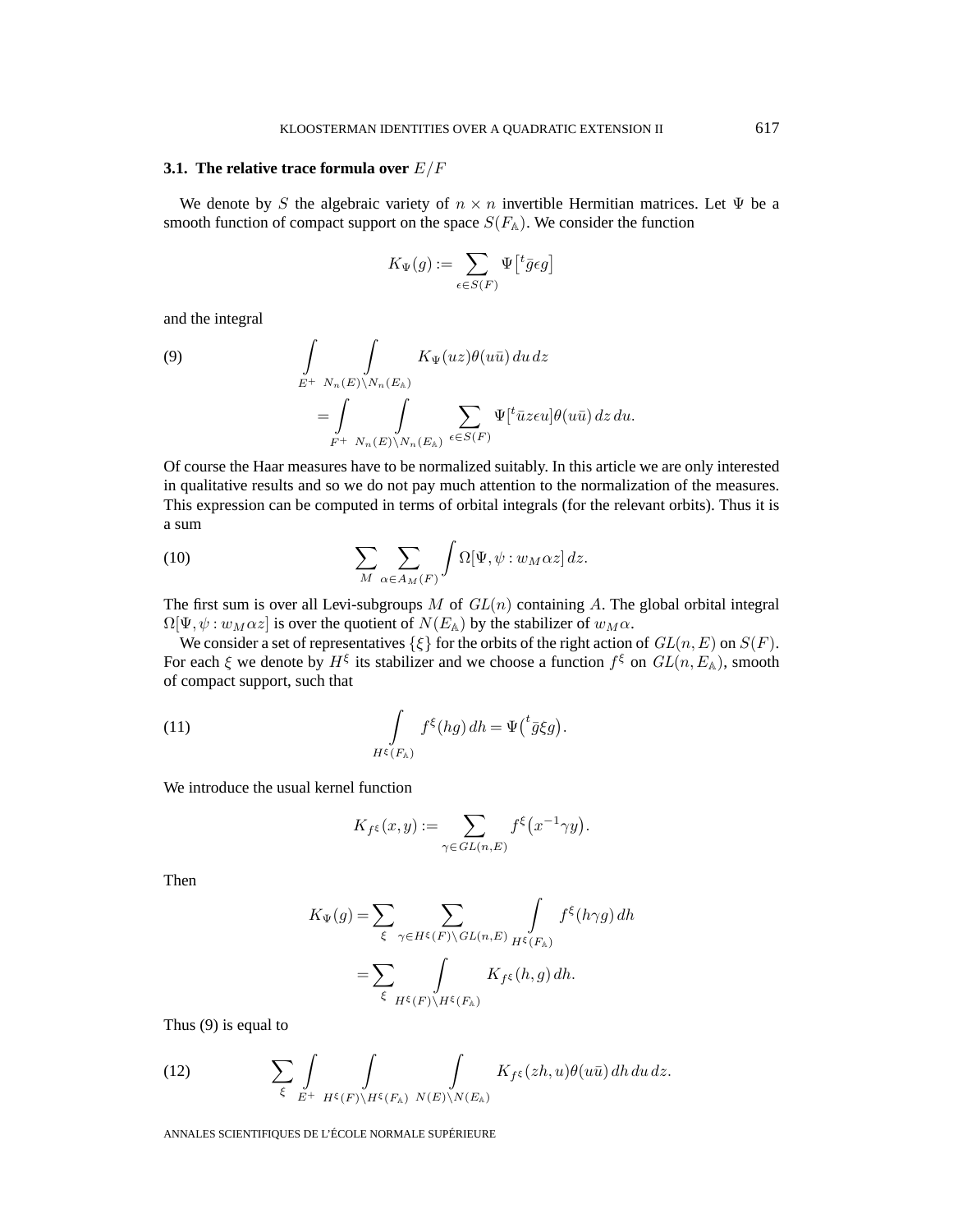Now we make more precise the relation between the function  $\Psi$  and the functions  $f^{\xi}$ . We assume that  $\Psi$  is decomposable. Then the functions  $f^{\xi}$  are decomposable.

To that end, we consider a place  $v$  of  $F$  inert and unramified in  $E$  and the corresponding place w of E. We consider a  $\xi$  which is in  $K_w := GL(n, \mathcal{O}_w)$ . Let  $\Psi_v^1$  be the characteristic function of  $K_w \cap S(F_v)$  and  $f_w$  a Hecke function. Assume that  $\Psi_v$  has the form

$$
\Psi_v(X) = \int_{G_w} \Psi_v^1({}^t\bar{x}Xx) f_w(x^{-1}) dx.
$$

Since the set  $K_w \cap S(F_v)$  is a single orbit of  $K_w$  we can write

$$
\Psi_v^1({}^t\bar{g}\xi g) = \int\limits_{H_v^{\xi}} f_w^1(hg) dh
$$

where  $f_w^1$  is the unit element of the Hecke algebra  $\mathcal{H}_w$ . On the other hand,

$$
f_w(g) = \int f_w^1(x) f_w(x^{-1}g) dx.
$$

Thus

$$
\int\limits_{H_v^\xi} f_w(hg) dh = \int \Psi_v^1(t \bar{x}^t \bar{g} \xi gx) f_w(x^{-1}) dx = \Psi_v \left[{}^t \bar{g} \xi g\right].
$$

In other words we may and will take  $f_w^{\xi} = f_w$ .

If v splits into  $v_1, v_2$  then the space  $S(F_v)$  of Hermitian matrices at the place v is the set of pairs

$$
(g_1, g_2), \quad g_2 = {}^t g_1, \quad g_i \in GL(n, F_v).
$$

In particular  $\xi$  viewed as an element of  $S(F_v)$  has the form  $\xi = (\xi_1, \xi_2)$ ,  ${}^t\xi_2 = \xi_1$ . The group  $H_v^{\xi}$ is the set of pairs  $(h_1, h_2)$  with  $h_1 = \xi_1^{-1} h_2^{-1} \xi_1$ ,  $h_2 \in GL(n, F_v)$ . The relation between  $\Psi_v$  and the function  $f_{v_1,v_2}^{\xi}$  is

$$
\Psi_v[({}^tg_2,{}^tg_1)(\xi_1,\xi_2)(g_1,g_2)] = \int f^{\xi}_{v_1,v_2}(h_1g_1,h_2g_2) dh
$$

or more simply

$$
\Psi_v \left[ {}^t g \xi_1, \xi_2 g \right] = \int\limits_{GL(n, F_v)} f_{v_1, v_2}^{\xi} \left( \xi_1^{-1} h^{-1} \xi_1, hg \right) dh
$$

or, after a change of variables,

$$
\Psi_v[t_g, g] = \int\limits_{GL(n, F_v)} f_{v_1, v_2}^{\xi} (\xi_1^{-1} h^{-1}, hg) dh.
$$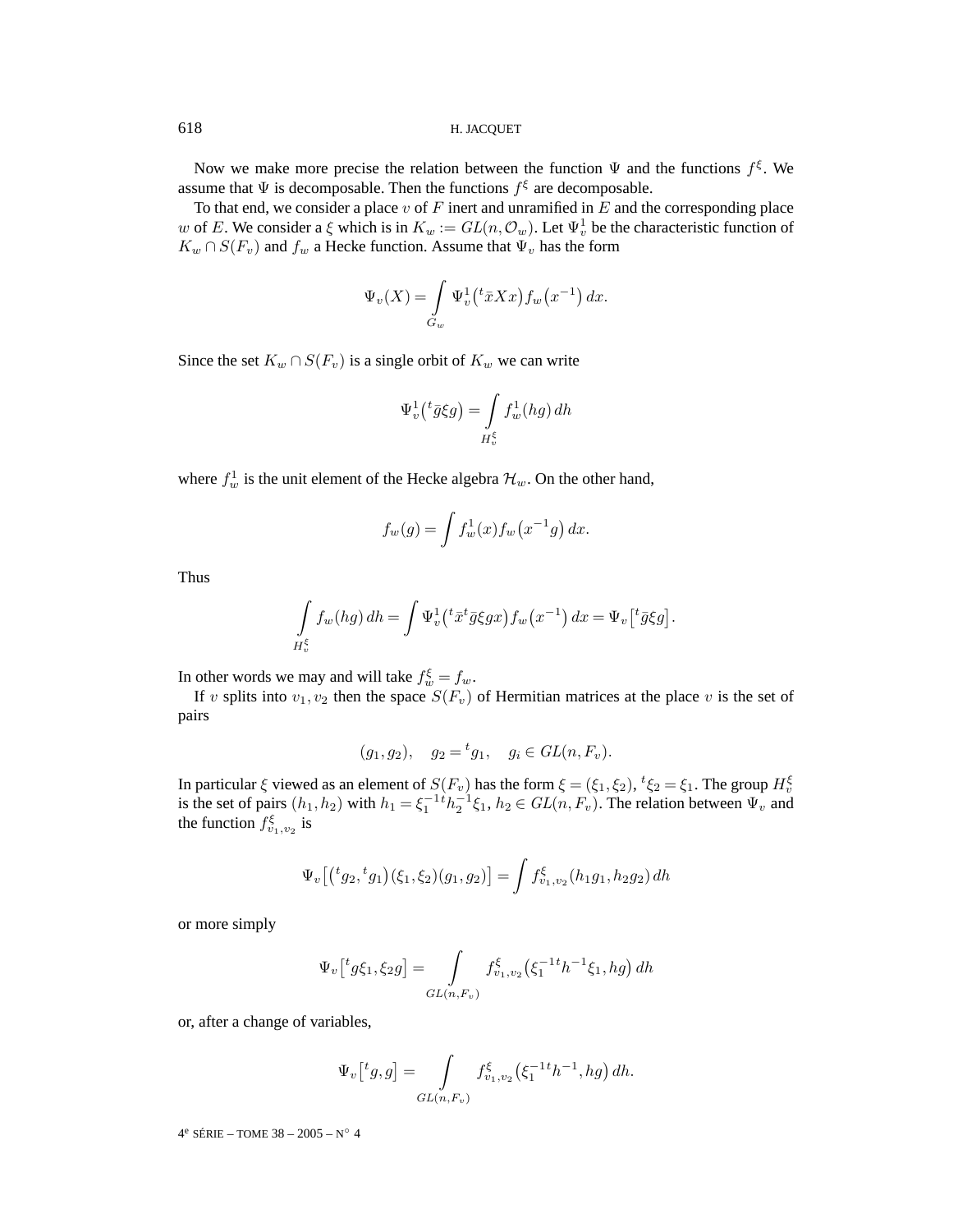Again if the function  $g \mapsto \Psi[t, g]$  is a Hecke function and  $\xi_1 \in K_v$  we may and will take for  $f_{v_1,v_2}^{\xi}$  a Hecke function  $f_{v_1,v_2}$  independent of  $\xi$ . Then

$$
\Psi_v[tg,g] = \int f^{\xi}_{v_1,v_2}(h^{-1},hg) dh.
$$

Now we appeal to the result of [10]. The expression (12) admits a *fine spectral expansion*. We only write down the *discrete* part of this spectral expansion. It has the form

(13) 
$$
\sum_{\xi} \sum_{\Pi} \mathcal{R}_{\Pi}^{\xi}(f^{\xi}).
$$

The sum is over all  $\xi$ . The representations  $\Pi$  which appear are, on the one hand, the cuspidal automorphic representations and, on the other hand, certain Eisenstein automorphic representations. As usual the representations Π are normalized by the condition that their central character is trivial on E<sup>+</sup>. If Π is a cuspidal automorphic representation, then the *relative Bessel* distribution  $\mathcal{R}^{\xi}_{\Pi}$  is defined by

$$
\mathcal{R}^{\xi}_{\Pi}(f^{\xi}) = \sum_{i} \int_{H^{\xi}(F)\backslash H^{\xi}(F_{\mathbb{A}})} \Pi(f^{\xi}) \phi_i(h) dh \overline{\int \phi_i(u) \overline{\theta}(u\overline{u}) du},
$$

where the sum is over an orthonormal basis  $\{\phi_i\}$  of Π. If Π is an Eisenstein automorphic representation then *n* is even and  $\Pi$  of the form  $\Pi_1 \boxplus \Pi_1^{\sigma}$  where  $\Pi_1$  is a cuspidal automorphic representation of  $GL(n/2, E_\mathbb{A})$  with  $\Pi_1^{\sigma}$  not equivalent to  $\Pi_1$ . The distribution  $\mathcal{R}^{\xi}_{\Pi}$  is defined similarly, except that the integral over the unitary group is now a regularized integral [10].

#### **3.2. The relative trace formula over** F

Now we consider a smooth function of compact support  $\Phi$  on  $GL(n, F<sub>A</sub>)$ . We associate to  $\Phi$ the usual kernel

$$
K_{\Phi}(x,y) := \sum_{\gamma \in GL(n,F)} \Phi(x^{-1}\gamma y).
$$

We consider the expression

(14) 
$$
\int\limits_{F^+} \int\limits_{(N_n(F)\backslash N(F_{\mathbb{A}}))^2} K_{\Phi}(t^u \mathbf{1}^1, u_2 z) \theta(u_1) \theta(u_2) du_1 du_2 dz
$$

$$
= \int\limits_{F^+} \int\limits_{(N_n(F)\backslash N(F_{\mathbb{A}}))^2} \sum_{\epsilon \in GL(n,F)} \Phi[tu_1 z \epsilon u_2] \theta(u_1 u_2) du_1 du_2 dz.
$$

As before it can be computed in terms of orbital integrals

(15) 
$$
\sum_{M} \sum_{\alpha} \int \Omega[\Phi, \psi : w_M \alpha z] dz.
$$

The expression (14) admits a fine spectral expansion. The discrete part of it is equal to

$$
(16)\qquad \qquad \sum_{\pi} \mathcal{B}_{\pi}(\Phi),
$$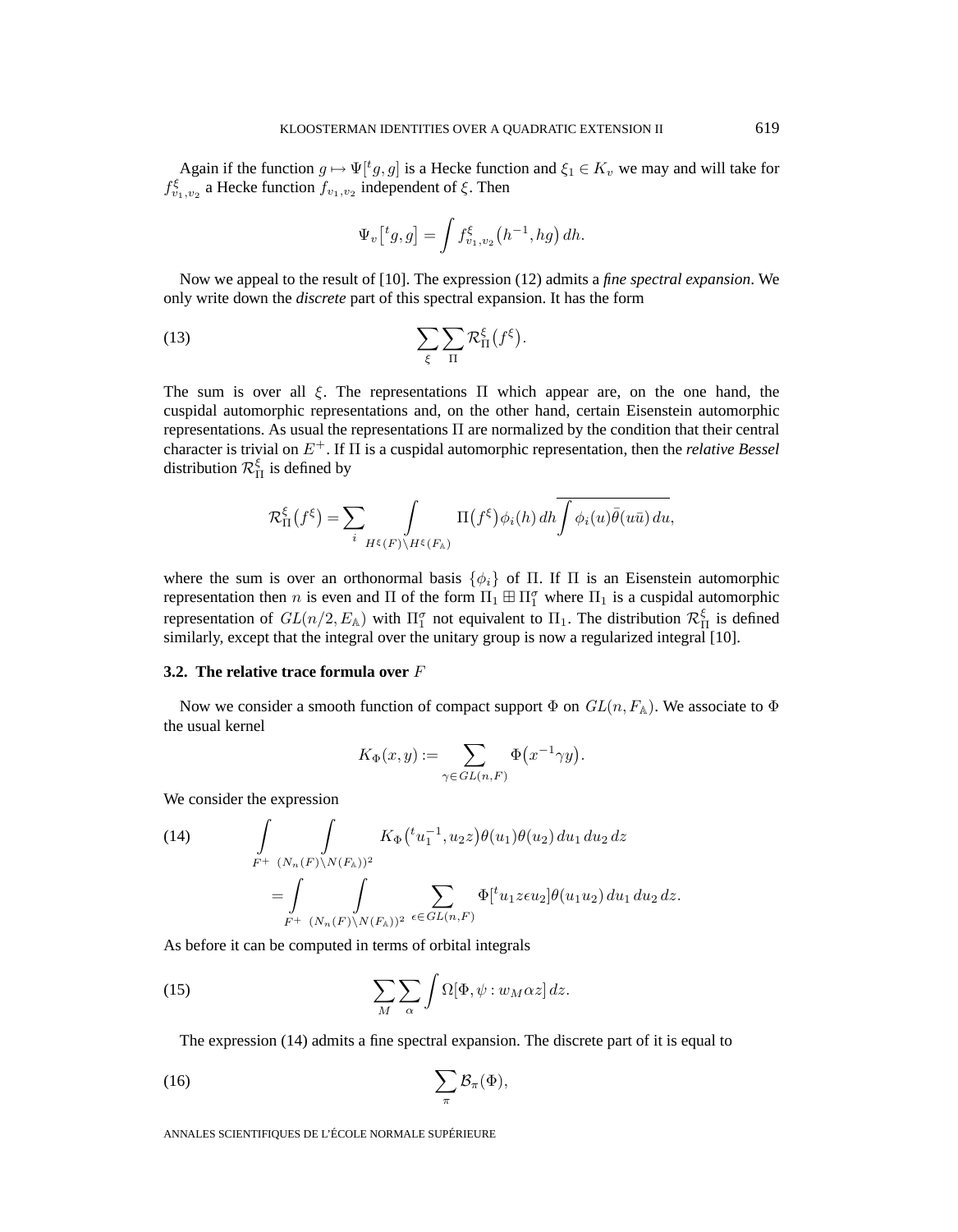#### 620 H. JACQUET

where the sum is over all irreducible cuspidal automorphic representations  $\pi$ . As usual the representations  $\pi$  are normalized by the condition that their central character is trivial on  $F^+$ . The *Bessel* distribution  $B_{\pi}$  is defined by

$$
\mathcal{B}_{\pi}(\Phi) := \sum_{i} \int (\pi(\Phi)\phi_i) \left( {}^t u_1^{-1} \right) \theta(u_1) \, du_1 \overline{\int \phi_i(u) \overline{\theta}(u_2) \, du_2},
$$

where the sum is over an orthonormal basis  $\{\phi_i\}$  of  $\pi$ . Here again the residual discrete spectrum does not contribute because it is degenerate.

In turn, the global Bessel function is, up to a global constant, a product of local Bessel functions  $\mathcal{B}_{\pi_v}$  (suitably normalized).

$$
\mathcal{B}_{\pi_v}(\Phi_v) = \sum_{W_i} \bigl(\pi_v(\Phi_v) W_i\bigr)(w_n) \overline{W}_i(e).
$$

Here  $W_i$  is an orthonormal basis of the Whittaker model of  $\pi_v$  and  $w_n$  is the matrix (5).

To continue we consider a cuspidal automorphic representation  $\pi^0$  of  $GL(n, F<sub>A</sub>)$ . If n is even, we assume that  $\pi^0$  is not automorphically induced from a cuspidal automorphic representation of  $GL(n/2, E_{\mathbb{A}})$ , or equivalently, that  $\pi^0 \not\simeq \pi^0 \otimes \eta_{E/F}$ . Thus the base change  $\Pi^0$  of  $\pi^0$  is cuspidal. We want to show that  $\Pi^0$  is distinguished by some unitary group. To that end, we let S be a finite set of places of  $F$  containing all the infinite places, all the even places, all the inert places which are ramified in E, all the places v where the character  $\psi_v$  has a conductor not equal to  $\mathcal{O}_v$ , and all the finite places where  $\pi^0$  is ramified.

We will choose the functions  $\Phi_v$  for v not in S to be Hecke functions. We note that if  $\Phi_v$  is a Hecke function and  $\Phi_v^1$  the characteristic function of  $K_v := GL(n, \mathcal{O}_v)$  then

$$
\Phi_v(X) = \int \Phi_v^1(Xg)\Phi_v(g^{-1})\,dg.
$$

By regrouping the terms for which  $\pi_{\infty}$  has a given value, our sum of Bessel distributions can be written as an absolutely convergent sum

$$
\sum c(\pi_{\infty}) \mathcal{B}_{\pi_{\infty}}(\Phi_{\infty}).
$$

It will be convenient to use a principle of *infinite linear independence* for such sums.

LEMMA  $1.-$ *If* 

$$
\sum_{\pi_{\infty}} c(\pi_{\infty}) \mathcal{B}_{\pi_{\infty}}(\Phi_{\infty}) = 0
$$

*for all*  $\Phi_{\infty}$  *then all the coefficients*  $c(\pi_{\infty})$  *are* 0*.* 

*Proof.* – We defer the proof to Section 14. <del>□</del>

Now we consider the sum of the distributions  $\mathcal{B}_{\pi}(\Phi)$  for all  $\pi$  such that  $\pi_{\infty} = \pi_{\infty}^0$ , namely,

$$
\sum_{\pi_\infty=\pi_\infty^0}\mathcal{B}_\pi(\Phi).
$$

We further fix  $\Phi_v$  for v finite in S so as to have

$$
\mathcal{B}_{\pi^0_v}(\Phi_v) \neq 0.
$$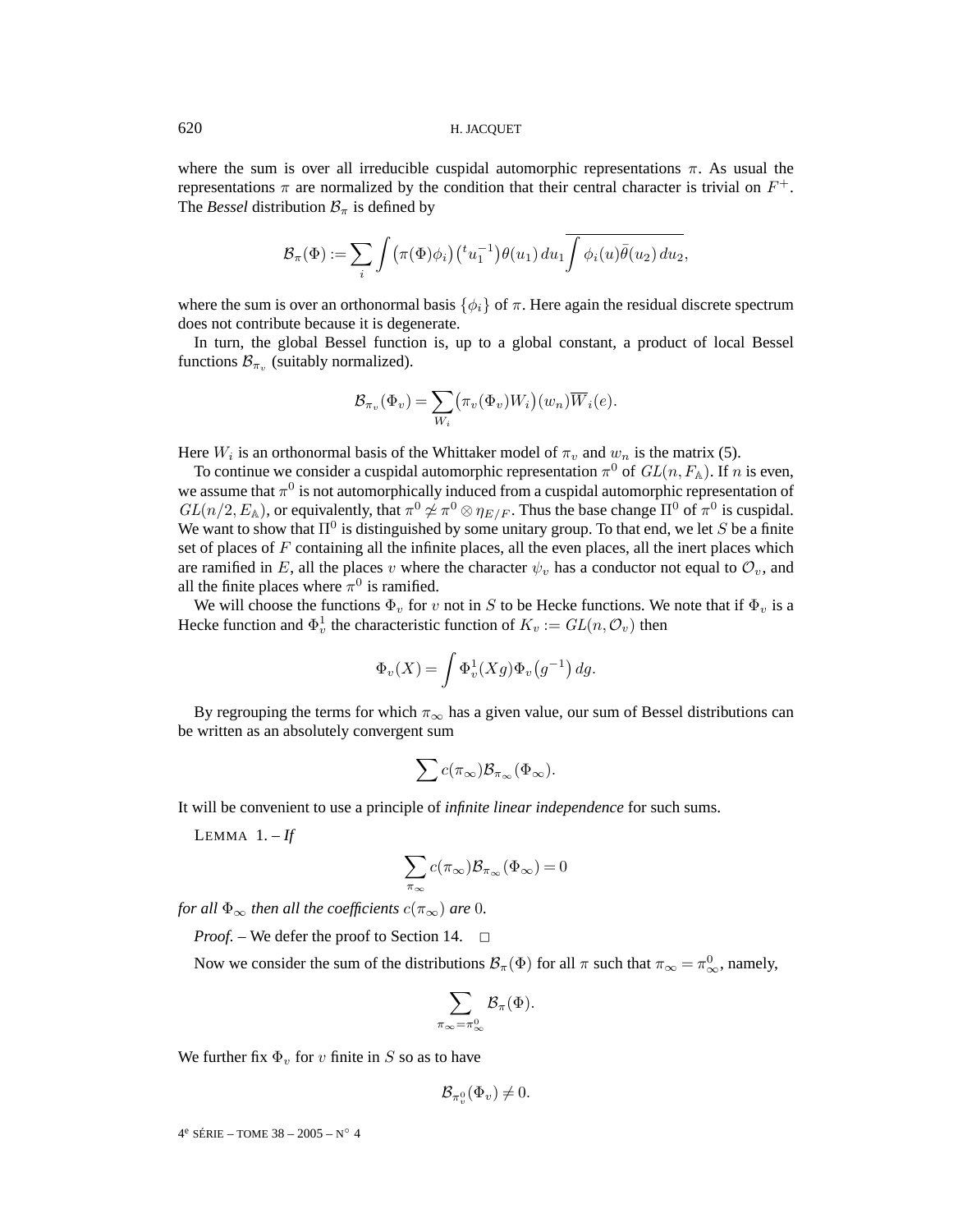Then the above sum is *finite*. We label the representations which appear in the sum  $\pi^{\alpha}$ ,  $0 \le \alpha \le r$ . They are unramified at all places  $v \notin S$ . Next, by the strong multiplicity one, we can choose a finite set of places  $T_1 = \{v_\alpha \mid 1 \leq \alpha \leq r\}$  not in S with the property that

$$
\forall \alpha, \quad \pi_{v_\alpha}^0 \not\simeq \pi_{v_\alpha}^\alpha.
$$

For each  $\alpha > 0$ , we choose then a Hecke function  $\Phi_{v_{\alpha}}$  such that

$$
\mathcal{S}(\Phi_{v_{\alpha}})(\pi_{v_{\alpha}}^0) \neq 0, \qquad \mathcal{S}(\Phi_{v_{\alpha}})(\pi_{v_{\alpha}}^{\alpha}) = 0.
$$

With this choice of functions the above sum reduces to the single term  $\mathcal{B}_{\pi^0}(\Phi)$ . We set  $S_1 = S \cup T_1$ . Furthermore the single term is in fact a product

(17) 
$$
\mathcal{B}_{\pi^0}(\Phi) = c \mathcal{B}_{\pi^0_{\infty}}(\Phi_{\infty}) \prod_{v \notin S_1} \mathcal{S}(\Phi_v) (\pi^0_v)
$$

with  $c \neq 0$ .

#### **3.3. Comparison**

If Ψ and Φ satisfy a *matching condition* we have the equality

(18)  
\n
$$
\int_{F^+ \times N(E) \backslash N(E_{\mathbb{A}})} K_{\Psi}(zu) \theta(u\bar{u}) dz du
$$
\n
$$
= \int_{F^+ \times (N(F) \backslash N(F_{\mathbb{A}}))^2} K_{\Phi}(t u_1^{-1}, u_2 z) dz \theta(u_1) du_1 \theta(u_2) du_2
$$

that is, the expression (14) is equal to the expression (9) (geometric identity). We now describe the matching condition in detail. We assume  $\Psi$  and  $\Phi$  are decomposable.

Consider first a place v inert in  $E$  and let  $w$  be the place above v. Then the condition of matching  $\Phi_v \leftrightarrow \Psi_v$  has been recalled in Section 2. The product of the transfer factors  $\gamma(w_M\alpha, \psi_v)$  over all inert places v is 1 for  $\alpha \in A_M(F)$ .

At a place  $v$  which splits into  $v_1, v_2$  the condition of matching is

$$
\Phi_v(g) = \Psi_v({}^tg,g).
$$

Note that this definition depends on an ordering of the set  $\{v_1, v_2\}$ .

At every place  $v \in S_1$  we take a function  $\Psi_v$  which matches the function  $\Phi_v$  that we have chosen previously. We note that for an inert place  $v \in T_1$  the function  $\Phi_v$  is a Hecke function but the function  $\Psi_v$  needs not be invariant under  $K_w$  and the functions  $f_w^{\xi}$  need not be Hecke functions.

Recall that for  $v \notin S_1$  we choose  $\Phi_v$  to be a Hecke function. We make this choice and the choice of the matching function  $\Psi_v$  more precise.

Now suppose v is not in  $S_1$  and inert. Let w be the place of E above v. We will let  $f_w$  be a Hecke function. We take

$$
\Psi_v[X] = \int \Psi_w^1[t\bar{x}Xx] f_w(x^{-1}) dx,
$$
  

$$
\Phi_v[X] = \int \Phi_v^1[Xx] b(f_w)(x^{-1}) dx.
$$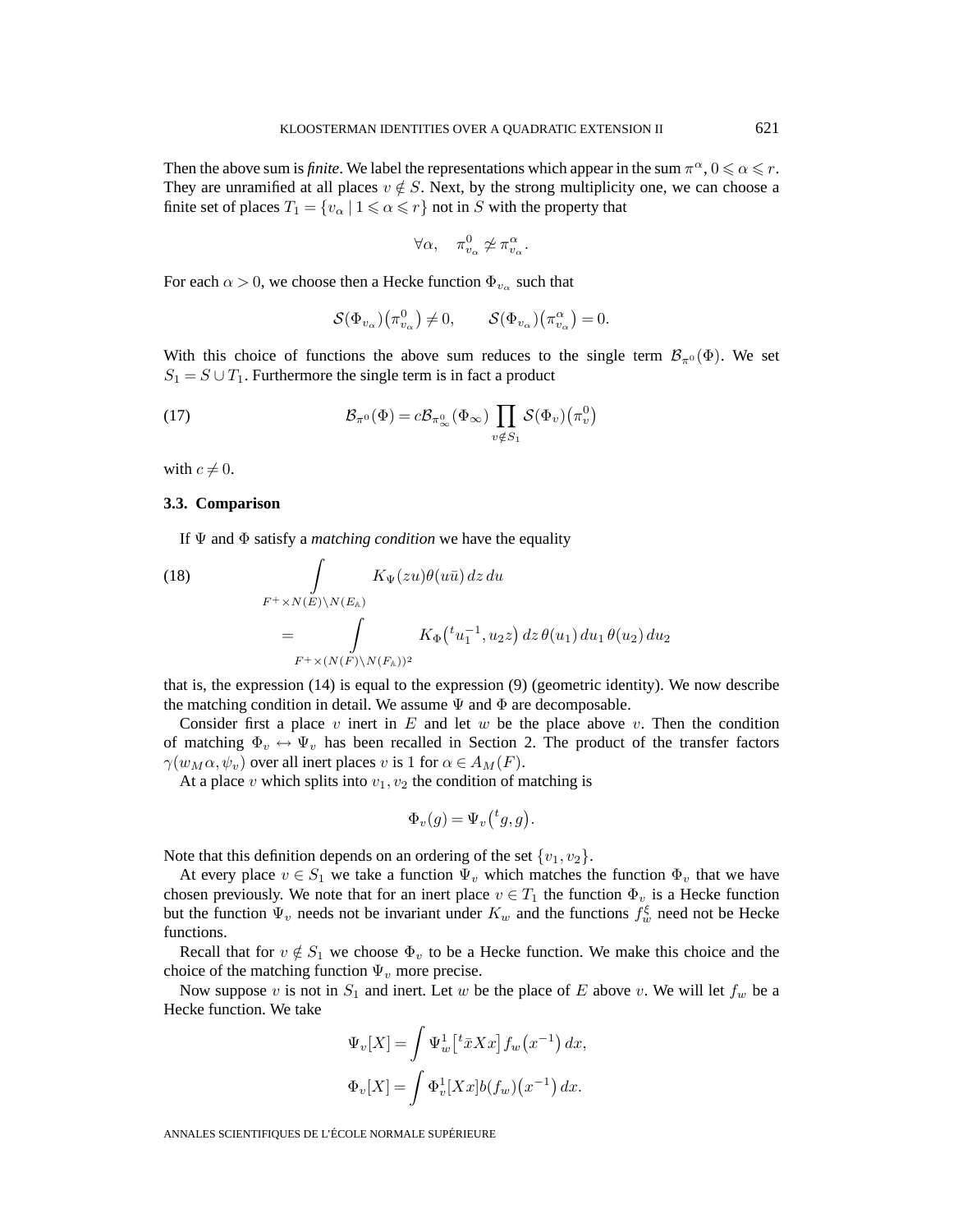#### 622 H. JACQUET

Indeed our main result asserts that  $\Psi_v \leftrightarrow \Phi_v$ . In fact we have  $\Phi_v = b(f_w)$ . In particular,  $\Psi_v$  is supported on the set of elements whose determinant is a norm of the extension  $E_w/F_v$ .

Now let  $\Xi$  be the set of  $\xi$  such that  $\det(\xi)$  is a norm at each place v inert and not in  $S_1$ . The set  $\Xi$  is *finite* and only the elements of  $\Xi$  appear in our formula. We will let  $T_2'$  be the (finite) set of inert places  $v \notin S_1$  for which at least one  $\xi \in \Xi$  is not in  $K_w$ , where w is above v. If v is such a place and w the corresponding place of  $E$  we take  $f_w$  to be the unit element of the Hecke algebra. Then  $\Phi_v = \Phi_v^1$  and  $\Psi_v = \Psi_v^1$ . We note that the functions  $f_w^{\xi}$  need not be Hecke functions.

If v is not in  $S_1$  and splits into  $v_1, v_2$  then  $\Phi_v$  is a Hecke function and we take

$$
\Psi_v\big[{}^tg,g\big] = \Phi_v(g).
$$

Let  $T_2''$  be the finite set of split places  $v \notin S_1$  such that  $\xi_1$  is not in  $K_{v_1} = K_v$  for at least one  $\xi \in \Xi$ . Again, the functions  $f_{v_1,v_2}^{\xi}$  need not be Hecke functions. For  $v \notin T''_2$  we take  $f_{v_1,v_2}^{\xi} = f_{v_1,v_2}$  to be a Hecke function and we get

$$
\Phi_v(g) = \int f_{v_1, v_2} (h^{-1}, hg) \, dh.
$$

Thus  $\Phi_v$  is the Hecke function base change of  $f_{v_1,v_2}$ .

We now set  $T_2 = T_2' \cup T_2''$  and  $S_2 = S_1 \cup T_2$ . Suppose that v is not in  $S_2$  and inert. Let w be the corresponding place of E. Then all the functions  $f_w^{\xi}$ ,  $\xi \in \Xi$ , are equal to the same Hecke function  $f_w$  and  $\Phi_v$  is the base change of  $f_w$ . Suppose that v is not in  $S_2$  and splits into  $v_1, v_2$ . Then all the functions  $f_{v_1,v_2}^{\xi}$ ,  $\xi \in \Xi$ , are equal to the same Hecke function  $f_{v_1,v_2}$  and  $f_v$  is the base change of  $f_{v_1,v_2}$ . The functions  $f_w$  and  $f_{v_1,v_2}$  are arbitrary, subject to the condition that they are almost all equal to the unit element. Let us call  $S_2^E$  the set of places of E above a place of  $S_2$ . Thus we may set

$$
f^{S_2^E} := \bigotimes f_w \otimes \bigotimes f_{v_1,v_2},
$$

the tensor product being over all finite places of  $E$  not in  $S_2^E$ . This is an element of the Hecke algebra  $\mathcal{H}^{S_2^E}$  , tensor product of the Hecke algebras over all places not in  $S_2^E$  . Then the function

$$
\Phi^{S_2}:=\bigotimes_{v\notin S_2} \Phi_v
$$

is in the Hecke algebra  $\mathcal{H}^{S_2}$ . It is the base change of  $f^{S_2^E}$ .

The functions  $\Phi$  and  $\Psi$  being chosen in this way, we get the equality of (15) and (10). It follows that the two spectral expansions are equal as well. We can equate the discrete parts of the spectral expansions to get the following identity:

(19) 
$$
\sum_{\pi} \mathcal{B}_{\pi}(\Phi) = \sum_{\xi} \sum_{\Pi} \mathcal{R}^{\xi}_{\Pi}(f^{\xi}).
$$

Indeed, we recall the standard argument. Fix a place v of F split and not in  $S_2$ . Let  $v_1, v_2$  be the two places above v. Take  $f_{v_1,v_2} = f_v \otimes f_0$ , where  $f_v$  is in  $\mathcal{H}_v$ , the Hecke algebra for  $GL(n, F_v)$ , and  $f_0$  is the unit element of  $\mathcal{H}_v$ . Thus  $f_v$  is the image of  $f_{v_1,v_2}$  under the base change map homomorphism. The Satake transform of  $f_v$  may be viewed as a continuous function on the set  $X_v$  of unitary, irreducible, unramified representations of  $GL(n, F_v) \simeq GL(n, F_{v_1})$ . Both spectral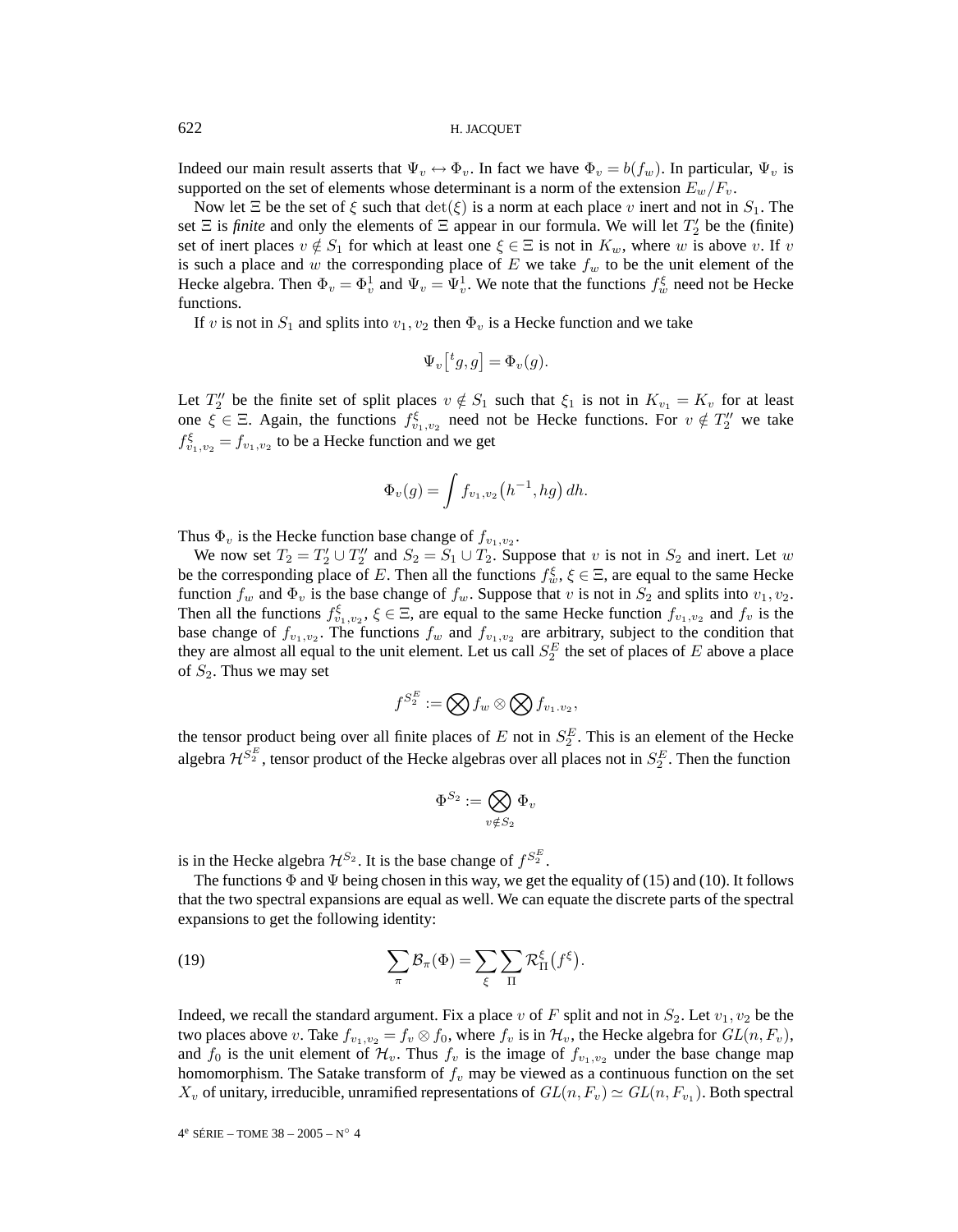expressions can then be viewed as measures on  $X_v$ . To obtain the claimed identity we equate the discrete parts of the measures. We have just obtained the identity under some restrictions on  $f_{v_1,v_2}$ . Since v is arbitrary, we obtain the identity in general.

The representations  $\Pi$  for which the distribution  $\mathcal{R}_{\Pi}^{\xi}$  is non-zero are distinguished by  $H^{\xi}$ . As before (see the argument after Theorem 2), if  $v_1, v_2$  are above the same place v then  $\Pi_{v_1} = \Pi_{v_2}$ (this is a standard argument).

If  $\mathcal{R}^{\xi}_{\Pi} \neq 0$  then we can identify  $GL(n, E_{\infty})$  to the product  $GL(n, F_{\infty}) \times GL(n, F_{\infty})$  and write  $\Pi_{\infty}$  as tensor product  $\pi_{\infty} \otimes \pi_{\infty}$ . In other words  $\Pi_{\infty}$  is the base change of  $\pi_{\infty}$ . By Lemma 21, viewed as a distribution at infinity,  $\mathcal{R}^{\xi}_{\Pi}(f^{\xi})$  is a multiple of  $\mathcal{B}_{\pi_{\infty}}(\Phi_{\infty})$ . Using Lemma 1 we get

(20) 
$$
\sum_{\Pi_{\infty}=\pi_{\infty}^{0}\otimes\pi_{\infty}^{0}}\sum_{\xi\in X}\mathcal{R}_{\Pi}^{\xi}(f^{\xi})=\sum_{\pi_{\infty}=\pi_{\infty}^{0}}\mathcal{B}_{\pi}(\Phi)=\mathcal{B}_{\pi^{0}}(\Phi).
$$

Recall we have fixed the functions  $\Phi_v$  at all finite places in  $S_2$ . Thus the functions  $f_w^{\xi}$  for w finite in  $S_2^E$  are also fixed. Thus the sum on the left is a *finite* sum. Since  $\Phi_v = \Phi_v^1$  for every  $v \in T_2$  we get from (17)

(21) 
$$
\mathcal{B}_{\pi^0}(\Phi) = c\mathcal{B}_{\pi^0_{\infty}}(\Phi_{\infty}) \prod_{v \notin S_2} \mathcal{S}(\Phi_v)(\pi^0_v).
$$

On the left-hand side of (20)

$$
f^{\xi} = f_{S_2^E}^{\xi} \otimes f^{S_2^E}.
$$

Thus

$$
\mathcal{R}^{\xi}_{\Pi}(f^{\xi}) = \prod_{w \notin S_{2}^{E}} \mathcal{S}(f_{w})(\Pi_{w})C(\Pi, \xi)
$$

where we have set

$$
C(\Pi,\xi)=\mathcal{R}^{\xi}_{\Pi}\big(f_{S_2^E}^{\xi}\otimes\mathbf{1}^{S_2^E}\big),
$$

and  $1^{S_2^E}$  is the unit element of  $\mathcal{H}^{S_2^E}$ . The only terms which appear on the left of (20) are those Π for which

$$
\prod_{w \notin S_2^E} \mathcal{S}(f_w)(\Pi_w) = \prod_{v \notin S_2} \mathcal{S}(\Phi_v)(\pi_v^0).
$$

By the strong multiplicity result, the only  $\Pi$  satisfying this condition is  $\Pi^0$ , the base change of  $\pi^0$ . Thus  $\mathcal{R}_{\Pi^0}^{\xi^0}(f^{\xi}) \neq 0$  for at least one  $\xi$  and we are done.

We remark that we could also use the above trace formula to prove that a distinguished representation is a base change.

#### **4. The set up**

We go back to the notations of Section 1. In particular  $E/F$  is an unramified quadratic extension. We denote by  $\mathcal{P}^n$  or simply  $\mathcal P$  the set of *n*-tuples  $\lambda \in \mathbb{Z}^n$  such that

$$
\lambda_1 \geqslant \lambda_2 \geqslant \cdots \geqslant \lambda_n
$$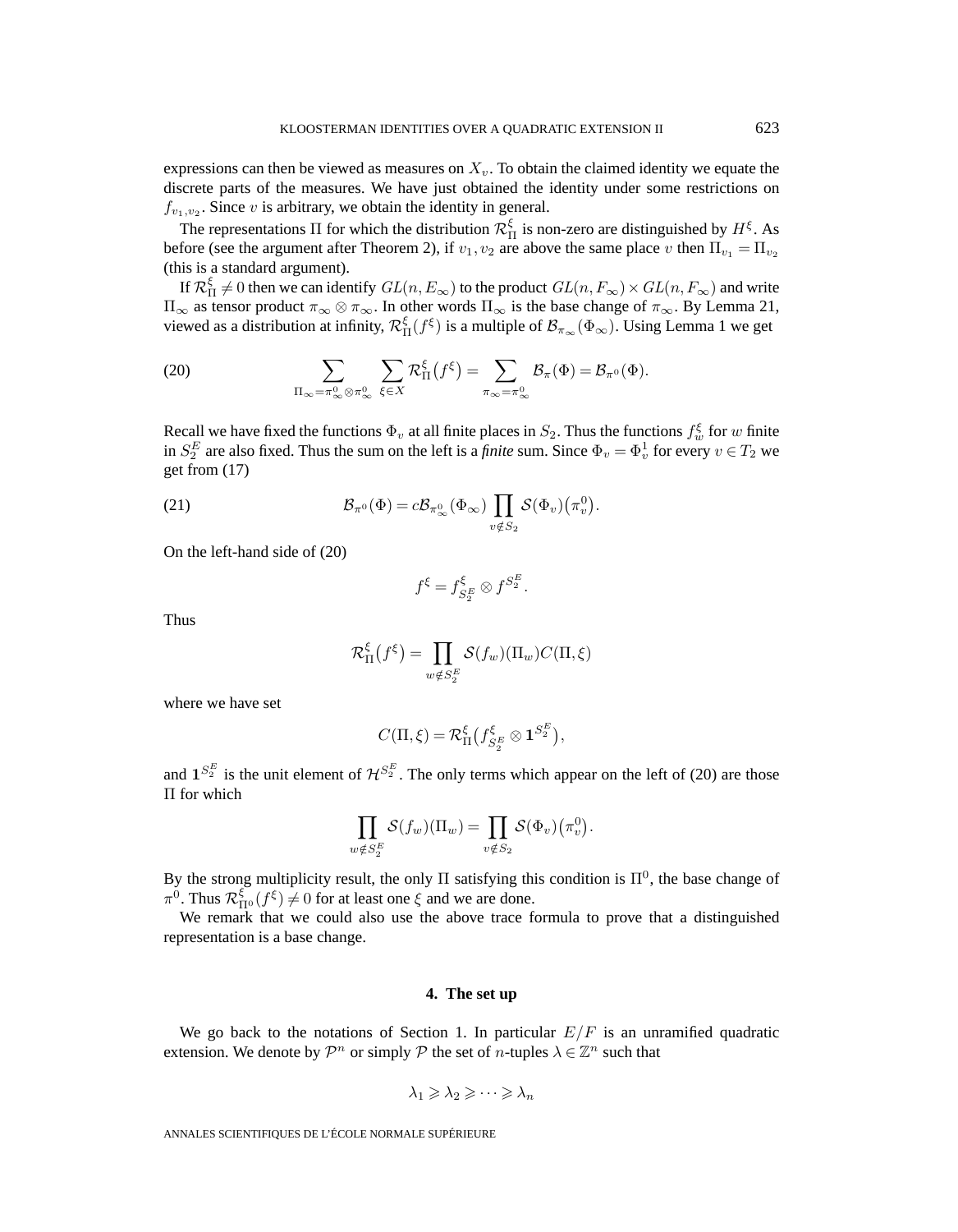and by  $P_+$  the subset of  $\lambda \in \mathcal{P}$  such that  $\lambda_n \geq 0$ . We set

$$
|\lambda| = \sum_{1 \leq i \leq n} \lambda_i, \qquad \tilde{\lambda} = (-\lambda_n, -\lambda_{n-1}, \dots, -\lambda_1).
$$

We denote by  $\mathcal{P}_m$  the subset of  $\lambda \in \mathcal{P}$  such that  $|\lambda| = m$ . We recall the standard partial order on P. We write

 $\lambda \preceq \mu$ 

if

$$
\lambda_1 \le \mu_1, \qquad \lambda_1 + \lambda_2 \le \mu_1 + \mu_2, \dots,
$$
  
\n
$$
\lambda_1 + \lambda_2 + \dots + \lambda_{n-1} \le \mu_1 + \mu_2 + \dots + \mu_{n-1},
$$
  
\n
$$
|\lambda| = |\mu|.
$$

If  $\lambda \in \mathbb{Z}^n$  we set

$$
\varpi^{\lambda} = \mathrm{diag}(\varpi^{\lambda_1}, \varpi^{\lambda_2}, \ldots, \varpi^{\lambda_n}).
$$

If f is a Hecke function, we set, for  $\lambda \in \mathbb{Z}^n$ ,

$$
\Phi_f(\lambda) = \Phi_f(\varpi^{\lambda}) := \int_{N_n(F)} f(u\varpi^{\lambda}) du,
$$
  

$$
H_f(\lambda) := \Phi_f(\varpi^{\lambda}) \delta_F^{-1/2}(\varpi^{\lambda}).
$$

Here  $\delta_F$  is the module of the group  $A(F)N(F)$ . Thus if du is the Haar measure of  $N_n(F)$  then

$$
d(aua^{-1}) = \delta_F(a) du.
$$

The function  $\lambda \mapsto H_f(\lambda)$  is compactly supported and symmetric and arbitrary. It is determined by its values on P.

Let  $\omega_x^F$  be the zonal spherical function of parameters  $x = (x_1, x_2, \dots x_n)$ . We recall its definition. Let  $\phi_0$  be the function such that

$$
\phi_0( uak) = \delta_F^{1/2}(a)|a_1|^{s_1}|a_2|^{s_2} \cdots |a_n|^{s_n},
$$
  
 
$$
u \in N_n(F), \quad a \in A_n(F), \quad k \in K_F.
$$

 $1/2$ 

Here the  $s_i \in \mathbb{C}$  are determined by the condition  $|\varpi|^{s_i} = x_i$ . Then

$$
\omega_x^F(g) = \int\limits_{K_F} \phi_0(kg) \, dg.
$$

For any Hecke function  $f$  the Satake transform is defined by

$$
\mathcal{S}(f)(x) := \int f(g) \omega_x^F(g) \, dg.
$$

Let  $\mathbb{S}_n$  be the subalgebra of symmetric elements in

$$
\mathbb{C}[X_1,X_2,\ldots,X_n,(X_1X_2\cdots X_n)^{-1}].
$$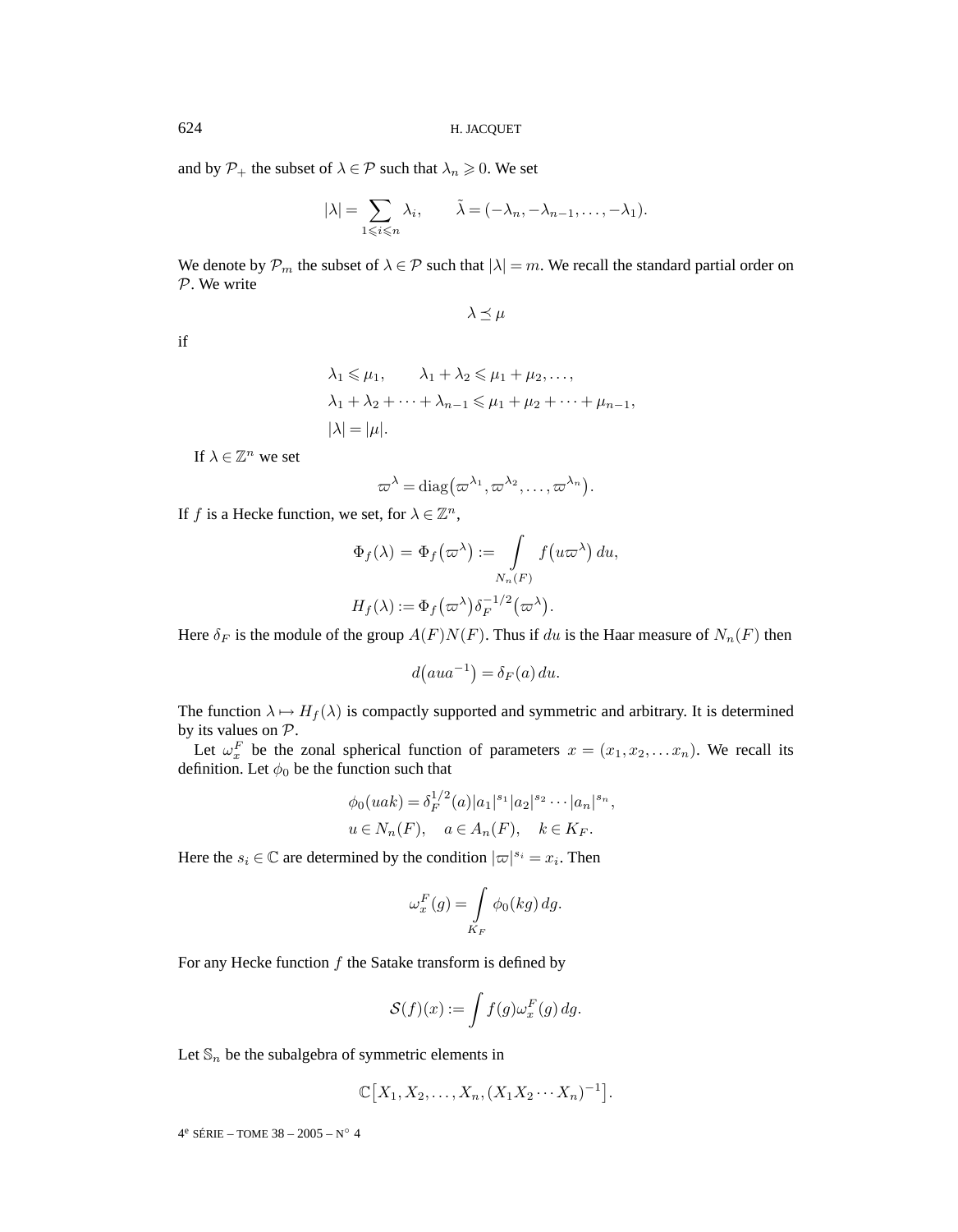The maximal spectrum  $\text{Spec}[\mathbb{S}_n]$  of  $\mathbb{S}_n$  is thus the set of the orbits of the permutation group in  $({\bf C}^{\times})^n$ . If  $\pi$  is the unramified representation which admits the spherical function  $\omega_x^F$  as a matrix coefficient we also write  $S(f)(\pi)$  for  $S(f)(x)$ .

Recall that

$$
\mathcal{S}(f)(x) = \int f(g)\phi_0(g) dg
$$
  
= 
$$
\sum_{\lambda \in \mathbb{Z}^n} \Phi_f(\omega^{\lambda}) \delta_F^{-1/2}(\omega^{\lambda}) |\omega^{\lambda_1}|^{s_1} |\omega^{\lambda_2}|^{s_2} \cdots |\omega^{\lambda_n}|^{s_n}
$$
  
= 
$$
\sum_{\lambda \in \mathbb{Z}^n} \Phi_f(\omega^{\lambda}) \delta_F^{-1/2}(\omega^{\lambda}) x_1^{\lambda_1} x_2^{\lambda_2} \cdots x_n^{\lambda_n}
$$
  
= 
$$
\sum_{\lambda \in \mathbb{Z}^n} H_f(\lambda) x^{\lambda}
$$
  
= 
$$
\sum_{\lambda \in \mathcal{P}} H_f(\lambda) m_{\lambda}(x)
$$

where we have set  $x^{\lambda} = x_1^{\lambda_1} x_2^{\lambda_2} \cdots x_n^{\lambda_n}$  and  $m_{\lambda}$  denotes the monomial symmetric function. If f is a Hecke function on  $GL(n, F)$  we set

(22) 
$$
W_f(g) := \int_{N_n(F)} f(ug) \theta^{-1}(u) du.
$$

In particular, if  $g = a \in A_n$  then this depends only on the absolute values of the entries of a. This allows us to write for any  $\lambda \in \mathbb{Z}^n$ ,

(23) 
$$
W_f(\lambda) := W_f(\varpi^{\lambda}).
$$

Of course  $W_f(\lambda) = 0$  unless  $\lambda \in \mathcal{P}$ . We denote by  $W^F_x$  the elementary Whittaker function of parameters  $x = (x_1, x_2, \ldots, x_n)$ . Thus

$$
W_x^F(ug) = \theta(u)^{-1} W_x^F(g), \qquad W_x^F(e) = 1,
$$

and, for any Hecke function  $f$ ,

$$
\int W_x^F(hg)f(g) dg = W_x^F(h) \int f(g)\omega_x^F(g) dg.
$$

In particular at  $x = e$  we get

(24) 
$$
\int W_x^F(g)f(g) \, dg = \int f(g)\omega_x(g) \, dg.
$$

Let  $\sigma_{\lambda}(x)$  be the Schur function attached to a  $\lambda \in \mathcal{P}$ . Recall the Casselman–Shalika–Shintani formula [2,17]:

$$
W_x^F(\omega^{\lambda}) = \sigma_{\lambda}(x)\delta_F^{1/2}(\varpi^{\lambda}).
$$

The left-hand side of (24) is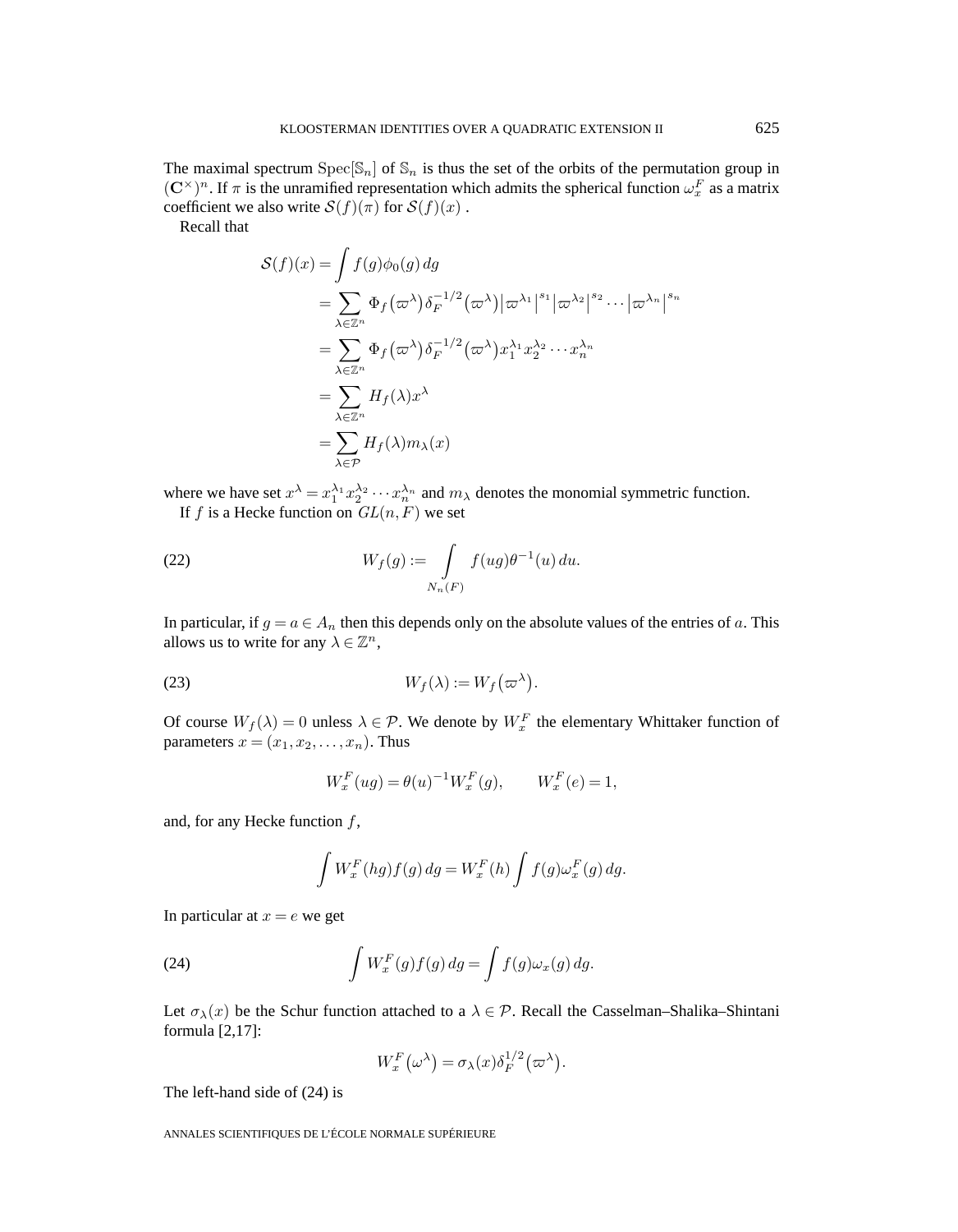626 H. JACQUET

$$
\int_{A_n(F)} W_x^F(a)W_f(a)\delta_F^{-1}(a) da = \sum_{\lambda \in \mathcal{P}} W_x^F(\varpi^{\lambda})W_f(\lambda)\delta_F^{-1}(\varpi^{\lambda})
$$

$$
= \sum_{\lambda \in \mathcal{P}} \sigma_{\lambda}(x)W_f(\lambda)\delta_F^{-1/2}(\varpi^{\lambda})
$$

The right-hand side of (24) is  $\sum_{\lambda \in \mathcal{P}} H_f(\lambda) m_\lambda(x)$ . Thus for any r we have

$$
\sum_{\lambda \in \mathcal{P}_r} \sigma_{\lambda}(x) W_f(\lambda) \delta_F^{-1/2}(\varpi^{\lambda}) = \sum_{\lambda \in \mathcal{P}_r} m_{\lambda}(x) H_f(\lambda).
$$

Now

$$
\sigma_\lambda = \sum_{\mu \preceq \lambda} K_\lambda^\mu m_\mu
$$

with  $K_{\lambda}^{\lambda} = 1$  and

$$
m_\lambda = \sum_{\mu \preceq \lambda} A^\mu_\lambda \sigma_\mu
$$

with  $A_{\lambda}^{\lambda} = 1$ . Because  $H_f$  and  $W_f$  are compactly supported, we can write

$$
H_f(\mu) = \sum_{\lambda \succeq \mu} K_{\lambda}^{\mu} W_f(\lambda) \delta_F^{-1/2} (\varpi^{\lambda}),
$$
  

$$
W_f(\lambda) \delta_F^{-1/2} (\varpi^{\lambda}) = \sum_{\mu \succeq \lambda} A_{\mu}^{\lambda} H_f(\mu).
$$

In particular, given  $\mu \in \mathcal{P}$ , we denote by  $f_{\mu}^F$  the unique Hecke function such that

$$
(25) \t\t W_{f^F_\mu}(\lambda) = \delta_{\lambda,\mu}.
$$

The functions  $f_{\mu}^F$ ,  $\mu \in \mathcal{P}$ , form a linear basis of the space of Hecke functions. Then

$$
\mathcal{S}(f)(x) = \int f(g)W_x^F(g) dg = \sum_{\lambda \in \mathcal{P}} W_f(\lambda) \delta_F^{-1/2}(\varpi^{\lambda}) \sigma_{\lambda}(x).
$$

In particular, for the function  $f_{\lambda}^{F}$ , we see that

$$
\mathcal{S}(f^F_\lambda)(x) = \delta_F^{-1/2}(\varpi^\lambda)\sigma_\lambda(x).
$$

The same applies to E, with  $\psi_E(z) = \psi_F(z + \bar{z})$ . In particular

$$
W_f(a) = \int_{N(E)} f(ua)\theta^{-1}(u\bar{u}) du.
$$

Let b denote the base change homomorphism  $b: \mathcal{H}(GL(E)) \to \mathcal{H}(GL(F))$ . By definition

(26) 
$$
\mathcal{S}(b(f))(x) = \mathcal{S}(f)(x^2)
$$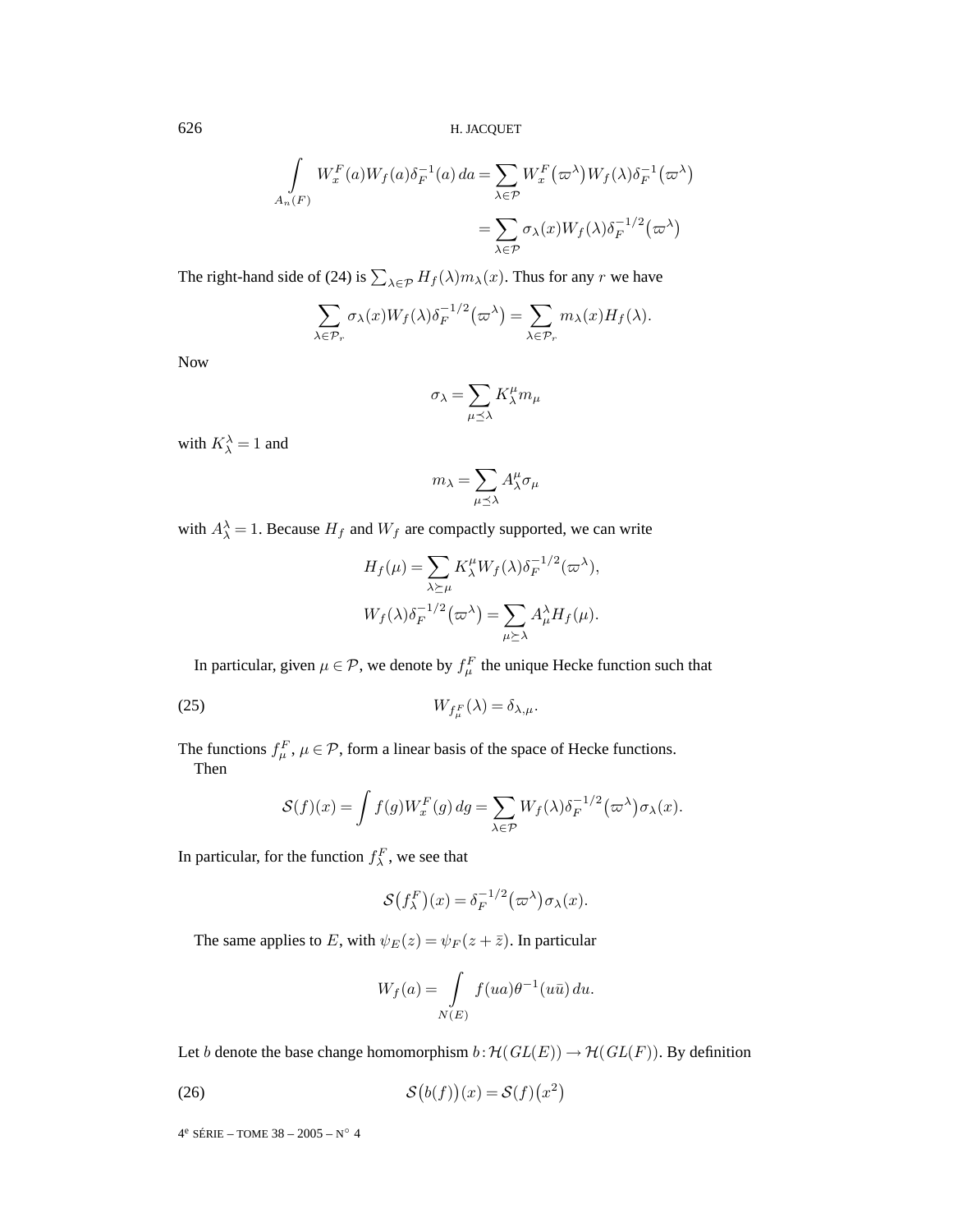where on the left the Satake transform is for the group  $GL(n, F)$  and on the right for the group  $GL(n, E)$ . Equivalently,

$$
\int_{GL(n,E)} f(g)W_x^E(g) dg = \int_{GL(n,F)} b(f)(g)W_x^F(g) dg
$$

or

$$
\int_{A_n(E)} W_f(a) W_{x^2}^E(a) \delta_E^{-1}(a) da = \int_{A_n(F)} W_{b(f)}(a) W_x^F(a) \delta_F^{-1}(a) da
$$

or

$$
\sum_{\lambda} W_f(\varpi^{\lambda}) W_{x^2}^E(\varpi^{\lambda}) \delta_E(\varpi^{\lambda})^{-1} = \sum_{\lambda} W_{b(f)}(\varpi^{\lambda}) W_x^F(\varpi^{\lambda}) \delta_F(\varpi^{\lambda})^{-1}.
$$

Thus

$$
\sum_{\lambda} W_f(\lambda) \delta_E(\varpi^{\lambda})^{-1/2} \sigma_{\lambda}(x^2) = \sum_{\lambda} W_{b(f)}(\lambda) \delta_F(\varpi^{\lambda})^{-1/2} \sigma_{\lambda}(x).
$$

In particular, for  $f = f^E_\mu$  we get,

$$
\delta_E^{-1/2}(\varpi^{\mu})\sigma_{\mu}(x^2) = \sum_{\lambda} W_{b(f^E_{\mu})}(\lambda)\delta_F^{-1/2}(\varpi^{\lambda})\sigma_{\lambda}(x).
$$

To exploit this relation, we appeal to a simple lemma.

LEMMA 2. – *For every*  $\lambda \in \mathcal{P}$  *there are unique constants*  $\theta^{\mu}_{\lambda}$ ,  $\mu \leq 2\lambda$ , *such that* 

$$
\sigma_{\lambda}(x^2) = \sum_{\mu \le 2\lambda} \theta_{\lambda}^{\mu} \sigma_{\mu}(x).
$$

*In particular*  $\theta_{\lambda}^{2\lambda} = 1$ .

*Proof. –* For the sake of completeness we give a proof. Indeed

$$
\sigma_{\lambda}(x) = \sum_{\mu \preceq \lambda} K_{\lambda}^{\mu} m_{\mu}(x).
$$

Thus

$$
\sigma_{\lambda}(x^2) = \sum_{\mu \preceq \lambda} K_{\lambda}^{\mu} m_{\mu}(x^2).
$$

Now

$$
m_{\mu}(x^{2}) = m_{2\mu}(x) = \sum_{\nu \leq 2\mu} A_{2\mu}^{\nu} \sigma_{\nu}(x).
$$

Our assertion follows with

$$
\theta^\nu_\lambda = \sum_{\mu,\lambda} K^\mu_\lambda A^\nu_{2\mu} . \qquad \Box
$$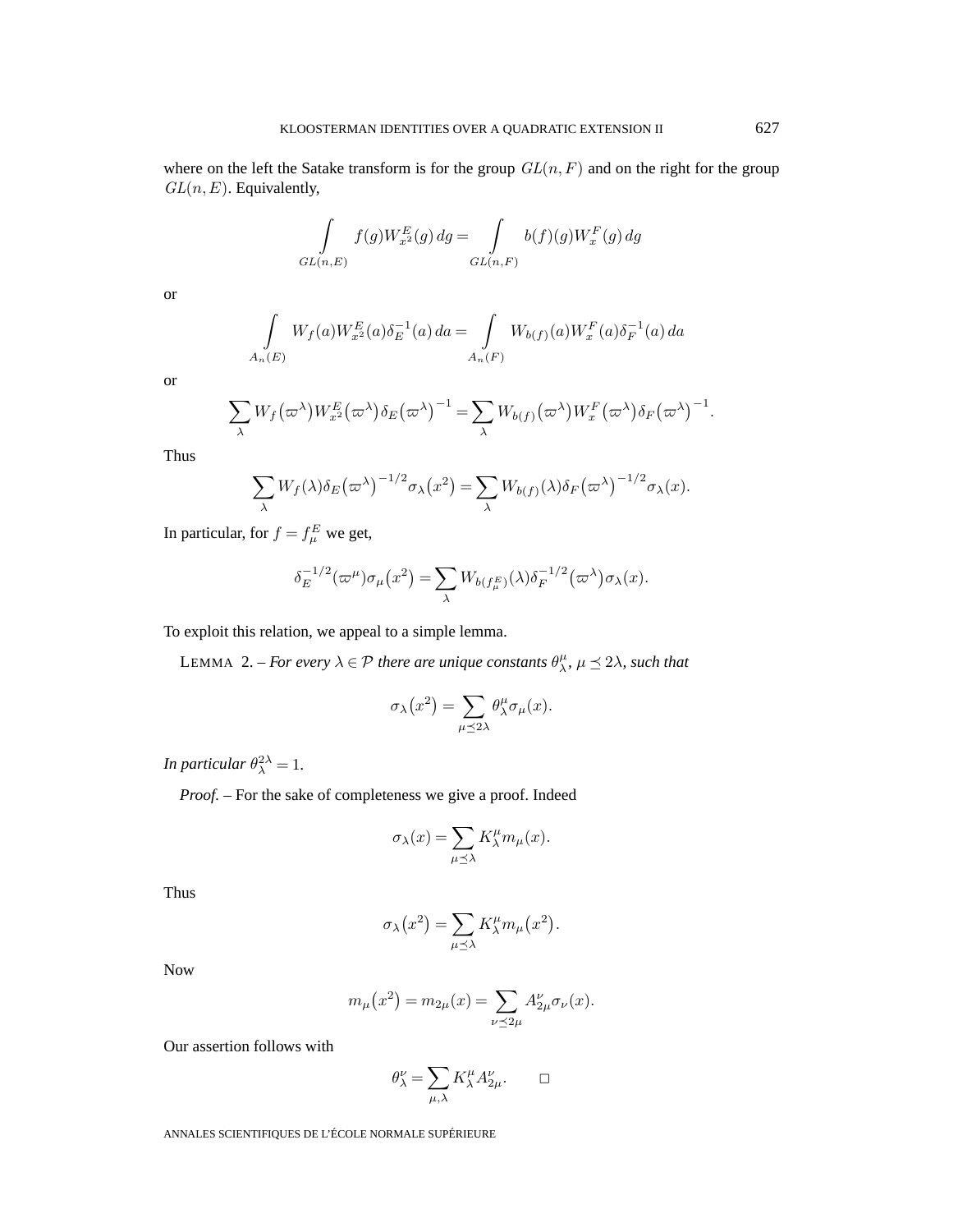The relation

$$
\sigma_{\mu}(x_1^2, x_2^2, \dots, x_n^2) = \sum_{\lambda} W_{b(f_{\mu}^E)}(\lambda) \delta_F^{-1/2}(\varpi^{\lambda - 2\mu}) \sigma_{\lambda}(x)
$$

is thus equivalent to

$$
W_{b(f^E_\mu)}(\lambda)\delta_F^{-1/2}(\varpi^{\lambda-2\mu})=\theta^\lambda_\mu.
$$

Alternatively,

(27) 
$$
b(f^E_\mu) = \sum_{\lambda \preceq 2\mu} \theta^{\lambda}_{\mu} \delta^{1/2}_F (\varpi^{\lambda - 2\mu}) f^F_{\lambda}.
$$

Next consider the orbital integrals of

$$
\Psi(X) = \int \Psi_0\left(^t\bar{g}Xg\right) f(g) \, dg
$$

where  $f$  is a Hecke function. We have

$$
\Omega(\Psi, E/F, \psi : a) = \int \Psi[t \bar{u}au] \theta(u\bar{u}) du
$$
  
= 
$$
\int \Psi_0[t \bar{g}ag] \left( \int f_E(ug) \theta^{-1}(u\bar{u}) du \right) dg
$$
  
= 
$$
\int \Psi_0[t \bar{g}ag] W_f(g) dg.
$$

Using the Iwasawa decomposition, we get

$$
= \sum_{\lambda \in \mathcal{P}} \delta_E(\varpi^{\lambda})^{-1} W_f(\lambda) \int \Psi_0 \big[ \varpi^{\lambda t} \bar{u}au \varpi^{\lambda} \big] \theta(u\bar{u}) du.
$$

This is nothing but the orbital integral of the function

$$
X \mapsto \sum_{\lambda \in \mathcal{P}} \delta_E (\varpi^{\lambda})^{-1} W_f(\lambda) \Psi_0 \big[ \varpi^{\lambda} X \varpi^{\lambda} \big].
$$

Likewise, the orbital integral of the function Φ defined by

$$
\Phi(X) = \int \Phi_0(Xg)b(f)(g) \, dg
$$

can be computed as the orbital integral of the function

$$
X \mapsto \sum_{\lambda \in \mathcal{P}} \delta_F (\varpi^{\lambda})^{-1} W_{b(f)}(\lambda) \Phi_0 \big[ X \varpi^{\lambda} \big].
$$

To prove the theorem, by linearity, we may assume that  $f = f^E_\mu$ . Then we will have to prove that the function

$$
X\mapsto \delta_E^{-1}\big(\varpi^\mu\big)\Psi_0\big(\varpi^\mu X\varpi^\mu\big)
$$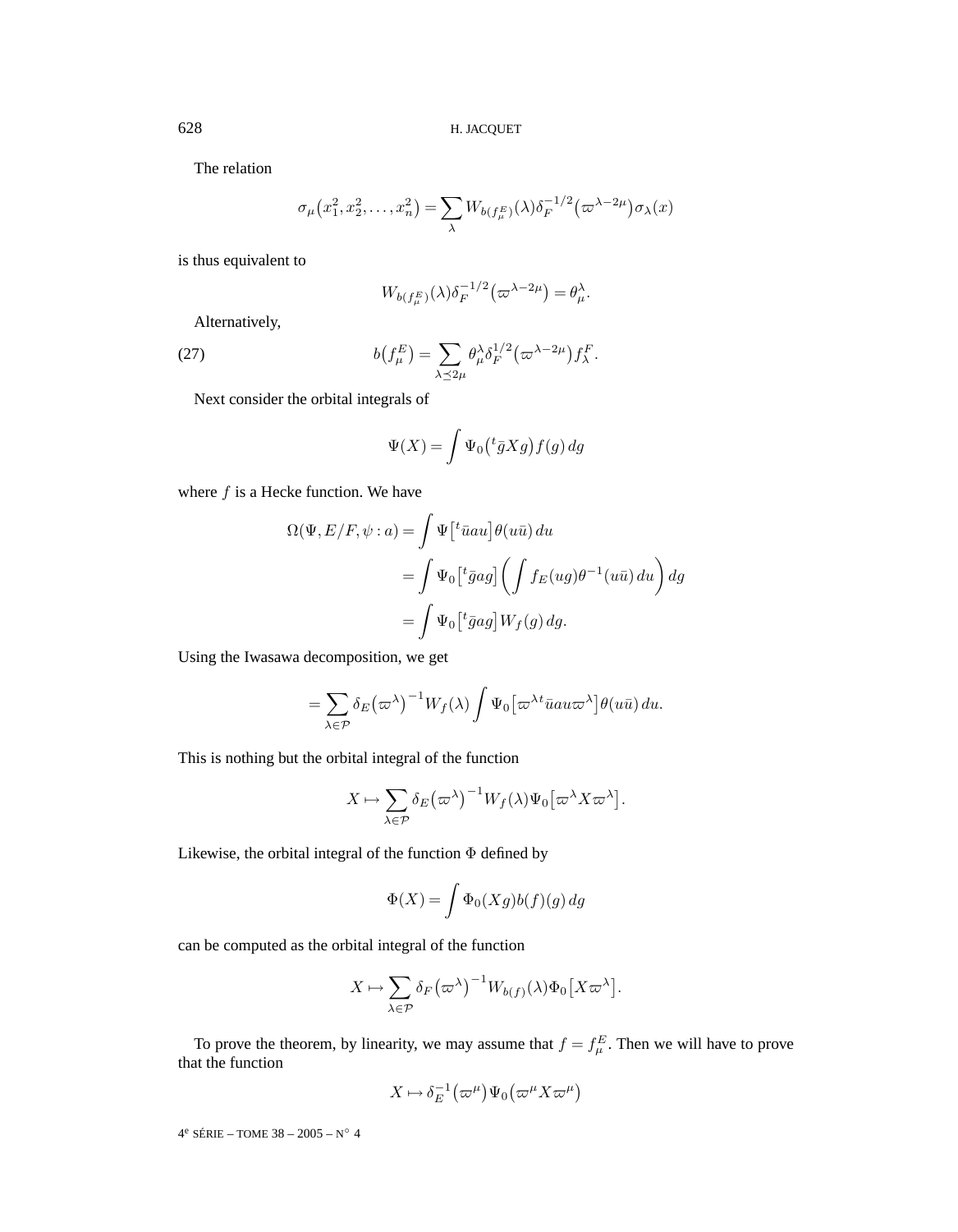matches the function

$$
X \mapsto \sum_{\lambda \preceq 2\mu} \delta_F^{-1}(\varpi^\lambda) \delta_F^{1/2}(\varpi^{\lambda-2\mu}) \theta_\mu^\lambda \Phi_0\big(X \varpi^\lambda\big).
$$

We will set

(28) 
$$
\Psi_{\mu}(X) := \Psi_0(\varpi^{\mu}X\varpi^{\mu}),
$$

(29) 
$$
\Phi_{\lambda}(X) := \Phi_0(X\varpi^{\lambda}),
$$

(30) 
$$
\Phi'_{\mu}(X) := \sum_{\lambda} \theta_{\mu}^{\lambda} \delta_F^{1/2} (\varpi^{2\mu - \lambda}) \Phi_{\lambda}(X).
$$

Our main result will be the consequence of the following proposition.

PROPOSITION  $1.-$  *For every*  $\mu$  *the functions* 

$$
\Psi_{\mu}(X), \quad \Phi'_{\mu}(X)
$$

*match.*

Before embarking on the proof we make some formal remarks. We define the Fourier transforms of Schwartz–Bruhat functions on  $M(n \times n, F)$  and  $M_n(E/F, n)$  respectively by

$$
\widehat{\Phi}(X) = \int \Phi(Y)\psi(\text{Tr}[-w_n X w_n Y]) dY,
$$
  

$$
\widehat{\Psi}(X) = \int \Psi(Y)\psi(\text{Tr}[-w_n X w_n Y]) dY.
$$

Then the Fourier transform of  $\Psi_{\mu}$  is  $q^{2n|\mu|}\Psi_{\tilde{\mu}}$ . Likewise the Fourier transform of  $\Phi_{\lambda}$  is  $q^{n|\lambda|}\Phi_{\tilde{\lambda}}$ . Also the Fourier transform of  $\Phi'_\mu$  is  $q^{2n|\tilde{\mu}|}\Phi'_{\tilde{\mu}}$ . For the last relation we need the fact that

$$
\theta^\lambda_\mu=\theta^{\tilde\lambda}_{\tilde\mu}.
$$

Now let us make some remarks about the action of the scalar matrices  $z \in F^{\times}$ . We have  $\gamma(az) = \gamma(a)\gamma(z)$ . Thus if  $\Psi \leftrightarrow \Phi$  then the functions

$$
X \mapsto \Psi(Xz)\gamma(z), \qquad X \mapsto \Phi(Xz)
$$

match. In particular the functions

$$
X \mapsto \Psi(Xz^2), \qquad X \mapsto \Phi(Xz^2)
$$

match. As a consequence if we know the proposition for

$$
\mu = (\mu_1, \mu_2, \dots, \mu_n)
$$

we also know the proposition for

$$
(\mu_1+m,\mu_2+m,\ldots,\mu_n+m)
$$

for any  $m \in \mathbb{Z}$ . In particular, we may assume  $\mu_n = 0$ .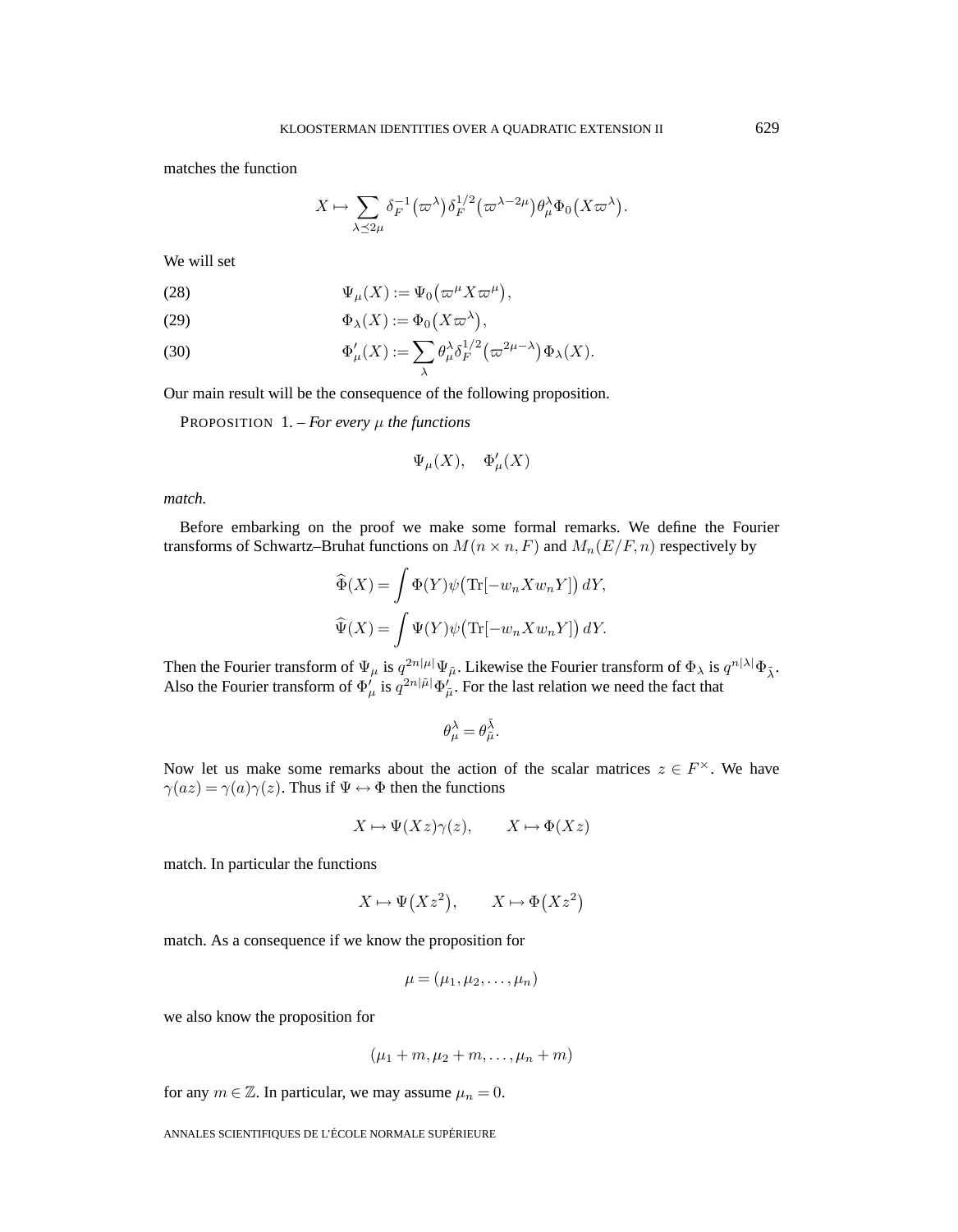#### **5. Reduction formula**

Consider an element of  $\mathcal{P}^n$  of the form  $(\mu, \nu)$  with  $\mu \in \mathcal{P}^r$ ,  $\nu \in \mathcal{P}^s$  and  $n = r + s$ . We first prove the following reduction formula. We let  $\epsilon$  be the matrix with r columns and s rows such that

$$
\theta\begin{pmatrix}1_r & X\\0 & 1_s\end{pmatrix} = \psi\big(\text{Tr}(\epsilon X)\big).
$$

Thus

$$
\epsilon = \left(\begin{array}{cccc} 0 & \ldots & 0 & 1 \\ 0 & \ldots & 0 & 0 \\ \ldots & \ldots & \ldots & \ldots \\ 0 & \ldots & 0 & 0 \end{array}\right).
$$

Likewise we let  $\eta$  be the transpose of  $\epsilon$ . Then

$$
\theta\left[\begin{pmatrix}1_r & 0\\ Y & 1_s\end{pmatrix}^t\right] = \psi\big(\text{Tr}(Y\eta)\big).
$$

LEMMA 3. – *For*  $A \in GL(|\mu|, F)$  and  $B \in M(|\nu| \times |\nu|, F)$  *set* 

$$
\Phi(A:B) = \int \Phi_{(\mu,\nu)} \begin{bmatrix} A & AX \\ YA & B+YAX \end{bmatrix} \psi(\text{Tr } \epsilon X) \psi(\text{Tr } Y\eta) dX dY.
$$

*If*

$$
|\det A| = q^{|\mu|}
$$

*then*

$$
\Phi(A:B) = q^{-s|\mu|+r|\nu|} \Phi_{\mu}(A)\Phi_{\nu}(B).
$$

*Proof. –* Explicitly

$$
\Phi(A:B) = \int \Phi_0 \begin{bmatrix} A\varpi^{\mu} & AX\varpi^{\nu} \\ YA\varpi^{\mu} & B\varpi^{\nu} + YAX\varpi^{\nu} \end{bmatrix} \psi(\text{Tr } \epsilon X)\psi(\text{Tr } Y\eta) dX dY.
$$

Under the assumptions of the lemma both sides of the identity to be proved are zero unless  $A\varpi^{\mu} \in GL(r, \mathcal{O}_F)$ . Assume this is the case. Then  $||Y|| \leq 1$ . Moreover  $||AX\varpi^{\nu}|| \leq 1$ . Hence  $||YAX\varpi^{\nu}|| \leq 1$ . Moreover

$$
AX\varpi^{\nu} = A\varpi^{\mu}\varpi^{-\mu}X\varpi^{\nu}.
$$

Thus in fact

$$
\left\|\varpi^{-\mu}X\varpi^{\nu}\right\|\leqslant 1.
$$

Writing  $X = (x_{i,j})$  we have

$$
\left|x_{i,j}\varpi^{-\mu_i+\nu_j}\right| \leqslant 1.
$$

Since  $\mu_i \geq \nu_j$ , we have  $||X|| \leq 1$  which implies  $\psi(\epsilon X) = 1$ . After integrating over X and Y we find

$$
q^{-s|\mu|+r|\nu|}\Phi_0\begin{bmatrix} A\varpi^{\mu} & 0\\ 0 & B\varpi^{\nu} \end{bmatrix} = q^{-s|\mu|+r|\nu|}\Phi_{\mu}(A)\Phi_{\nu}(B). \qquad \Box
$$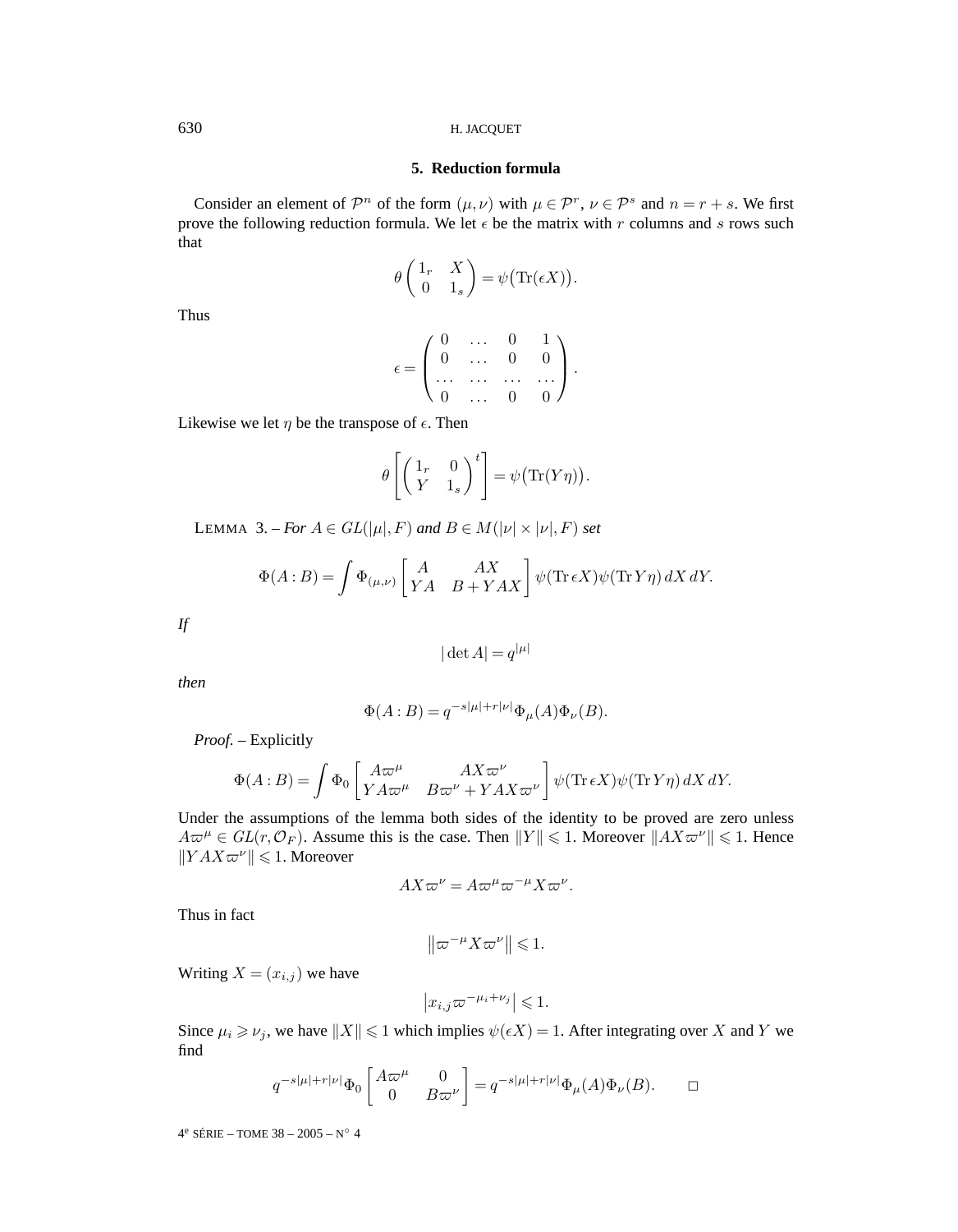We can compute the orbital integral of  $\Phi_{(\mu,\nu)}$  as the orbital integral of  $\Phi(A:B)$  on the product group  $GL(r, F) \times GL(s, F)$ . We arrive at the following reduction formula:

LEMMA 4. – *Suppose*

$$
|a_1 a_2 \cdots a_r| = |\det \varpi^{-\mu}|.
$$

*Then*

$$
\Omega(\Phi_{(\mu,\nu)}, \psi : a_1, a_2, \dots, a_r, a_{r+1}, a_{r+2}, \dots, a_n)
$$
  
=  $q^{-s|\mu|+r|\nu|}\Omega(\Phi_\mu, \psi : a_1, a_2, \dots, a_r)\Omega(\Phi_\nu, \psi : a_{r+1}, a_{r+2}, \dots, a_n).$ 

Similarly let

$$
\Psi(A:B) = \int \Psi_{(\mu,\nu)} \left[ t \frac{A}{XA} - \frac{AX}{B + t \overline{X}AX} \right] \psi(\text{Tr} \epsilon X) \psi(\text{Tr} t \overline{X} \eta) dX.
$$

LEMMA 5. – *Suppose*

$$
|\det A|_F = |\varpi^{-2\mu}|_F.
$$

*Then*

$$
\Psi(A:B) = q^{-2s|\mu|+2r|\nu|}\Psi_{\mu}(A)\Psi_{\nu}(B).
$$

*Proof. –* Explicitly

$$
\Psi(A:B) = \int \Psi_{(\mu,\nu)} \left[ \begin{array}{cc} \varpi^{\mu} A \varpi^{\mu} & \varpi^{\mu} A X \varpi^{\nu} \\ \varpi^{\nu \, t} \overline{X} A \varpi^{\mu} & \varpi^{\nu} B \varpi^{\nu} + \varpi^{\nu \, t} \overline{X} A X \varpi^{\nu} \end{array} \right] \times \psi(\text{Tr} \, \epsilon X) \psi(\text{Tr} \, t \overline{X} \eta) dX.
$$

Under the assumption bot sides of the identity are 0 unless  $\varpi^{\mu}A\varpi^{\mu} \in GL(r, \mathcal{O}_E)$ . Assume this is the case. Then the matrix  $\varpi^{-\mu} X \varpi^{\nu}$  is integral. It follows that the matrix

$$
\varpi^{\nu t}\overline{X}AX\varpi^{\nu}=\varpi^{\nu t}\overline{X}\varpi^{-\mu}\varpi^{\mu}A\varpi^{\mu}\varpi^{-\mu}X\varpi^{\nu}
$$

is integral. The matrix  $X = (x_{i,j})$  is itself integral with  $|x_{i,j}|_E \leq \left|\varpi^{\mu_i - \nu_j}\right|_E$ . Integrating over X we get our result.  $\square$ 

LEMMA 6. – *Suppose*

$$
|a_1 a_2 \cdots a_r|_F = |\det \varpi^{-2\mu}|_F.
$$

*Then*

$$
\Omega(\Psi_{(\mu,\nu)}, E/F, \psi : a_1, a_2, \dots, a_r, a_{r+1}, a_{r+2}, \dots, a_n)
$$
  
=  $q^{-2s|\mu|+2r|\nu|} \Omega(\Psi_\mu, E/F, \psi : a_1, a_2, \dots, a_r) \Omega(\Psi_\nu, E/F, \psi : a_{r+1}, a_{r+2}, \dots, a_n).$ 

#### **6. The Kloosterman transform**

As in [6, (5)], we introduce the *normalized* orbital integrals

$$
\widetilde{\Omega}[\Phi,\psi:a] = |a_1||a_1a_2|\cdots|a_1a_2\cdots a_{n-1}|\Omega[\Phi,\psi:a],
$$
  
\n
$$
\widetilde{\Omega}[\Psi,E/F,\psi:a] = \eta(a_1)\eta(a_1a_2)\cdots\eta(a_1a_2\cdots a_{n-1})
$$
  
\n
$$
\times |a_1||a_1a_2|\cdots|a_1a_2\cdots a_{n-1}|\Omega[\Psi,E/F,\psi:a].
$$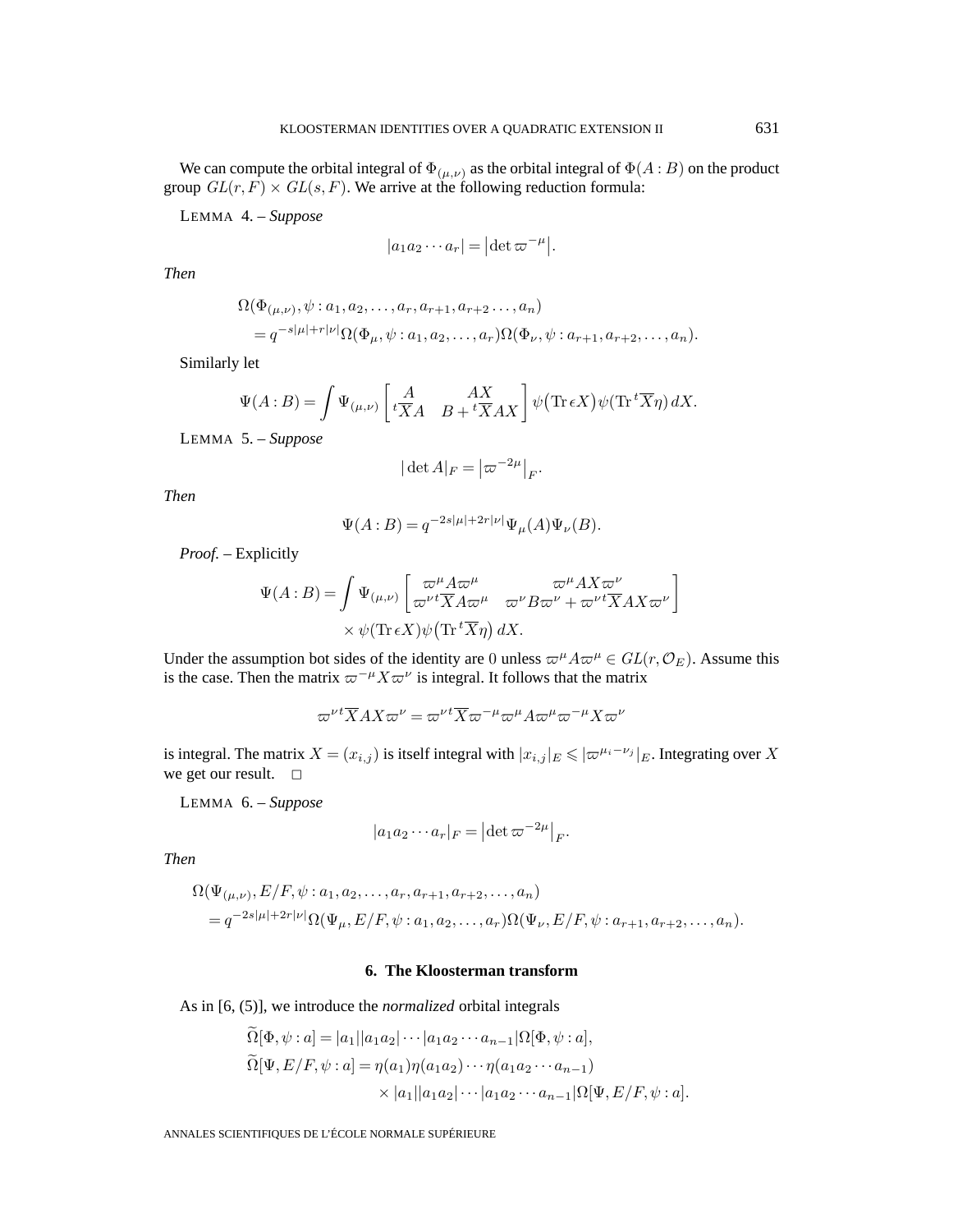#### 632 H. JACQUET

We will denote by  $\mathcal{I}_n$  the space of functions  $\omega$  on  $(F^{\times})^{n-1} \times F$  which are normalized orbital integrals, that is, of the form

$$
\omega(a_1, a_2, \dots, a_n) = \widetilde{\Omega}(\Phi, \psi : a),
$$

for a suitable  $\Phi \in \mathcal{S}(M(n \times n, F))$ . Recall that it is also the set of normalized orbital integrals

$$
\Omega[\Psi, E/F, \psi : a].
$$

By conjugating by an appropriate diagonal matrix, we see that the space does not change if we replace  $\psi$  by  $\bar{\psi}$ . If  $\omega$  is in the space  $\mathcal{I}_n$  its *Kloosterman* transform  $\mathcal{K}_{n,\psi}(\omega)$  is a function in the same space. To define the Kloosterman transform, we define inductively two sequences of functions. First we set

$$
\sigma_0(a_1, a_2, \ldots, a_n) := \mu_0(a_1, a_2, \ldots, a_n) := \omega(a_1, a_2, \ldots, a_n).
$$

Then we set

$$
\mu_1(a_1, a_2, \dots, a_{n-1}, b_1) := \int \sigma_0(a_1, a_2, \dots, a_{n-1}, a_n) \psi(-a_n b_1) da_n,
$$
  

$$
\sigma_1(a_1, a_2, \dots, a_{n-1}, b_1) = \mu_1(a_1, a_2, \dots, a_{n-1}, b_1) \psi\left(\frac{1}{a_{n-1} b_1}\right).
$$

Inductively, if  $1 \leq i \leq n - 1$  and we have defined

$$
\sigma_i(a_1, a_2, \ldots, a_{n-i}, b_i, b_{i-1}, \ldots, b_1),
$$

then we define

$$
\mu_{i+1}(a_1, a_2, \dots, a_{n-i-1}, b_{i+1}, b_i, \dots, b_1)
$$
  
:=  $\int \sigma_i(a_1, a_2, \dots, a_{n-i}, b_i, b_{i-1}, \dots, b_1) \psi(-a_{n-i}b_{i+1}) da_{n-i}$ 

and

$$
\sigma_{i+1}(a_1, a_2, \dots, a_{n-i-1}, b_{i+1}, b_i, \dots, b_1)
$$
  

$$
:= \mu_{i+1}(a_1, a_2, \dots, a_{n-i-1}, b_{i+1}, b_i, \dots, b_1) \psi\left(\frac{1}{a_{n-i-1}b_{i+1}}\right).
$$

In particular

$$
\sigma_n(b_n, b_{n-1}, \ldots, b_1) := \mu_n(b_n, b_{n-1}, \ldots, b_1).
$$

Note that our definition of  $\sigma_n$  and  $\sigma_0$  is in accordance with the convention that an empty product has the value 1. We emphasize that the integral defining  $\mu_{i+1}$  is *absolutely convergent*. Moreover, for fixed i, the functions  $\sigma_i$  and  $\mu_i$  have the *same support*. We set then

$$
\mathcal{K}_{n,\psi}(b_1,b_2,\ldots,b_n) = \mu_n(b_n,b_{n-1},\ldots,b_1).
$$

For  $n = 1$  the Kloosterman transform is just the ordinary Fourier transform.

Just as for the ordinary Fourier transform, there is an inversion formula. More precisely, let us set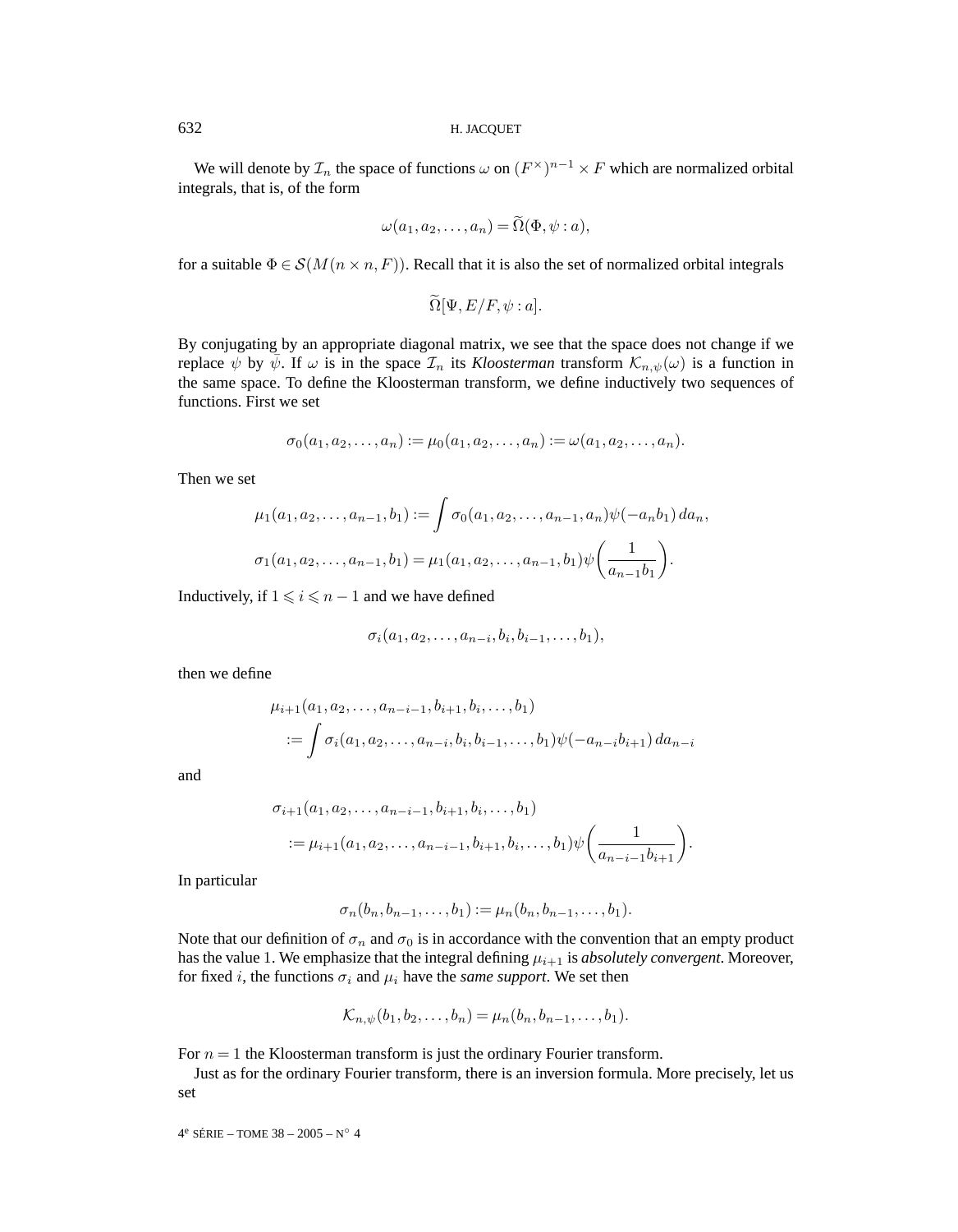$$
\tilde{\mu}_{n-i}(b_1, b_2, \ldots, b_i, a_{n-i}, a_{n-i-1}, \ldots, a_1) := \sigma_i(a_1, a_2, \ldots, a_{n-i}, b_i, b_{i-1}, \ldots, b_1),
$$
  

$$
\tilde{\sigma}_{n-i}(b_1, b_2, \ldots, b_i, a_{n-i}, a_{n-i-1}, \ldots, a_1) := \mu_i(a_1, a_2, \ldots, a_{n-i}, b_i, b_{i-1}, \ldots, b_1).
$$

Then

$$
\check{\sigma}_{n-i}(b_1, b_2, \dots, b_i, a_{n-i}, a_{n-i-1}, \dots, a_1) \n= \check{\mu}_{n-i}(b_1, b_2, \dots, b_i, a_{n-i}, a_{n-i-1}, \dots, a_1) \overline{\psi} \left( \frac{1}{b_i a_{n-i}} \right)
$$

and, from the Fourier inversion formula,

$$
\int \check{\sigma}_{n-i-1}(b_1, b_2, \dots, b_i, b_{i+1}, a_{n-i-1}, \dots, a_1) \psi(b_{i+1}a_{n-i}) db_{i+1}
$$
  
=  $\check{\mu}_{n-i}(b_1, b_2, \dots, b_i, a_{n-i}, a_{n-i-1}, \dots, a_1).$ 

In particular,

$$
\check{\sigma}_n(a_n, a_{n-1}, \ldots, a_1) = \mu_0(a_1, a_2 \ldots, a_n).
$$

In other words, the composition  $\mathcal{K}_{n,\bar{\psi}} \circ \mathcal{K}_{n,\psi}$  is the identity.

There is a principle of symmetry: we can exchange the variables  $(a_*)$  and  $(b_*)$ , the left and the right, and the character  $\psi$  and the character  $\psi$ .

Then the main result of  $[6, (5)]$  are the following identities:

(31) 
$$
\mathcal{K}_{n,\psi}\widetilde{\Omega}[\Phi,\psi;\bullet] = \widetilde{\Omega}[\widehat{\Phi},\bar{\psi}:\bullet],
$$

(32) 
$$
\mathcal{K}_{n,\psi} \widetilde{\Omega}[\Psi, E/F, \psi; \bullet] = \widetilde{\Omega}[\widehat{\Psi}, E/F, \bar{\psi} : \bullet].
$$

### **7. Definition of the diagrams**

For  $n = 1$  the Fourier transform has the following property. If  $\phi$  is supported on the set  $|a| \le |\varpi^r|$  and its Fourier transform  $\hat{\phi}$  is supported on the set  $|b| \le |\varpi^t|$  and  $t + r > 0$  then  $\phi$  and  $\hat{\phi}$  are 0. In other words the support of  $\phi$  and  $\hat{\phi}$  are empty so that the above support conditions are trivially verified. Our goal in this section is to extend this result to the Kloosterman transform.

To present the proof in a convenient way, we introduce the notion of a *Kloosterman diagram*. Each diagram has two rows consisting of indexed boxes such as

$$
\frac{k}{r}, \qquad \frac{k}{r}
$$

where  $r$  is an integer. In the bottom row, the boxes are a shorthand notation for

$$
|a_1 a_2 \cdots a_k| \leq |\varpi^r|, \qquad |a_1 a_2 \cdots a_k| = |\varpi^r|
$$

respectively. In the top row they are a short hand notation for

$$
|b_k b_{k-1} \cdots b_1| \leqslant |\varpi^r|, \qquad |b_k b_{k-1} \cdots b_1| = |\varpi^r|
$$

respectively. In each diagram the indices are increasing in the bottom row and decreasing in the top row. Indices in boxes in the same column add up to  $n + 1$ . For consistency we introduce dummy boxes

> 0  $= 0$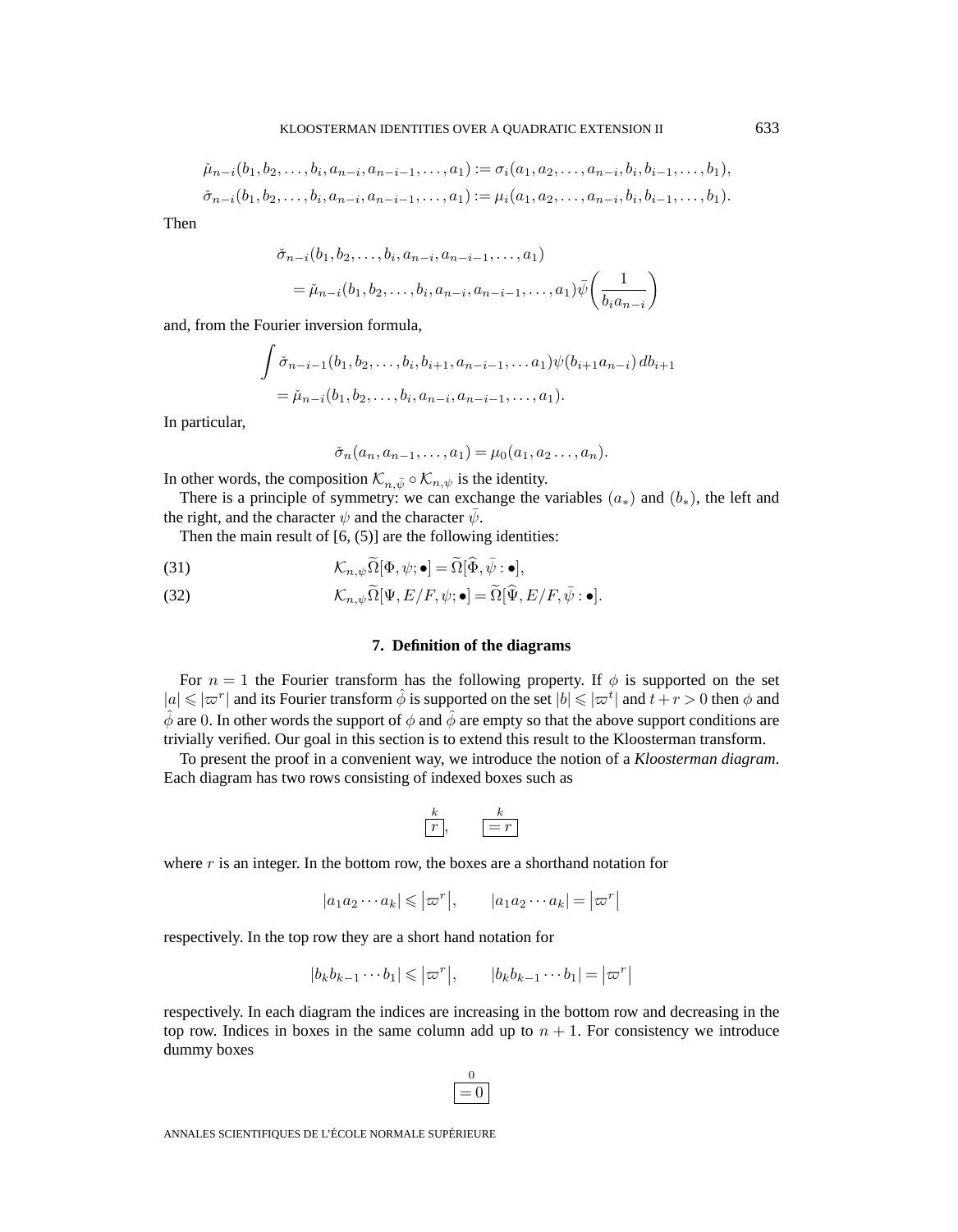Thus, in the bottom row say, a diagram

$$
\frac{k}{\lfloor =r\rfloor} \frac{k+1}{\lfloor s\rfloor}
$$

stands for

$$
|a_1 a_2 \cdots a_k| = |\varpi^r|, \qquad |a_{k+1}| \leq |\varpi^{s-r}|.
$$

All our diagrams will have the following form:

(33)  

$$
\frac{u}{t_{n-u}} \left[ \frac{n-u-1}{t_{n-u-1}} \right] \frac{n-u-2}{t_{n-u-2}} \dots \frac{v+3}{t_{v+3}} \quad \frac{v+2}{t_{v+2}} \quad \frac{v+1}{t_{v+1}} \left[ \frac{v}{t_{v+1}} \right] = \theta
$$
  

$$
\frac{u}{t_{v+1}} \left[ \frac{v+1}{t_{v+1}} \right] \frac{u+2}{t_{v+2}} \quad \frac{u+3}{t_{v+3}} \quad \dots \quad \frac{n-v-2}{r_{n-v-2}} \frac{n-v-1}{r_{n-v-1}} \frac{n-v}{r_{n-v}}
$$

Here  $0 \leq u \leq n$ ,  $0 \leq v \leq n$ ,  $u + v \leq n$ . We shall call the integer  $n - u - v \geq 0$  the *length* of the diagram. We shall say that the diagram is *reduced* if  $\rho = 0, \theta = 0$ . The reduced diagram attached to the above diagram is the one obtained by subtracting  $\theta$  from each entry in the first row and  $\rho$ from each entry in the second row. The bottom row is a shorthand notation for the conditions

(34) 
$$
|a_1 a_2 \cdots a_u| = |\varpi^{\rho}|,
$$

(35) 
$$
|a_1 a_2 \cdots a_i| \leqslant |\varpi^{r_i}|, \qquad u+1 \leqslant i \leqslant n-v.
$$

Of course if  $u = 0$  then  $\rho = 0$ , in accordance with the convention that an empty product is 1. Likewise the top row is a shorthand notation for the conditions

(36) 
$$
|b_1b_2\cdots b_v| = |\varpi^{\theta}|,
$$

(37) 
$$
|b_1b_2\cdots b_i|\leqslant |\varpi^{t_i}|, \qquad v+1\leqslant i\leqslant n-u.
$$

In what follows we let  $\omega$  be a function in the space  $\mathcal{I}_n$ . We will consider such a diagram. That is, we will have chosen (sometimes only implicitly)  $a_1, a_2, \ldots, a_u$  and  $b_1, b_2, \ldots, b_v$  satisfying (34) and (36) respectively. We will say that the diagram *holds* if the conditions indicated by the bottom row hold on the support of the function

$$
(a_{u+1}, a_{u+2}, \ldots, a_{n-v}) \mapsto \mu_v(a_1, a_2, \ldots, a_u, a_{u+1}, a_{u+2}, \ldots, a_{n-v}, b_v, b_{v-1}, \ldots, b_1)
$$

while the conditions indicated by the top row hold on the support of the function

$$
(b_{n-u}, b_{n-u-1}, \ldots, b_{v+1}, b_v, b_{v-1}, \ldots, b_1) \n \mapsto \mu_{n-u}(a_1, a_2, \ldots, a_u, b_{n-u}, b_{n-u-1}, \ldots, b_v, b_{v-1}, \ldots, b_1).
$$

Of course we could replace  $\mu_v$  and  $\mu_{n-u}$  by  $\sigma_v$  and  $\sigma_{n-u}$  respectively. We shall say that the diagram holds *trivially* if the above functions are in fact identically 0. That is, for the given  $(a_1, a_2,..., a_u)$  and  $(b_1, b_2,..., b_v)$ ,

$$
\mu_v(a_1, a_2, \dots, a_u, a_{u+1}, a_{u+2}, \dots, a_{n-v}, b_v, b_{v-1}, \dots, b_1) = 0
$$

for all  $(a_{u+1}, a_{u+2},...,a_{n-v})$  and similarly for  $\mu_{n-u}$ . In fact, the vanishing condition for  $\mu_v$ implies the vanishing condition for  $\mu_{n-u}$  and conversely.

A simple property of the diagrams is the following one. Suppose that the diagram (33) holds. Fix  $i, v < i < n - u$ . Choose  $b_i, b_{i-1}, \ldots, b_{u+1}$  such that

$$
|b_i b_{i-1} \cdots b_{v+1}| = \left| \varpi^{t_i - \theta} \right|
$$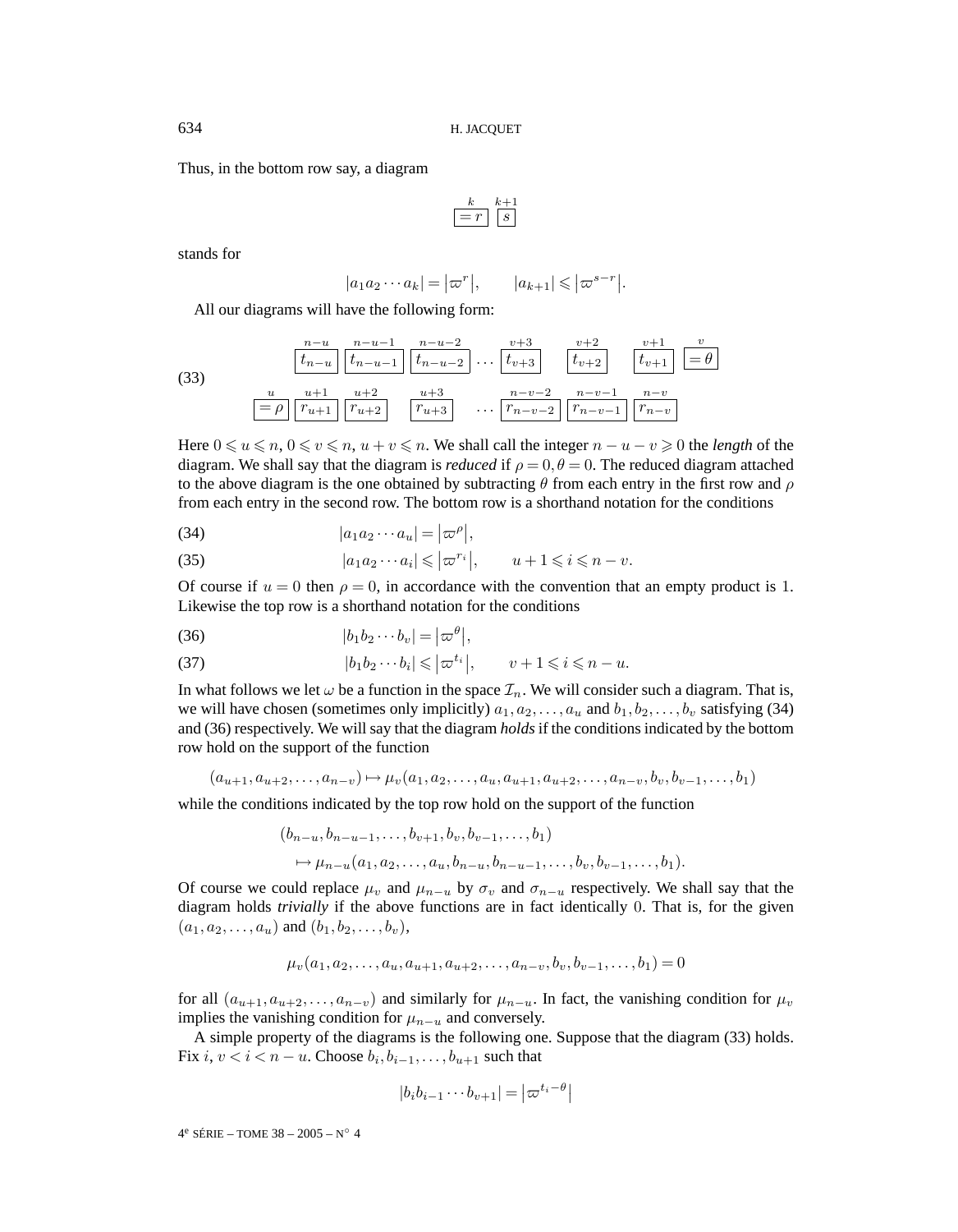or equivalently

$$
(38) \t\t\t |b_i b_{i-1} \cdots b_1| = |\varpi^{t_i}|.
$$

Then the following diagram holds:

(39)  

$$
\frac{n-u}{t_{n-u}} \frac{n-u-1}{t_{n-u-1}} \frac{n-u-2}{t_{n-u-2}} \dots \frac{i+2}{t_{i+2}} \frac{i+1}{t_{i+1}} \frac{i}{=t_i}
$$

$$
= \rho \frac{u+1}{r_{u+1}} \frac{u+2}{r_{u+2}} \frac{u+3}{r_{u+3}} \dots \frac{n-i-1}{r_{n-i-1}} \frac{n-i}{r_{n-i}}
$$

Indeed, for the bottom row this follows from the fact that  $\mu_i$  is obtained from  $\mu_v$  by repeatedly multiplying by a non-zero factor and taking a Fourier transform. For the top row this is trivial. In particular, if the diagram (39) holds trivially for all choices of  $(b_i, b_{i-1}, \ldots, b_{v+1})$  satisfying the above condition, then the diagram (33) holds with  $t_i$  replaced by  $t_i + 1$ .

By symmetry, a similar assertion is true for a diagram of the form:

(40)  

$$
\frac{n-i}{t_{n-i}} \frac{n-i-1}{t_{n-i-1}} \frac{n-i-2}{t_{n-i-2}} \dots \frac{v+3}{t_{v+3}} \frac{v+2}{t_{v+2}} \frac{v+1}{t_{v+1}} \equiv \theta
$$
  

$$
\frac{i}{t_{v+1}} \frac{i+1}{t_{v+1}} \frac{u+2}{t_{v+2}} \frac{u+3}{t_{v+3}} \dots \frac{n-v-2}{r_{n-v-2}} \frac{n-v-1}{r_{n-v-1}} \frac{n-v}{r_{n-v}}
$$

We shall say that diagrams of the form (39) or (40) are subdiagrams of the diagram (33).

#### **8.** The weight of a diagram of length  $\leq 2$

We shall associate to every diagram D of length an integer w(D), its *weight*. By definition the weight of D is the weight of the corresponding reduced diagram. If D is reduced then  $w(D)$  is the sum of the entries of  $D$ . If  $D$  has length one, that is, has the form

(41) 
$$
\frac{v+1}{t} \frac{v}{\left| = \theta \right|}
$$

$$
\frac{u}{\left| = \rho \right|} \frac{u+1}{r}
$$

with  $u + v + 1 = n$ , then

$$
w(D) = t - \theta + r - \rho.
$$

If  $D$  has length  $2$ , that is, has the form:

(42) 
$$
\frac{v+2}{t_2} \frac{v+1}{t_1} = \theta
$$

$$
\frac{u}{\left| \frac{u+1}{r_1} \right| \frac{u+2}{r_2}}
$$

then

$$
w(D) = t_1 - \theta + t_2 - \theta + r_1 - \rho + r_2 - \rho.
$$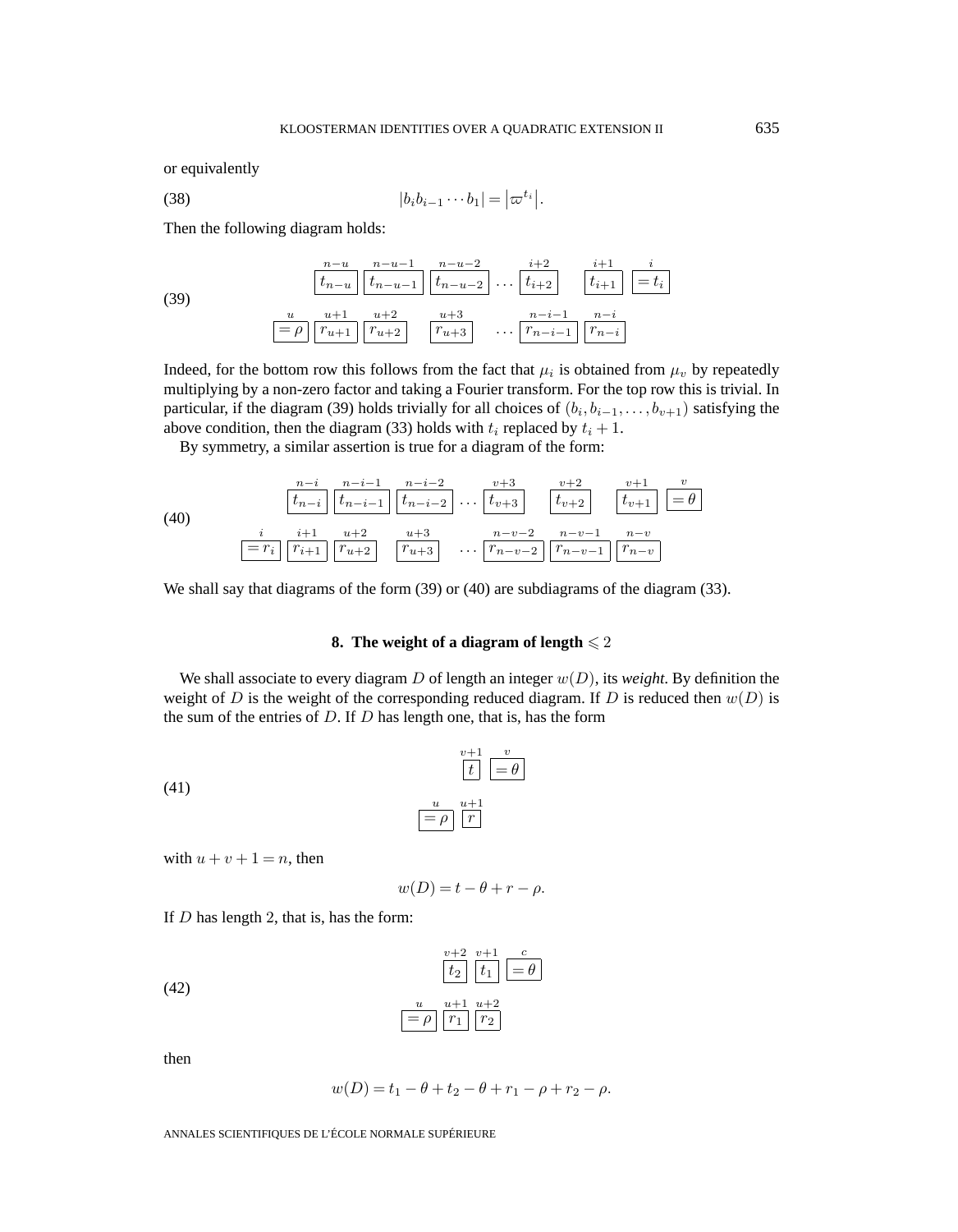#### 636 H. JACQUET

PROPOSITION 2. – *If the weight of the diagram of length* 1 *or* 2 *is strictly positive and the diagram holds, then it holds trivially.*

Before we start with the proof and the proof of a corresponding result for certain diagrams of length  $n$  (Proposition 3), we remark that we are only interested in the case of a reduced diagram. We introduce the more general diagrams for the purpose of proving the propositions by induction on the length of the diagram. As a matter of fact, the assertion for a given diagram of length  $n-u-v<\infty$  is equivalent to the similar assertion for the space  $\mathcal{I}_{n-u-v}$  and the Fourier– Kloosterman transform in  $n-u-v$  variables, the integers  $t_i$  being replaced by  $t_i - \theta$ , the integer  $r_i$  by  $r_i - \rho$  and the integers  $\theta$  and  $\rho$  by 0.

*Proof of the proposition. –* We first prove the proposition for a diagram of length 1.

LEMMA 7. – *Suppose that the following diagram holds*:



*with*  $u + v + 1 = n$ *. If*  $r + t - \rho - \theta > 0$  *the diagram holds trivially.* 

The assumption is that the function

$$
a_{u+1} \mapsto \sigma_v(\bullet, a_{u+1}, \bullet)
$$

is supported on the set  $|a_{u+1}| \leqslant |\varpi^{r-\theta}|$  while its Fourier transform, namely the function

$$
b_{v+1} \mapsto \mu_{v+1}(\bullet, b_{v+1}, \bullet),
$$

is supported on the set  $|b_{v+1}| \leq \vert \varpi^{t-\theta} \vert$ . The lemma follows from the uncertainty principle.

Next, we prove the proposition for a diagram of length 2. As we explained before, this is equivalent to the proposition with  $n = 2$  and  $\theta = \rho = 0$ . For clarity, we formulate this as a lemma.

LEMMA 8. – *Suppose*  $n = 2$  *and the following diagram holds*:

(44) 
$$
\frac{\frac{2}{t_2} \left[ \frac{1}{t_1} \right] = 0}{\frac{0}{t_1} \left[ \frac{2}{r_2} \right]}
$$

*If*  $r_1 + r_2 + t_1 + t_2 > 0$  *then the diagram holds trivially, that is,*  $\omega = 0$ *.* 

*Proof. –* We recall the situation at hand. We are given

$$
\omega(a_1, a_2) = \sigma_0(a_1, a_2)
$$

supported on the set

$$
|a_1| \leqslant |\varpi^{r_1}|, \qquad |a_1 a_2| \leqslant |\varpi^{r_2}|.
$$

We define

$$
\mu_1(a_1, b_1) := \int \sigma_0(a_1, a_2) \psi(-a_2 b_1) \, da_2,
$$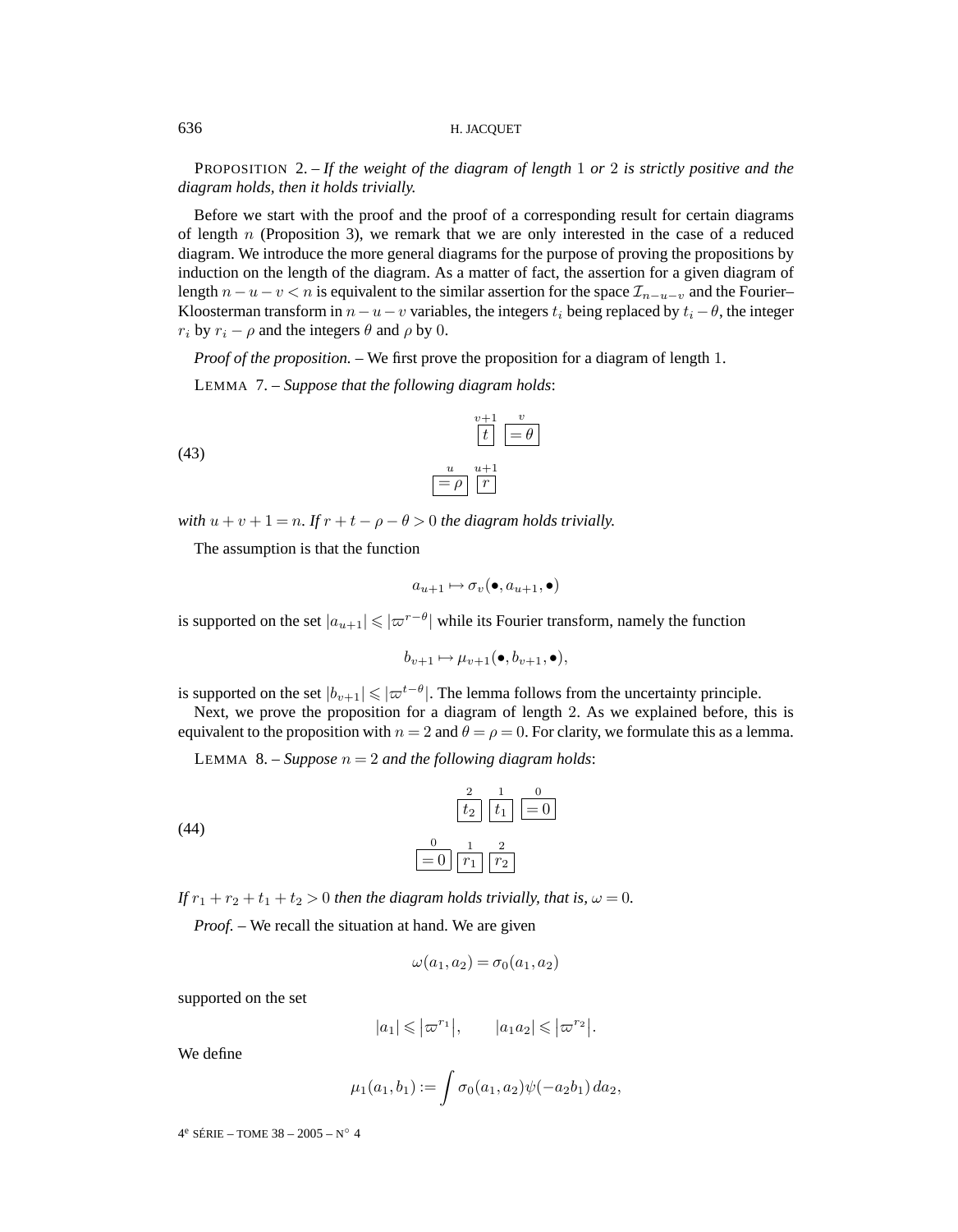$$
\sigma_1(a_1, b_1) = \mu_1(a_1, b_1) \psi\left(\frac{1}{a_1 b_1}\right),
$$
  

$$
\mu_2(b_2, b_1) = \int \sigma_1(a_1, b_1) \psi(-a_1 b_2) da_1
$$

and  $\mu_2$  is supported on the set

$$
|b_1| \leqslant |\varpi^{t_1}|, \qquad |b_1b_2| \leqslant |\varpi^{t_2}|.
$$

Thus, viewed as a function of  $a_1$ , the function  $\sigma_1(a_1, b_1)$  has a module of continuity equal to  $|b_1\varpi^{-t_2}|$  (i.e. is invariant under the translations belonging to  $\mathcal{O}_F$   $b_1\varpi^{-t_2}$ ). Similarly, viewed as a function of  $b_1$ , the function  $\mu_1(a_1, b_1)$  has a module of continuity equal to  $|a_1\varpi^{-r_2}|$ .

We first observe that, by Lemma 7, for a given  $b_1$  with  $|b_1| = |\varpi^{t_1+s}|, s \geq 0$ , the function  $\mu_1(a_1, b_1)$  vanishes identically unless  $r_1 \leq t_1 + s - t_2$ .

Now fix  $a_1$  with  $|a_1| = |\varpi^{r_1}|$ . Let  $s \ge 0$  be an integer such that

$$
\mu_1(a_1, b_1) \neq 0 \Longrightarrow |b_1| \leqslant |\varpi^{t_1+s}|.
$$

In other words, the following diagram holds:

$$
\frac{1}{|t_1 + s|} = 0
$$
  

$$
\frac{1}{|t_1 + s|} = 0
$$
  

$$
\frac{1}{|t_1 + s|} = 0
$$

Then by Lemma 7,  $t_1 + s \le r_1 - r_2$ . From now on we restrict  $b_1$  to the shell  $|b_1| = |\varpi^{t_1+s}|$ . We choose  $\epsilon$  such that

$$
|\epsilon| = |\varpi^{t_1+s-t_2}|,
$$
  $|a_1 + \epsilon| = |a_1| = |\varpi^{r_1}|$ 

which is always possible since  $t_1 + s - t_2 \ge r_1$  and the residual characteristic is not 2. By the continuity of  $\sigma_1$  we have for all  $b_1$  in the shell

$$
\sigma_1(a_1+\epsilon,b_1)=\sigma_1(a_1,b_1),
$$

that is,

$$
\mu_1(a_1+\epsilon,b_1)\psi\bigg(\frac{1}{(a_1+\epsilon)b_1}\bigg)=\mu_1(a_1,b_1)\psi\bigg(\frac{1}{a_1b_1}\bigg).
$$

We claim that  $\mu_1(a_1, b_1)=0$  for all  $b_1$  in the shell. We proceed by contradiction and fix a  $b_1$ such that  $\mu_1(a_1, b_1) \neq 0$ . Then the above relation reads

$$
\frac{\mu_1(a_1+\epsilon,b_1)}{\mu_1(a_1,b_1)} = \psi\bigg(\frac{\epsilon}{(a_1+\epsilon)a_1b_1}\bigg).
$$

Next, we let  $\eta$  be such that

$$
|\eta| \le |\varpi^{r_1 - r_2}|,
$$
  $|b_1 + \eta| = |b_1| = |\varpi^{t_1 + s}|.$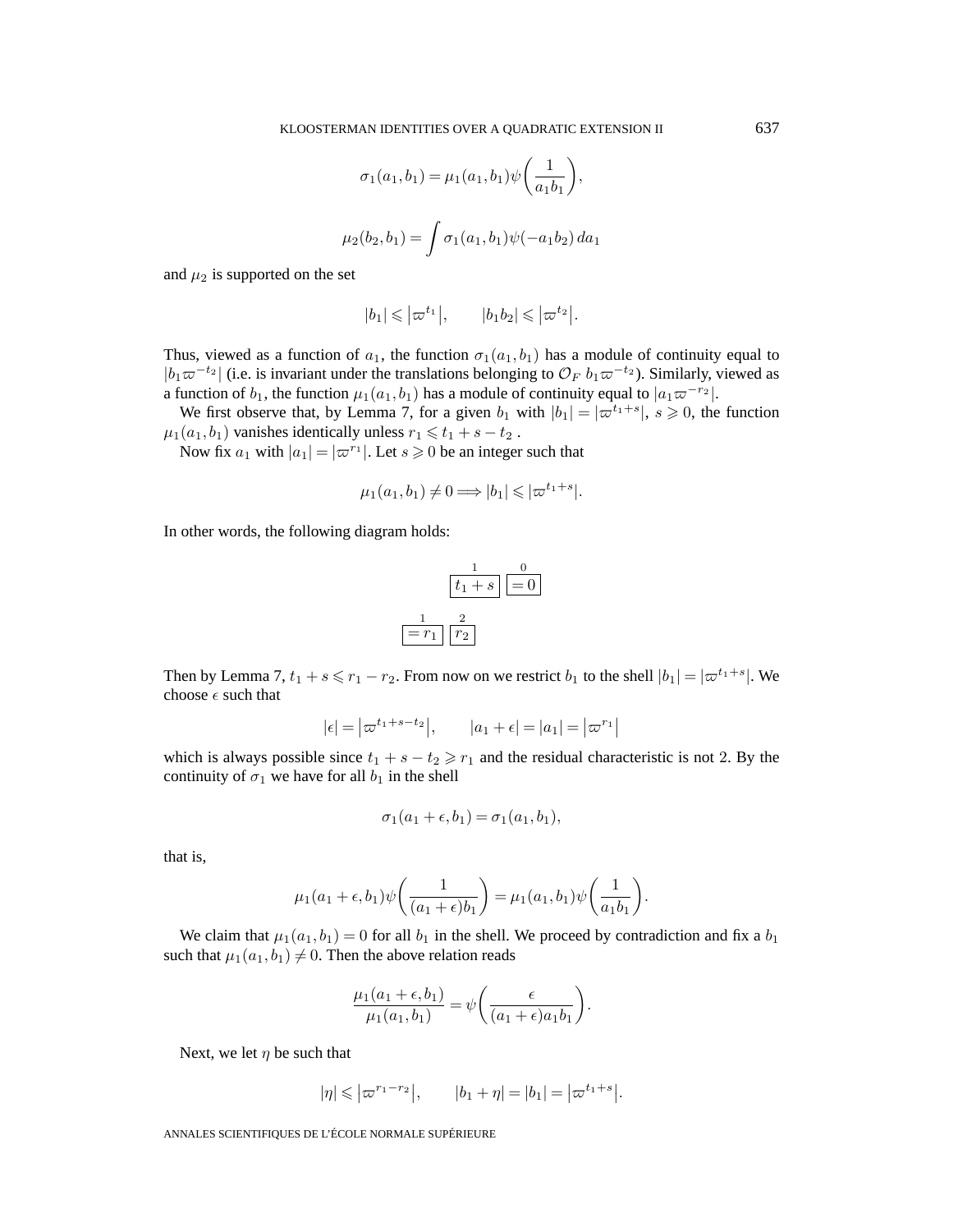Again this is possible because  $r_1 - r_2 \geq t_1 + s$ . Then

$$
\mu_1(a_1, b_1 + \eta) = \mu_1(a_1, b_1),
$$
  $\mu_1(a_1 + \epsilon, b_1 + \eta) = \mu_1(a_1 + \epsilon, b_1)$ 

from which we get, for all such  $\eta$ ,

$$
\psi\bigg(\frac{\epsilon\eta}{(a_1+\epsilon)a_1(b_1+\eta)b_1}\bigg)=1.
$$

If  $r_1 - r_2 > t_1 + s$  then

$$
\frac{\eta}{b_1+\eta}
$$

is an arbitrary element of the ideal

$$
\varpi^{r_1-r_2-t_1-s}\mathcal{O}_F
$$

while

$$
\left|\frac{\epsilon}{a_1(a_1+\epsilon)b_1}\right| = \left|\varpi^{-2r_1-t_2}\right|.
$$

We get then a contradiction since

$$
-2r_1 - t_2 + r_1 - r_2 - t_1 - s = -(r_1 + r_2 + t_1 + t_2) - s < 0.
$$

If on the contrary  $r_1 - r_2 = t_1 + s$  then

$$
2r_1 + t_2 = r_1 + r_2 + t_1 + t_2 + s > 0
$$

and

$$
k := \frac{\epsilon}{a_1(a_1 + \epsilon)b_1}
$$

verifies

$$
|k| = \left| \varpi^{-t_2 - 2r_1} \right| > 1.
$$

On the other hand we take  $|\eta| \leq b_1$ ,  $|b_1 + \eta| = |b_1|$ . Thus

$$
\frac{\eta}{b_1+\eta}
$$

is an integer of the form

$$
\frac{\xi}{1+\xi}, \quad |\xi| \leqslant 1, \quad |\xi+1| = 1
$$

and we find that

$$
\psi\!\left(k\frac{\xi}{1+\xi}\right)=1
$$

for all such ξ. Suppose  $|k| \geqslant |\varpi^{-2}|$ . Any element of  $\varpi \mathcal{O}_F$  is of the form  $\xi/(1+\xi)$  with  $\xi \in \varpi \mathcal{O}_F$ . Thus we get a contradiction. If  $|k| = |\varpi^{-1}|$  then in the above formula  $\psi(*)$  depends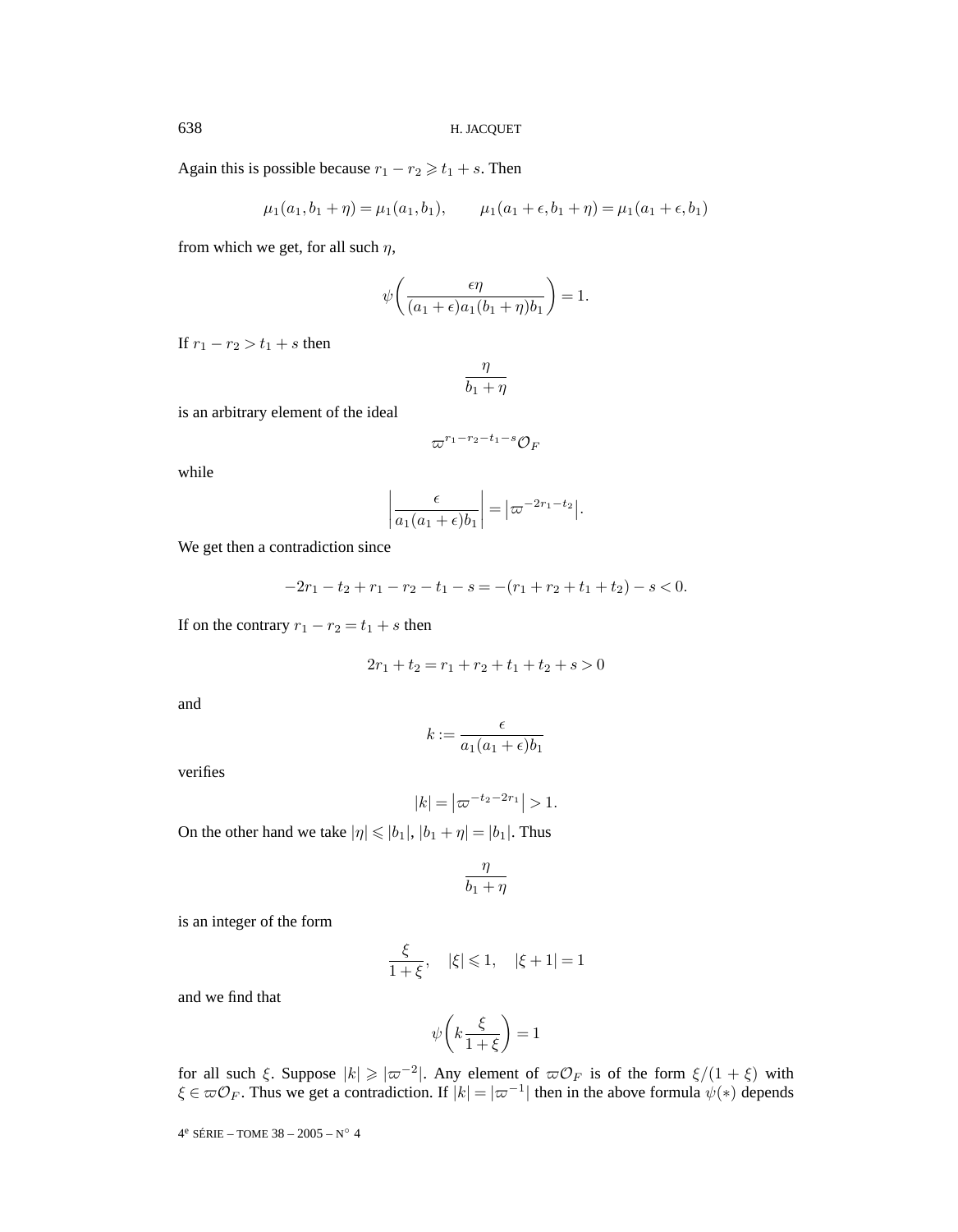only on  $\xi$  modulo  $\varpi O$ . Passing to the residual field  $\kappa$  of F we see that, for a non-trivial additive character  $\psi_0$  of  $\kappa$  we have

$$
\psi_0\bigg(\frac{\xi}{1+\xi}\bigg) = 1
$$

for all  $\xi \in \kappa$ ,  $\xi \neq 0, -1$ . Equivalently

 $\psi(\theta)=1$ 

for all  $\theta \neq 1$ . Since

$$
\sum_{\theta\in\kappa}\psi(\theta)=0
$$

we get  $\psi(1) = 1 - q$ . This is a contradiction since  $\psi(1)$  is a complex root of 1.  $\Box$ 

We conclude that  $\mu_1(a_1, b_1) = 0$  for  $|b_1| = |\varpi^{t_1+s}|$ . Thus we may replace s by  $s + 1$ . Inductively, it follows that  $\mu_1(a_1, b_1) = 0$  for all  $b_1$ . Hence in fact  $\mu_1(a_1, b_1) = 0$  for all  $|a_1| = |\varpi^{r_1}|$ . Thus in the diagram of the lemma we may replace  $r_1$  by  $r_1 + 1$ . The new diagram holds and has positive weight. Thus we may replace  $r_1$  by an arbitrary large integer. We conclude that the support of  $\omega$  is empty as claimed.  $\square$ 

#### **9. Slanted diagrams**

From now on we suppress the indices in the diagrams if this does not create confusion. We shall say that a diagram is *slanted with slope* m if it has the following form

(45)  

$$
\frac{\boxed{\rho+m}\boxed{r_1+m}\cdots\boxed{r_{k-2}+m}\boxed{r_{k-1}+m}\boxed{=r_k+m}}{\boxed{= \rho \boxed{r_1}}\cdots\boxed{r_{k-2}\boxed{r_{k-1}}\boxed{r_k}}
$$

If a diagram is slanted then the corresponding reduced diagram is also slanted (with a different slope).

LEMMA 9. – *Suppose that the above slanted diagram holds. Suppose further that the* (*nonslanted*) *diagram obtained by replacing the entry*  $r_j$  *by*  $r_j + 1$  *holds. Then the slanted diagram obtained by replacing also*  $r_j + m$  *by*  $r_j + m + 1$  *holds.* 

*Proof.* – We may assume  $\rho = 0$ . Our assertion amounts then to saying the following. Suppose that the following diagram holds.



Then it holds trivially.

Consider first the case  $j = 1$ . The diagram at hand has length one. and weight 1:

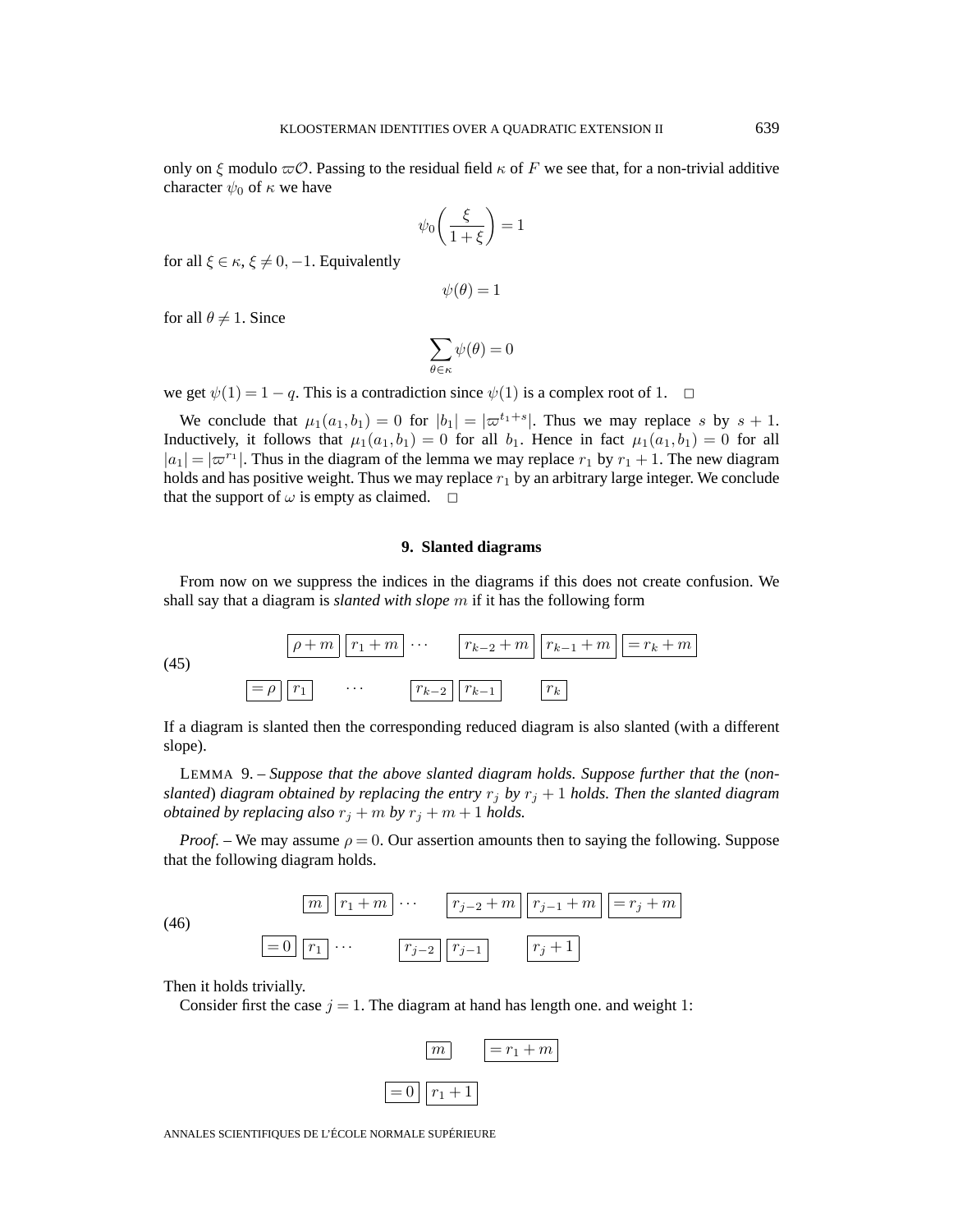#### 640 H. JACQUET

Thus it holds trivially. Hence we may assume  $j > 1$  and the result true for  $j - 1$ . Assume that the diagram (46) holds. The right subdiagram of length 1 of diagram (46) has weight 1 thus holds trivially. Thus, in fact, the following diagram holds.



By the induction hypothesis the following diagram holds trivially.

$$
\boxed{m} \boxed{r_1 + m} \boxed{r_2 + m} \cdots \boxed{r_{j-2} + m} \boxed{= r_{j-1} + m}
$$

$$
= 0 \boxed{r_1} \boxed{r_2} \cdots \boxed{r_{j-2}} \boxed{r_{j-1} + 1}
$$

Thus in fact the following diagram holds.

$$
\boxed{m} \boxed{r_1 + m} \cdots \boxed{r_{j-2} + m} \boxed{r_{j-1} + m + 1} = r_j + m
$$
  
= 0 
$$
\boxed{r_1} \cdots \boxed{r_{j-2}} \boxed{r_{j-1} + 1} \boxed{r_j + 1}
$$

Thus we have replaced  $r_{j-1}$  in the original diagram by  $r_{j-1}+1$ . Inductively, we can replace  $r_{j-1}$ by an arbitrarily large integer. That is, the original diagram holds trivially, as was claimed.  $\Box$ 

We will use the following elementary combinatorial lemma.

LEMMA 10.  $-FD$  *is slanted of length*  $l \geq 2$  *then the sum of the weights of the proper subdiagrams of* D *is equal to*  $\frac{l-2}{2}w(D)$ *.* 

*Proof.* – We may replace D by the corresponding reduced diagram  $D'$ . Indeed  $w(D) = w(D')$ by definition. Moreover, if  $D_1$  is a subdiagram of D and  $D'_1$  the corresponding subdiagram of D' then  $w(D_1) = w(D'_1)$ . Thus we may assume D has the form



where  $n = l - 1$ . We may regard the  $x_i$ 's and m as variables. Thus the sum of the weights of the proper subdiagrams of D is a function  $s(x_1, x_2,...,x_n;m)$ . Clearly s is linear:

$$
s(x_1, x_2, \dots, x_n; m) = \sum_{1 \leq j \leq n} A_j x_j + Km.
$$

To compute  $A_j$  we remark that there are  $(n - 1)$  subdiagrams containing the diagonal pattern

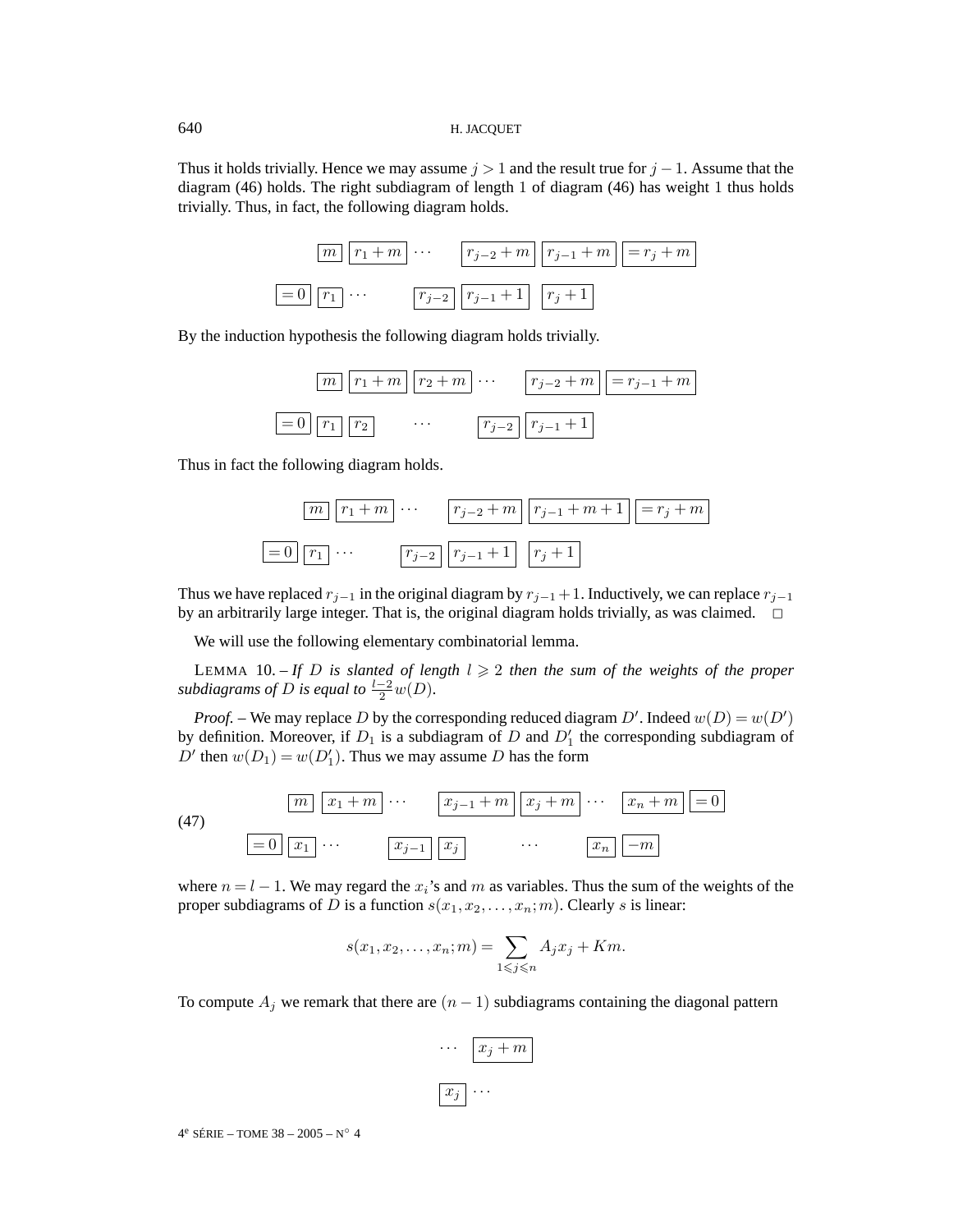They contribute  $(n - 1)2x_j$  to s. There is one subdiagram containing the pattern



It contributes  $-(n+1-j)x_j + x_j$  to s. There is one subdiagram with the pattern



It contributes  $-jx_j + x_j$  to s. The total contribution is  $(n-1)x_j$ . Thus  $A_j = n-1$  for all j. To compute K we remark that after changing  $x_j \rightarrow x_j - m$  and reflecting the diagram we get

$$
s(x_1 - m, x_2 - m, \dots, x_n - m; m) = s(x_n, \dots, x_2, x_1; -m).
$$

Thus

$$
Km - n(n-1)m = -Km
$$

or

$$
K = \frac{n(n-1)}{2}.
$$

Thus

$$
s(x_1, x_2,..., x_n : K)
$$
  
=  $(n-1)\sum_j x_j + \frac{n(n-1)}{2}m = \frac{n-1}{2}\left(2\sum x_j + nm\right) = \frac{l-2}{2}w(D).$ 

PROPOSITION 3. – *Suppose that* D *is a slanted diagram of positive weight. If it holds, then it holds trivially.*

*Proof.* – We already know the proposition if the length is  $\leq 2$ . Thus we may assume the length  $k$  to be  $\geqslant 3$  and our assertion true for any slanted diagram of shorter length. Consider a diagram D of the form

(48)  

$$
\frac{\rho+m}{\rho+m}\frac{r_1+m}{r_{k-2}+m}\frac{r_{k-2}+m}{r_{k-1}} = r_k+m
$$

$$
\frac{\rho+m}{\rho+m}\frac{r_1+m}{r_{k-2}} = r_k+m
$$

Assume that D holds for a function  $\omega$ . Suppose that  $w(D) > 0$ . Then, by the previous lemma, at least one of the subdiagrams of D (of length  $> 1$ ) has positive weight, that is, holds trivially. By symmetry we may assume that it is a right subdiagram. This means that in the diagram we may increase one entry,  $r_j$  say, by 1 and the new diagram holds. But then by Lemma 9 equation (46) we may also increase the entry  $r_j + m$  by 1 to obtain a new slanted diagram which also holds. The weight of the new diagram has increased by 2. Inductively we construct a sequence  $D_i$  of slanted diagrams with increasing weight; one passes from  $D_j$  to  $D_{j+1}$  by increasing two entries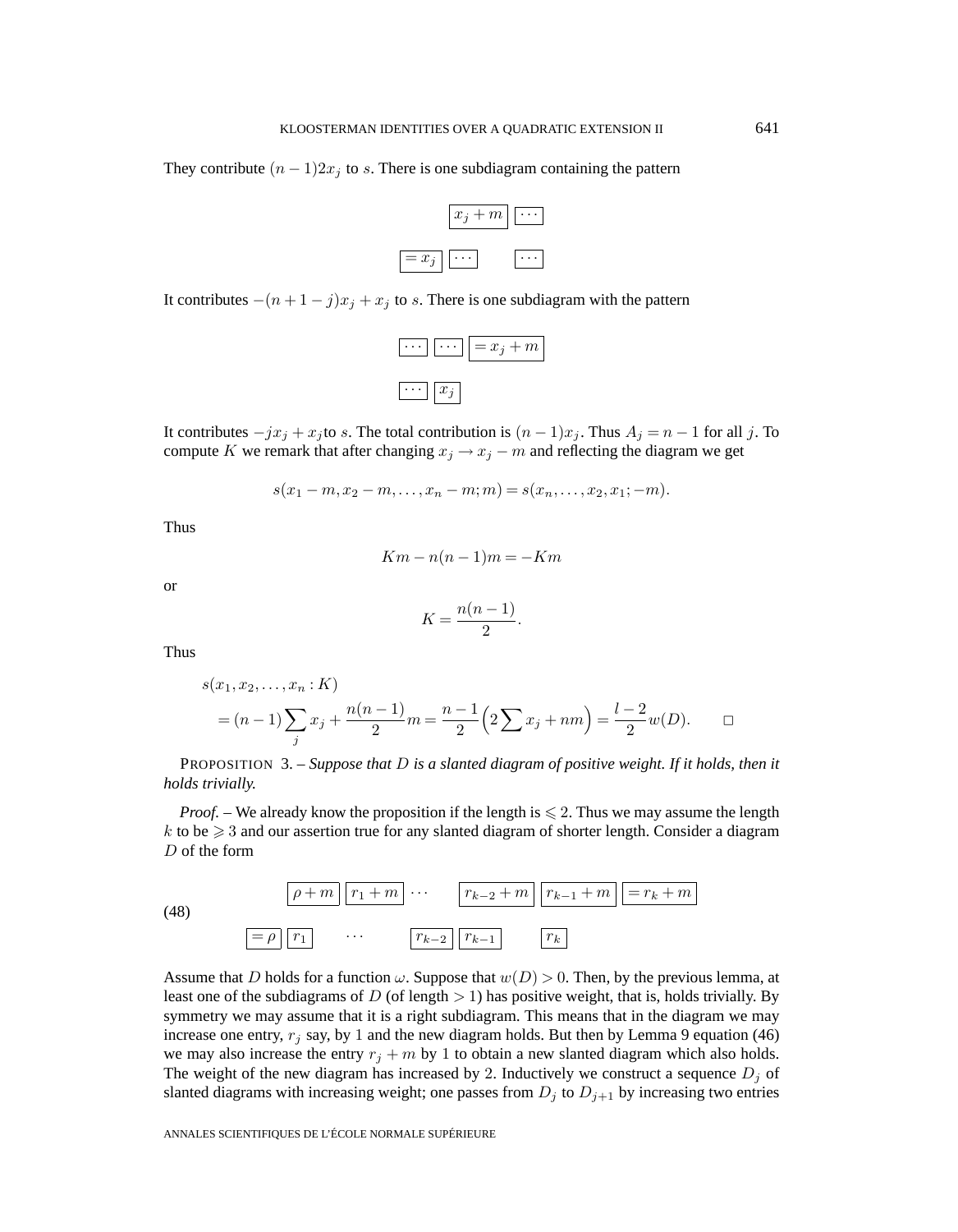#### 642 H. JACQUET

(on the same 45 degree diagonal) by 1. Moreover  $\lim_{j\to\infty} w(D_j) = +\infty$ . It follows that there are a subsequence  $j_s$  of j and an index i independent of s such that the entry in the ith position in the lower line tends to infinity. This implies that  $\omega = 0$  and proves the proposition.  $\Box$ 

LEMMA 11. – *Suppose that the following slanted diagram holds*:

|                                                                                                                    |  |  | $\boxed{r}$ $\boxed{r}$ $\cdots$ $\boxed{r}$ $\boxed{r}$ $\boxed{r-k}$ $\boxed{\cdots}$ |  |
|--------------------------------------------------------------------------------------------------------------------|--|--|-----------------------------------------------------------------------------------------|--|
|                                                                                                                    |  |  |                                                                                         |  |
| $\left[\begin{array}{c c} -0 & 0 & 0 \end{array}\right]$ $\left[\begin{array}{c c} 0 & -k & -k \end{array}\right]$ |  |  |                                                                                         |  |

*Here*  $j \ge 2$ ,  $r \ge 0$  *and*  $0 \le k \le r$ *. Then in fact the following diagram holds.* 

|                                                                         |  |  | $\boxed{r}$ $\boxed{r}$ $\cdots$ $\boxed{r}$ $\boxed{r}$ $\cdots$ |  |
|-------------------------------------------------------------------------|--|--|-------------------------------------------------------------------|--|
|                                                                         |  |  |                                                                   |  |
| $= 0$ $\boxed{0}$ $\boxed{0}$ $\cdots$ $\boxed{0}$ $\boxed{0}$ $\cdots$ |  |  |                                                                   |  |

*Proof.* – Our assertion is vacuous if  $k = 0$ . Thus we may assume  $0 < k \leq r$  and our assertion established for  $k - 1$ . Consider the slanted diagram

|                             |  |  | $\boxed{r}$ $\boxed{r}$ $\cdots$ $\boxed{r}$ $\boxed{r}$ |  |
|-----------------------------|--|--|----------------------------------------------------------|--|
| $=0$ 0 0 $\cdot\cdot$ 0 $-$ |  |  |                                                          |  |

We claim it holds trivially. Indeed, the corresponding reduced diagram is

|     |  | $k \mid k \mid \cdots \mid k \mid k \mid$ |  |  |
|-----|--|-------------------------------------------|--|--|
| $=$ |  |                                           |  |  |

It is slanted with a positive weight so holds trivially. Thus in fact the following diagram holds:

|                                | $\boxed{r}$ $\boxed{r}$ $\cdots$ $\boxed{r}$ $\boxed{r}$ |  |  |
|--------------------------------|----------------------------------------------------------|--|--|
|                                |                                                          |  |  |
| $= 0$ 0 0 $\cdot \cdot$ 0 $-k$ |                                                          |  |  |

and by Lemma 9 and symmetry, the slanted diagram

|                                | $\boxed{r}$ $\boxed{r}$ $\cdots$ $\boxed{r}$ $\boxed{r}$ |  | $r-k+1$ |
|--------------------------------|----------------------------------------------------------|--|---------|
|                                |                                                          |  |         |
| $=0$ 0 0 $\cdot \cdot$ 0 $1-k$ |                                                          |  |         |

holds as well. Now we can apply the induction hypothesis to the integer  $k - 1$  to obtain the conclusion of the lemma.  $\square$ 

#### **10. Linear independence**

In this section we prove that the orbital integrals of the functions  $\Phi_{\lambda}$ ,  $\lambda \in \mathcal{P}$  are linearly independent. Here and below we use the following simple but crucial fact. Let  $\Delta_r(x)$  be the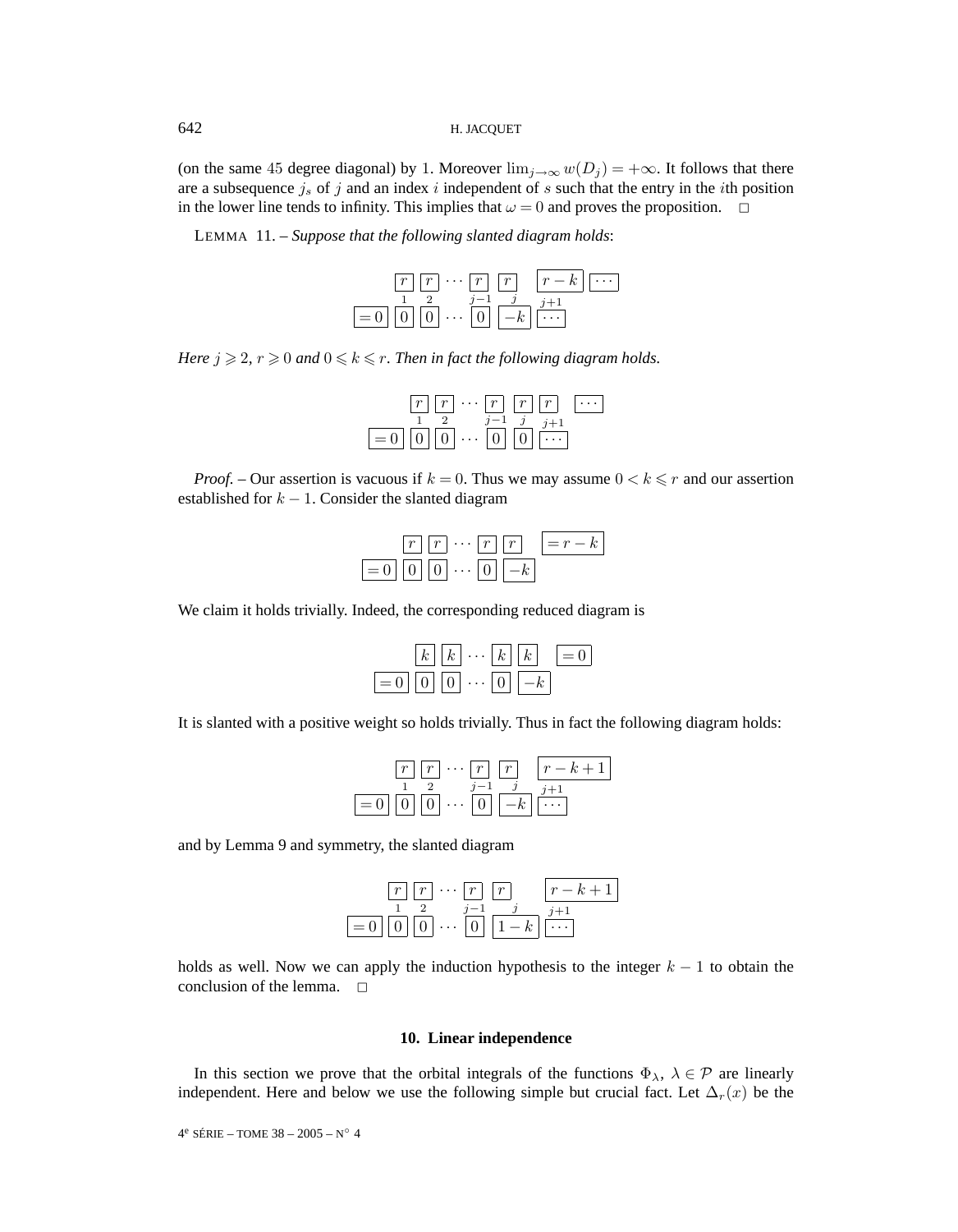minor of a  $n \times n$  matrix x formed with the first r rows and r columns. Then  $\Delta_r$  is constant on the orbits of  $N(F) \times N(F)$  (or  $N(E)$ ). In particular, on the support of  $\Omega[\Phi_{\lambda}, \psi : a]$ 

$$
|a_1 a_2 \cdots a_r| \leqslant |\varpi^{-\lambda_1 - \lambda_2 - \cdots - \lambda_r}|, \quad 1 \leqslant r \leqslant n.
$$

LEMMA 12. – *The functions*  $a \mapsto \Omega[\Phi_\lambda, \psi : a]$ ,  $\lambda \in \mathcal{P}$  *are linearly independent.* 

*Proof.* – Let  $\mu > \lambda$  denote the total lexicographic order on P defined by the components. Thus

 $\mu > \lambda$ 

means that there is an integer  $s, 1 \le s \le n$  such that

$$
\mu_1 = \lambda_1, \qquad \mu_2 = \lambda_2, \qquad \dots, \qquad \mu_{s-1} = \lambda_{s-1}, \qquad \mu_s > \lambda_s.
$$

Consider a linear relation

$$
\sum_{\lambda\in X}c_\lambda\Omega[\Phi_\lambda,\psi:a]=0,
$$

where the sum is over a finite subset X of P. We have to show that all  $c_{\lambda}$  are 0. The proof is by induction on the cardinality of  $X$ . The statement is vacuous if  $X$  is empty. Thus we may assume that X is not empty and our assertion is true for a set with fewer elements. Let  $\mu$  be the largest element of  $X$  for the above order. Let us restrict the relation to the multishell defined by

$$
|a_i| = |\varpi^{-\mu_i}|, \quad 1 \leq i \leq n.
$$

If  $\lambda < \mu$  then for at least one  $r \leq n$ 

$$
\lambda_1 + \lambda_2 + \cdots + \lambda_r < \mu_1 + \mu_2 + \cdots + \mu_r.
$$

Since

$$
|a_1 a_2 \cdots a_r| \leqslant |\varpi^{-\lambda_1 - \lambda_2 - \cdots - \lambda_r}|
$$

on the support of  $\Omega[\Phi_{\lambda}, \psi : a]$ , this function vanishes on the shell. On the other hand the function  $\Omega[\Phi_\mu, \psi : a]$  does not vanish on the shell by the reduction formula. In fact, it takes a constant nonzero value. Thus  $c_{\mu} = 0$ . Hence we may replace the set X by  $X - \{\mu\}$  and apply the induction hypothesis. Our assertion follows.  $\Box$ 

LEMMA 13. – *The restrictions of the functions*  $a \mapsto \Omega[\Phi_\lambda, \psi : a]$ ,  $\lambda \in \mathcal{P}_m$  *to the set* 

$$
\{a: |a_1a_2\cdots a_n| = |\varpi^{-m}|\}
$$

*are linearly independent.*

*Proof.* – This follows from the proof of the previous lemma.  $\Box$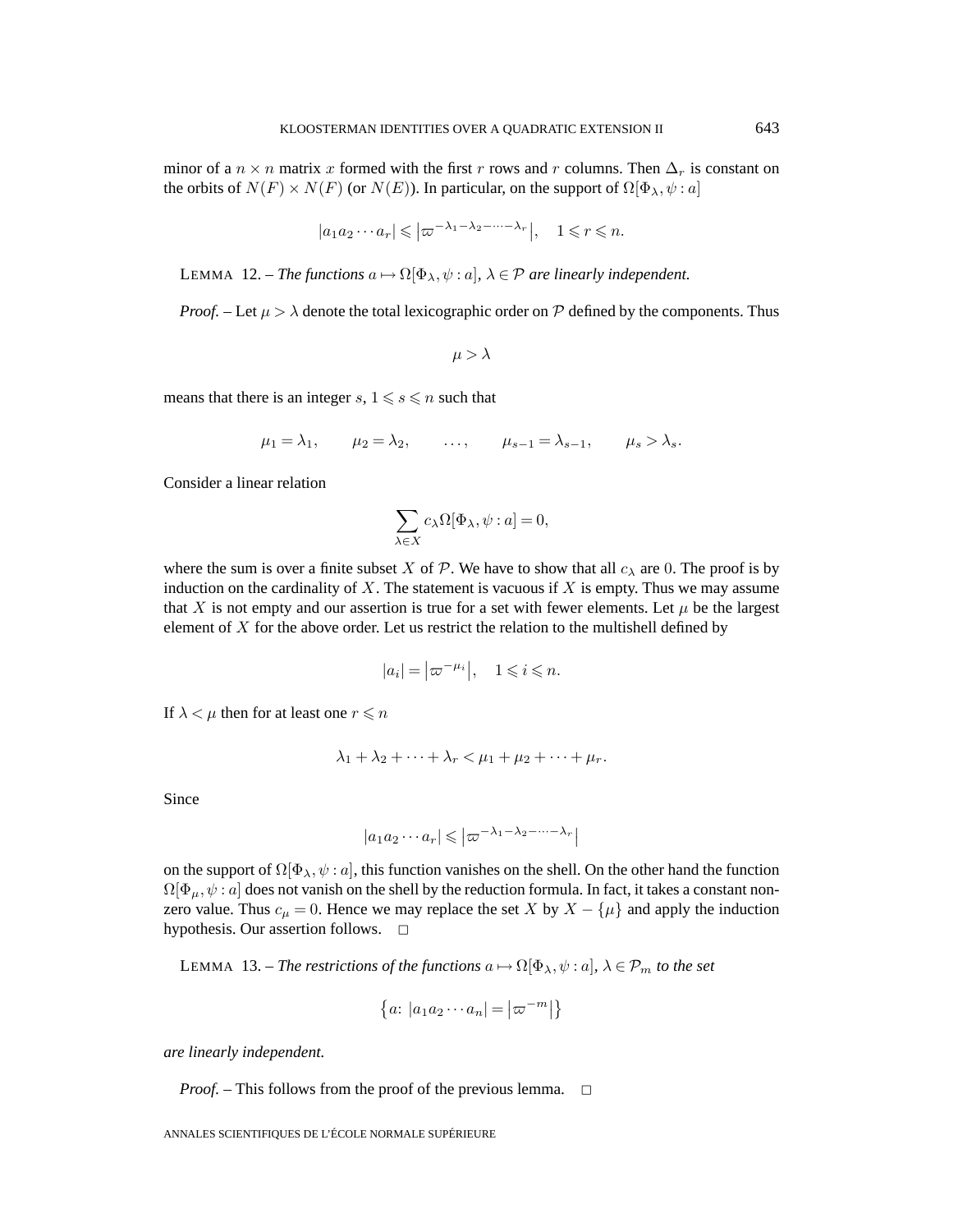#### 644 H. JACQUET

#### **11. The main lemma**

Let  $\mathcal{F}(\lambda)$  be the space of (normalized) orbital integrals  $\omega$  which admit the diagram defined by  $\lambda$  and  $\lambda$ , that is, the diagram

n |λ| n−1 λ<sup>2</sup> + λ<sup>3</sup> + ··· + λ<sup>n</sup> ··· 2 λn−<sup>1</sup> + λ<sup>n</sup> 1 λn 0 = 0 0 = 0 1 −λ<sup>1</sup> 2 −λ<sup>1</sup> − λ<sup>2</sup> ··· n−1 −λ<sup>1</sup> − λ<sup>2</sup> ···− λn−<sup>1</sup> n −|λ| (49)

Thus the diagram is slanted with slope  $|\lambda|$ . Thus  $\omega \in \mathcal{F}(\lambda)$  means that the function  $\omega$  is supported on the set defined by

$$
|a_1| \leqslant |\varpi^{-\lambda_1}|, \quad |a_1 a_2| \leqslant |\varpi^{-\lambda_1-\lambda_2}|, \quad \ldots, \quad |a_1 a_2 \cdots a_n| \leqslant |\varpi^{-\lambda_1-\lambda_2 \cdots -\lambda_n}|,
$$

while the Kloosterman transform  $\mathcal{K}\omega$  of  $\omega$  is supported on the set defined by

$$
|b_1| \leqslant |\varpi^{\lambda_n}|, \quad |b_1b_2| \leqslant |\varpi^{\lambda_n+\lambda_{n-1}}|, \quad \ldots, \quad |b_1b_2\cdots b_n| \leqslant |\varpi^{\lambda_n+\lambda_{n-1}+\cdots+\lambda_1}|.
$$

If  $\mu \leq \lambda$  then  $\tilde{\mu} \leq \tilde{\lambda}$ . It follows that  $\mathcal{F}(\mu) \subseteq \mathcal{F}(\lambda)$ .

Since the Kloosterman transform of  $\widetilde{\Omega}[\Phi_{\mu}, \psi : a]$  is, up to a scalar factor,  $\widetilde{\Omega}[\Phi_{\tilde{\mu}}, \bar{\psi} : b]$  we see that the function  $\tilde{\Omega}[\Phi_{\mu}, \psi : a]$  belongs to  $\mathcal{F}(\mu)$  and to  $\mathcal{F}(\lambda)$  for  $\mu \leq \lambda$ .

In this section we prove the following key result.

PROPOSITION 4. – *The functions*

$$
a \mapsto \widetilde{\Omega}[\Phi_{\lambda'}, \psi : a], \quad \lambda' \leq \lambda.
$$

*form a linear basis of the space*  $\mathcal{F}(\lambda)$ *.* 

Our assertion follows from the uncertainty principle for  $n = 1$ . Thus we may assume  $n \ge 2$ and our assertion established for  $n - 1$ . We note that if  $\lambda = 0$  then our assertion has already been established *(fundamental lemma for the unit element*, [6, (8)]). The space  $\mathcal{F}(0)$  is then the one dimensional space spanned by  $\Omega[\Phi_0, \psi : a]$ . By homogeneity, our assertion follows when  $\lambda_1 = \lambda_n$ .

If  $\lambda_1 - \lambda_n = 1$  then the relation  $\lambda' \leq \lambda$  implies  $\lambda' = \lambda$ . Thus the proposition asserts that  $\mathcal{F}(\lambda)$  is the one dimensional space spanned by the function  $a \mapsto \Omega[\Phi_{\lambda}, \psi : a]$ . The proof of Proposition 4 will occupy the rest of Section 11.

#### **11.1. The first step**

Let  $\omega$  be in  $\mathcal{F}(\lambda)$ . Fix  $a_1$  with  $|a_1| = |\varpi^{-\lambda_1}|$  and consider the function

$$
(a_2, a_3, \ldots, a_n) \mapsto \omega(a_1, a_2, \ldots, a_n).
$$

It is supported on the set

 $|a_2| \leqslant |\varpi^{-\lambda_2}|, \quad |a_1 a_2| \leqslant |\varpi^{-\lambda_2-\lambda_3}|, \quad \ldots, \quad |a_2 a_3 \cdots a_n| \leqslant |\varpi^{-\lambda_2-\lambda_3-\cdots-\lambda_n}|.$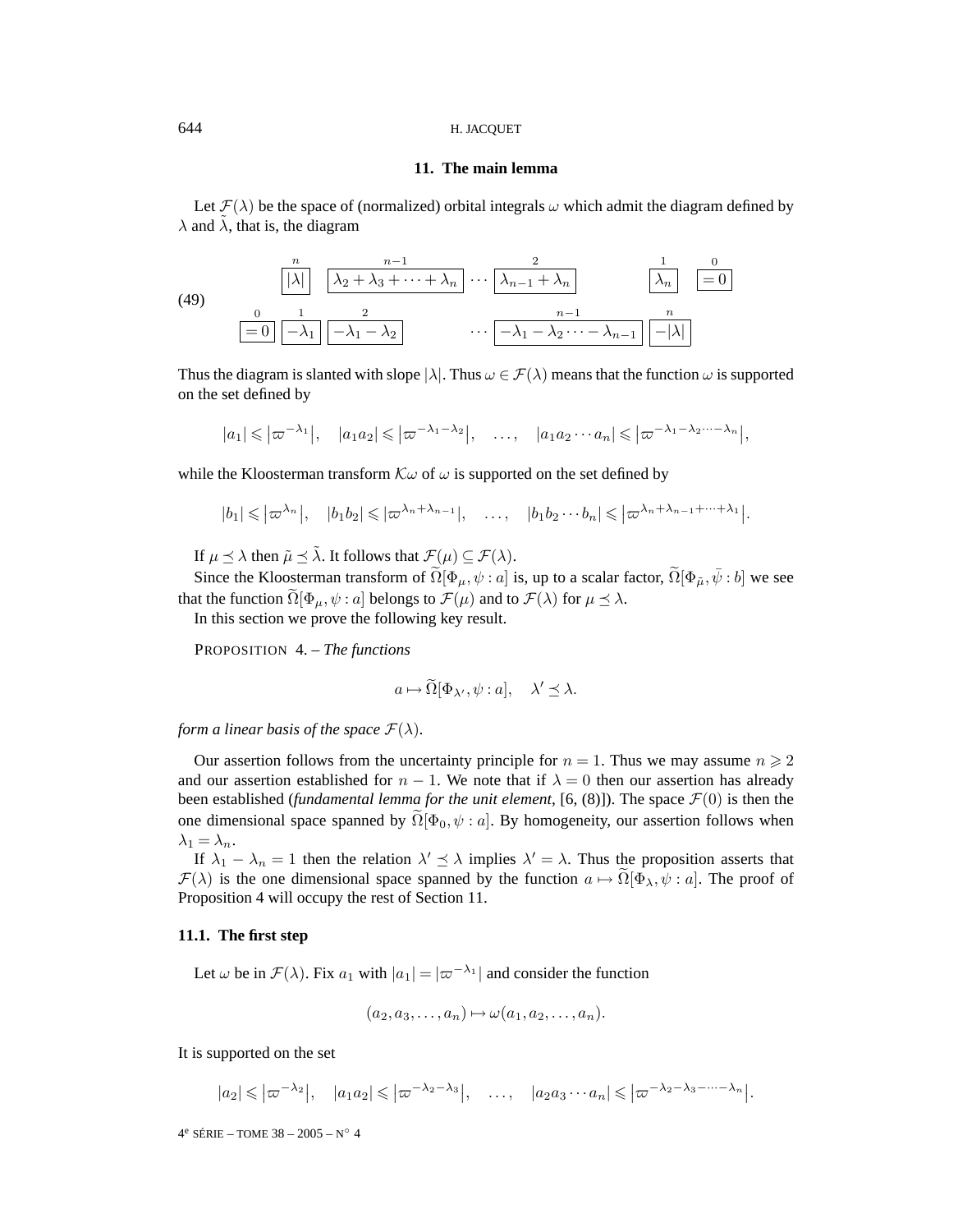On the other hand, its Kloosterman transform is the function

$$
(b_1, b_2, \ldots, b_{n-1}) \mapsto \mu_{n-1}(a_1, b_{n-1}, b_{n-2}, \ldots, b_1)
$$

which is supported on the set

$$
|b_1| \leq |\varpi^{\lambda_n}|, \quad |b_1b_2| \leq |\varpi^{\lambda_n+\lambda_{n-1}}|, \quad \ldots, \quad |b_1b_2\cdots b_{n-1}| \leq |\varpi^{\lambda_n+\lambda_{n-1}+\cdots+\lambda_2}|.
$$

In other words, it belongs to the space  $\mathcal{F}(\mu)$  where we have set

$$
\mu = (\lambda_2, \lambda_3, \ldots, \lambda_n).
$$

By the induction hypothesis for Proposition 4, we have

(50) 
$$
\omega(a_1, a_2,..., a_n) = \sum_{\mu' \preceq \mu} c^{\mu'}(a_1) \widetilde{\Omega}[\Phi_{\mu'}: a_2, a_3,..., a_n],
$$

where the functions  $c^{\mu'}(a_1)$  are uniquely determined functions on the shell  $|a_1| = |\varpi^{-\lambda_1}|$ .

LEMMA  $\,$  14. – With the above notation, the functions  $c^{\mu'}(a_1)$  are actually constant on the shell  $|a_1| = |\varpi^{-\lambda_1}|.$ 

*Proof. –* To prove Lemma 14, we first prove an auxiliary lemma.

LEMMA 15. – Let  $\omega \in \mathcal{F}(\lambda)$ . Fix  $b_{n-1}, b_{n-2}, \ldots, b_1$  with

$$
|b_1| \leq |\varpi^{\lambda_n}|, \quad |b_1b_2| \leq |\varpi^{\lambda_n+\lambda_{n-1}}|, \quad |b_1b_2\cdots b_{n-2}| \leq |\varpi^{\lambda_n+\lambda_{n-1}+\cdots+\lambda_3}|,
$$

$$
|b_1b_2\cdots b_{n-1}|=|\varpi^{|\mu|}|.
$$

*Then the function*

$$
a_1 \mapsto \sigma_{n-1}(a_1, b_{n-1}, b_{n-2}, \ldots, b_1)
$$

*is constant on the set*

 $|a_1| \leqslant |\varpi^{-\lambda_1}|$ 

*and the function*

$$
a_1 \mapsto \mu_{n-1}(a_1, b_{n-1}, b_{n-2}, \ldots, b_1)
$$

*is constant on the shell*

$$
|a_1| = |\varpi^{-\lambda_1}|.
$$

*Proof. –* Indeed, the function

$$
a_1 \mapsto \sigma_{n-1}(a_1, b_{n-1}, b_{n-2}, \dots, b_1)
$$

is supported on the set

$$
|a_1| \leqslant |\varpi^{-\lambda_1}|.
$$

Under the assumption on the  $b_i$ 's its Fourier transform, that is, the function

$$
b_n \mapsto \mathcal{K}(\omega)(b_1, b_2, \dots, b_n)
$$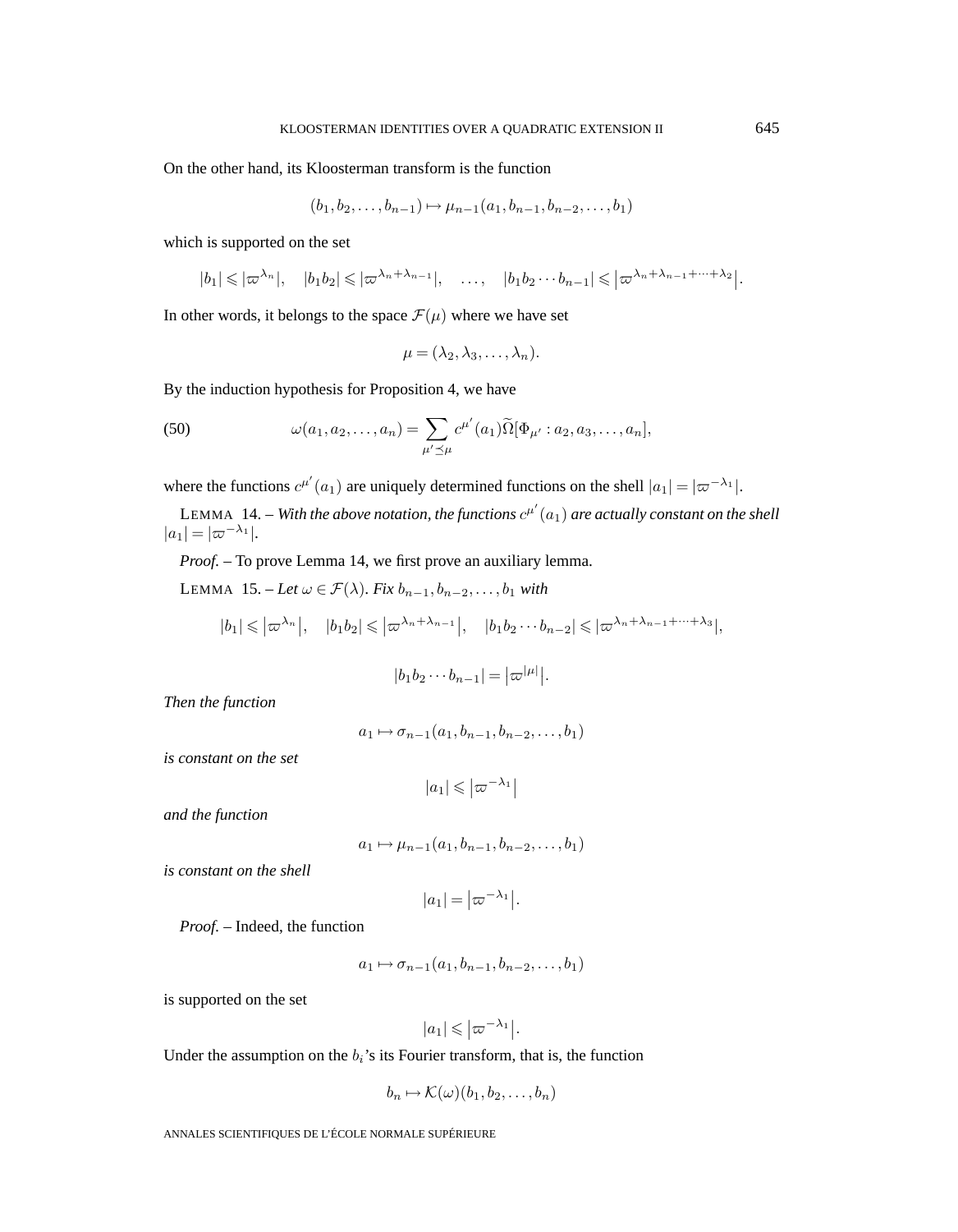is supported on the set

$$
|b_n| \leqslant \left|\varpi^{\lambda_1}\right|.
$$

The first assertion follows from the uncertainty principle. Since

$$
\sigma_{n-1}(a_1, b_{n-1}, b_{n-2}, \dots, b_1) = \mu_{n-1}(a_1, b_{n-1}, b_{n-2}, \dots, b_1) \psi\left(\frac{1}{a_1 b_{n-1}}\right)
$$

for the second assertion it will suffice to prove that, on the support of the function, the factor  $\psi$ is 1 for  $|a_1| = |\varpi^{-\lambda_1}|$ , or, what amounts to the same,

$$
|b_{n-1}|\geqslant \left|\varpi^{\lambda_1}\right|.
$$

Indeed

$$
|b_{n-1}| = |\varpi^{\lambda_n + \lambda_{n-1} + \dots + \lambda_3 + \lambda_2}||b_{n-2}b_{n-3}\cdots b_1|^{-1}.
$$

Now

$$
|b_{n-2}b_{n-3}\cdots b_1| \leqslant |\varpi^{\lambda_n+\lambda_{n-1}+\cdots+\lambda_3}|.
$$

Hence

$$
|b_{n-1}| \geqslant |\varpi^{\lambda_2}| \geqslant |\varpi^{\lambda_1}|
$$

the last inequality because  $\lambda_1 \geq \lambda_2$ . This concludes the proof of Lemma 15.  $\Box$ 

We now go back to the problem of proving that the functions  $c^{\mu'}$  we introduced in (50) are constant. To that end, we take the Kloosterman transform of the identity (50) with respect to the variables  $(a_2, a_3, \ldots, a_n)$ . We get

$$
\mu_{n-1}(a_1, b_{n-1}, b_{n-2}, \dots, b_1) = \sum_{\mu' \preceq \mu} c^{\mu'}(a_1) q^{n|\mu|} \widetilde{\Omega}[\Phi_{\tilde{\mu'}}, \bar{\psi}: b_1, b_2, \dots, b_{n-1}].
$$

Now let us restrict this relation to the set of  $b_i$ 's in Lemma 15. The left-hand side is independent of  $a_1$  in the shell. On the other hand, the restriction of the functions  $\Omega[\Phi_{\tilde{n}'}, \bar{\psi}: b_1, b_2, \ldots, b_{n-1}]$ to the set of the  $b_i$ 's in Lemma 15 are linearly independent by Lemma 13. It follows that the functions  $c^{\mu'}(a_1)$  are indeed constant on the shell. This establishes Lemma 14.  $\Box$ 

To continue, we denote by  $c^{\mu'}$  their constant values of the functions  $c^{\mu'}$ . Thus the relation

$$
\omega(a_1, a_2, \dots, a_n) = \sum_{\mu' \preceq \mu} c^{\mu'} \widetilde{\Omega}[\Phi_{\mu'} : a_2, a_3, \dots, a_n]
$$

holds for  $a_1$  in the shell  $|a_1| = |\varpi^{-\lambda_1}|$ . If  $\mu' \le \mu$  then  $\lambda' := (\lambda_1, \mu')$  satisfies  $\lambda' \le \lambda$ . In addition, by the reduction formula, on the shell,

$$
\widetilde{\Omega}[\Phi_{\lambda'}:a_1,a_2,\ldots,a_n]=q^{|\mu|}\Omega[\Phi_{\mu'}:a_2,a_3,\ldots,a_n].
$$

After a change of notation we see that we can write, for  $a_1$  in the shell  $|a_1| = |\varpi^{-\lambda_1}|$ ,

$$
\omega(a_1, a_2, \dots, a_n) = \sum_{\lambda' \preceq \lambda, \lambda'_1 = \lambda_1} c^{\lambda'} \widetilde{\Omega}[\Phi_{\lambda'} : a_1, a_2, \dots, a_n].
$$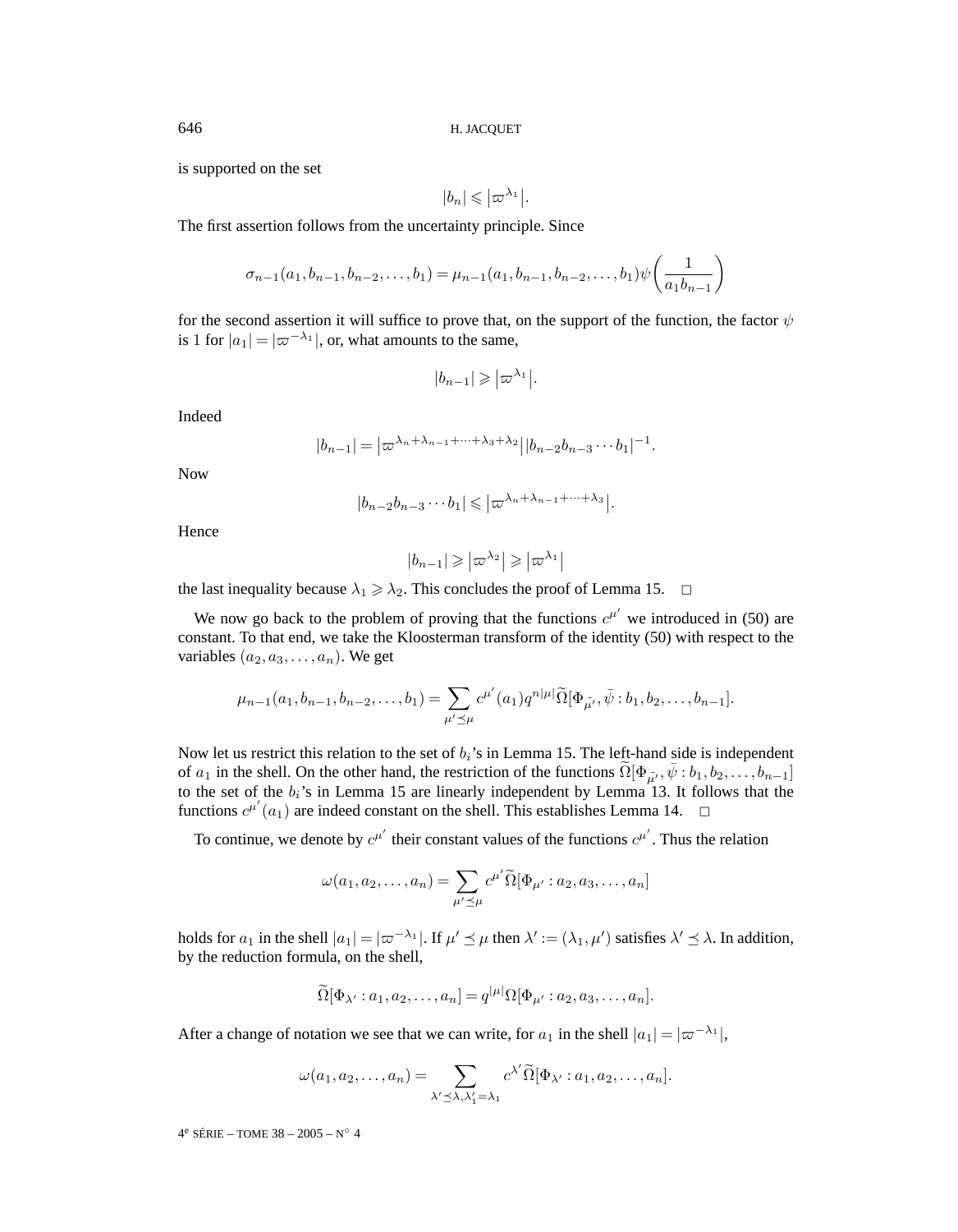Let us set

(51) 
$$
\omega_1(a) := \omega(a) - \sum_{\lambda' \preceq \lambda \lambda'_1 = \lambda_1} c^{\lambda'} \widetilde{\Omega}[\Phi_{\lambda'}: a_1, a_2, \dots, a_n].
$$

This function is still in  $\mathcal{F}(\lambda)$ . However its support is contained in the set

$$
|a_1| \leqslant |\varpi^{1-\lambda_1}|.
$$

That is, the function  $\omega_1$  admits the diagram

$$
\frac{|\lambda|}{\left| \frac{1-\lambda_1}{1-\lambda_1} \right| \frac{\lambda_2 + \dots + \lambda_n}{-\lambda_1 - \lambda_2} \dots \frac{\lambda_{n-1} + \lambda_n}{-\lambda_1 - \lambda_2 \dots - \lambda_{n-1}} \frac{\lambda_n}{\left| \frac{1}{1-\lambda_1} \right|} = 0
$$

By Lemma 9 it follows that it admits the diagram

(52) 
$$
\boxed{|\lambda|} \boxed{1 + \lambda_2 + \cdots + \lambda_n} \cdots \boxed{\lambda_{n-1} + \lambda_n} \boxed{\lambda_n} \boxed{= 0}
$$

Proposition 4 will now follow from the following lemma.

**LEMMA** 16. – *The function*  $\omega_1$  *belongs to some space*  $\mathcal{F}(\lambda')$  *with*  $\lambda' \prec \lambda$ *.* 

If  $\lambda_1 - \lambda_2 \geqslant 2$  we can set

$$
\lambda' = (\lambda_1 - 1, \lambda_2 + 1, \lambda_3, \dots, \lambda_n).
$$

Clearly  $\lambda'$  is still in P. We have  $\lambda' \prec \lambda$  and the function  $\omega_1$  is in  $\mathcal{F}(\lambda')$ . The lemma follows in this case. From now on we assume that  $\lambda_1 - \lambda_2 \leq 1$ .

#### **11.2. The case of a fundamental weight**

Suppose that  $\lambda_1 - \lambda_n \leqslant 1$ . Then

$$
\omega_1(a) = \omega(a) - c\Omega[\Phi_\lambda : a]
$$

with  $c \neq 0$ . Lemma 16 amounts to saying that  $\omega_1 = 0$  or, equivalently, Proposition 4, amounts to saying that  $\mathcal{F}(\lambda)$  is the one dimensional space spanned by  $\tilde{\Omega}[\Phi_{\lambda} : a]$ .

Assume first  $\lambda_1 - \lambda_n = 1$ . Note that we may replace  $\lambda$  by  $\tilde{\lambda}$  and use homogeneity. In particular, we may assume

$$
\lambda = (\underbrace{1,1,\ldots,1}_{r}, \underbrace{0,0,\ldots,0}_{s}), \quad r \geq s.
$$

We have to show that the function  $\omega_1$  of (51) is 0.

For instance if

$$
\lambda = (1, 1, 1, 1, 0, 0)
$$

then the diagram associated with  $\lambda$  is

|       |                                                                  | 1 | U | $\cup$ |  |
|-------|------------------------------------------------------------------|---|---|--------|--|
| $= 0$ | $\boxed{-1}$ $\boxed{-2}$ $\boxed{-3}$ $\boxed{-4}$ $\boxed{-4}$ |   |   |        |  |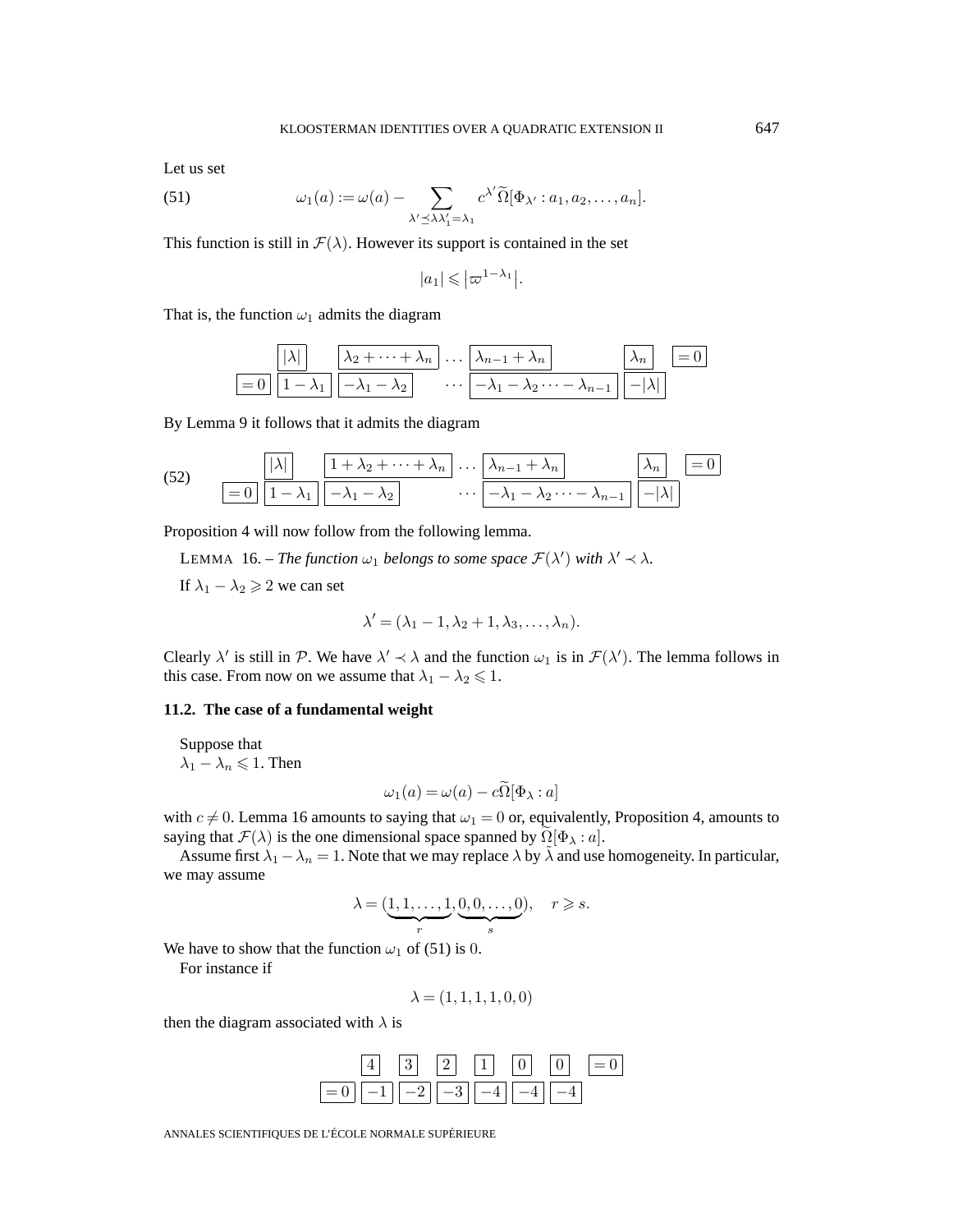then the diagram for the function  $\omega_1$  is

|                                                                                                            |  | $\vert 4 \vert \vert 2 \vert \vert 1 \vert$ | $\overline{0}$ | $\vert 0 \vert$ |  |
|------------------------------------------------------------------------------------------------------------|--|---------------------------------------------|----------------|-----------------|--|
| $\boxed{=} 0 \begin{array}{ c c c } \hline 0 & -2 \end{array} \boxed{-3} \boxed{-4} \boxed{-4} \boxed{-4}$ |  |                                             |                |                 |  |

Applying repeatedly Lemma 11 we see that the following diagram holds.



Since this slanted diagram has positive weight it holds trivially, that is,  $\omega_1 = 0$ . In general, applying repeatedly Lemma 11 we see that  $\omega_1$  admits a slanted diagram whose entries in the first row are all equal to r and all entries in the last row are 0 except one which is  $-r$ . This diagram has positive weight and the conclusion follows again.

If  $\lambda_1 - \lambda_n = 0$ , as noted earlier, we have proved our assertion previously in [8, (8)]. For the sake of completeness we reproduce the proof. We may as well assume  $\lambda = (0, 0, \dots, 0)$ . If

$$
\lambda = (0, 0, 0, 0, 0, 0)
$$

for instance, then the diagram associated to  $\lambda$  is

|                       |  |  |  | $\boxed{0}$ $\boxed{0}$ $\boxed{0}$ $\boxed{0}$ $\boxed{0}$ $\boxed{0}$ $\boxed{0}$ $\boxed{0}$ |
|-----------------------|--|--|--|-------------------------------------------------------------------------------------------------|
| $= 0 0 0 0 0 0 0 0 0$ |  |  |  |                                                                                                 |

and  $\omega_1$  admits the diagram

|  | $\boxed{0}$ $\boxed{1}$ $\boxed{0}$ $\boxed{0}$ $\boxed{0}$ $\boxed{0}$ $\boxed{0}$ $\boxed{0}$ |  |
|--|-------------------------------------------------------------------------------------------------|--|
|  | $= 0 \, \boxed{1} \, \boxed{0} \, \boxed{0} \, \boxed{0} \, \boxed{0} \, \boxed{0}$             |  |

This is a slanted diagram of slope 0 and weight 2. Thus  $\omega_1 = 0$ . Thus we have proved Lemma 16 or Proposition 4 when  $\lambda_1 - \lambda_n \leq 1$ .

#### **11.3. The second step**

LEMMA 17. – *Suppose that*  $\lambda \in \mathcal{P}^n$  *verifies* 

$$
\lambda_1 - \lambda_r \leqslant 1
$$

*for some* r *with*  $1 < r \leq n - 1$ *. Suppose that*  $\omega$  *is an element of*  $\mathcal{F}(\lambda)$  *such that*  $\omega = 0$  *for*  $|a_1| = |\varpi^{-\lambda_1}|$ *. Then*  $K\omega = 0$  for

$$
|b_1b_2\cdots b_{n-r}| = |\varpi^{\lambda_n+\lambda_{n-1}+\cdots+\lambda_{r+1}}|
$$

*and*  $\omega = 0$  *for* 

$$
|a_1 a_2 \cdots a_r| = |\varpi^{-\lambda_1 - \lambda_2 - \cdots - \lambda_r}|.
$$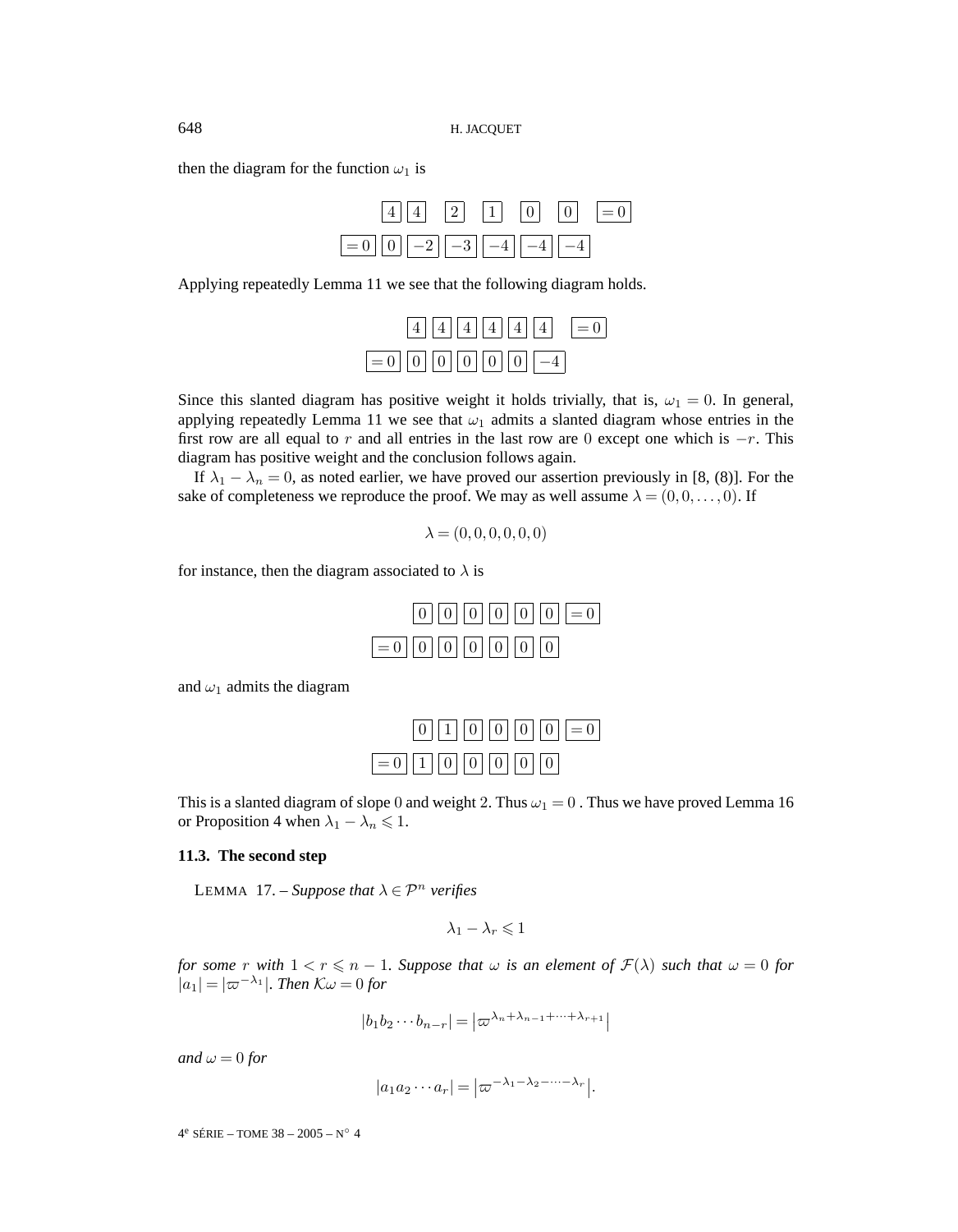*Proof. –* We set

$$
\mu = (\lambda_1, \lambda_2, \dots, \lambda_r), \qquad \nu = (\lambda_{r+1}, \lambda_{r+2}, \dots, \lambda_n).
$$

Thus  $\lambda = (\mu, \nu)$ . Fix  $b_1, b_2, \ldots, b_{n-r}$  with

$$
|b_1, b_2 \cdots b_{n-r}| = |\varpi^{\lambda_n + \lambda_{n-1} + \cdots + \lambda_{r+1}}|.
$$

The function

$$
(a_1, a_2, \ldots, a_r) \mapsto \sigma_{n-r}(a_1, a_2, \ldots, a_r, b_{n-r}, b_{n-r-1}, \ldots, b_1)
$$

belongs to  $\mathcal{F}(\mu)$ . By the previous section

$$
\sigma_{n-r}(a_1, a_2, \ldots, a_r, b_{n-r}, b_{n-r-1}, \ldots, b_1) = M(b_1, b_2, \ldots, b_{n-r}) \widetilde{\Omega}[\Phi_\mu, \psi : a_1, a_2, \ldots, a_r].
$$

By the assumption, the left-hand side vanishes if  $|a_1| = |\varpi^{-\lambda_1}|$ . On the other hand  $\Omega[\Phi_\mu, \psi$ :  $a_1, a_2, \ldots, a_r$  takes a non-zero constant value on the set

$$
|a_1| = |\varpi^{-\lambda_1}|,
$$
  $|a_1 a_2| = |\varpi^{-\lambda_1 - \lambda_2}|,$   $|a_1 a_2 \cdots a_r| = |\varpi^{-\lambda_1 - \lambda_2 - \cdots - \lambda_r}|.$ 

Thus in fact  $M$  is identically 0 and we conclude that

$$
\sigma_{n-r}(a_1, a_2, \dots, a_r, b_{n-r}, b_{n-r-1}, \dots, b_1) = 0
$$

for  $|b_1, b_2 \cdots b_{n-r}| = |\varpi^{\lambda_n+\lambda_{n-1}+\cdots+\lambda_{r+1}}|$  which is equivalent to the first assertion. Moreover, the function  $\mu_{n-r}$  has the same property.

Now fix  $a_1, a_2, \ldots, a_r$  with

$$
|a_1a_2\cdots a_r|=|\varpi^{-\lambda_1-\lambda_2-\cdots-\lambda_r}|.
$$

Then the function

$$
(a_{r+1},a_{r+2}\ldots,a_n)\mapsto \omega(a_1,a_2,\ldots,a_r,a_{r+1},\ldots,a_n)
$$

belongs to  $\mathcal{F}(\nu)$ . By the induction hypothesis for Proposition 4, it can be written as

(53) 
$$
\sum_{\nu' \preceq \nu} C^{\nu'}(a_1, a_2, \dots, a_r) \widetilde{\Omega}[\Phi_{\nu'}, \psi; a_{r+1}, a_{r+2}, \dots, a_n].
$$

Taking the Kloosterman transform of this identity we get

$$
\mu_{n-r}(a_1, a_2, \dots, a_r, b_{n-r}, b_{n-r-1}, \dots, b_1) = \sum_{\nu' \preceq \nu} C^{\nu'}(a_1, a_2, \dots, a_r) q^{2(n-r)|\nu|} \widetilde{\Omega}[\Phi_{\widetilde{\nu'}}, \bar{\psi}: b_1, b_2, \dots, b_{n-r}].
$$

Since this vanishes on the set

$$
|b_1, b_2 \cdots b_{n-r}| = \left| \varpi^{\lambda_n + \lambda_{n-1} + \cdots + \lambda_{n-r+1}} \right|
$$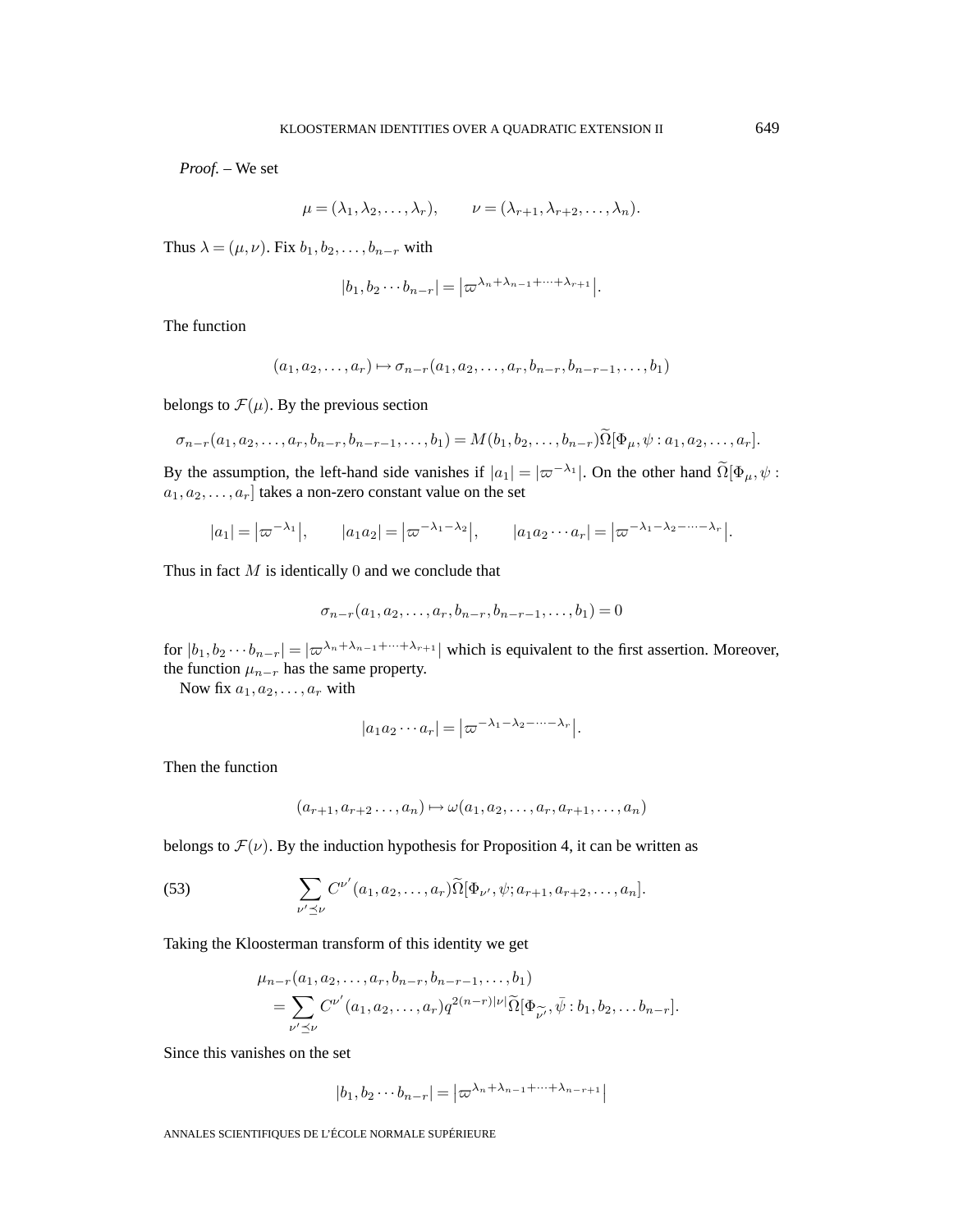by the first part of the lemma and the functions

$$
\widetilde{\Omega}[\Phi_{\widetilde{\nu'}},\bar{\psi}:b_1,b_2,\ldots b_{n-r}]
$$

are linearly independent on that set, we conclude that the functions

$$
C^{\nu'}(a_1,a_2,\ldots,a_r)
$$

all vanish. The lemma follows.  $\Box$ 

#### **11.4. Reduction to the case of a fundamental weight**

Now we prove Lemma 16 for a  $\lambda$  such that  $\lambda_1 - \lambda_2 \leq 1$  and  $\lambda_1 - \lambda_n > 1$ . Next, consider the largest integer  $1 < s < n$  such that  $\lambda_1 - \lambda_s \leq 1$ . Thus we can write

$$
\lambda = (\mu, \nu)
$$

with

$$
\mu = (\lambda_1, \lambda_2, \dots, \lambda_s), \qquad \lambda_1 - \lambda_s \leq 1, \qquad \lambda_1 - \lambda_{s+1} \geq 2.
$$

By homogeneity we may assume

$$
\mu = (\underbrace{1,1,1,\ldots,1}_{s},\underbrace{1,0,0\ldots,0}_{s})
$$

with  $s_1 > 0$ ,  $s_2 \geq 0$  and

 $\lambda_{s+1} \leqslant -1.$ 

We consider an  $\omega$  in  $\mathcal{F}(\lambda)$ . As before, we define  $\omega_1$  by (51). Thus  $\omega_1$  is in  $\mathcal{F}(\lambda)$  and  $\omega_1 = 0$  for  $|a_1| = |\varpi^{-\lambda_1}|$ . Then we claim that  $\omega_1$  is in  $\mathcal{F}(\lambda')$  where  $\lambda'$  is obtained by replacing  $\lambda_{s_1} = 1$  by  $\lambda_{s_1} = 0$  and  $\lambda_{s+1}$  by  $\lambda_{s+1} + 1$ . Of course  $\lambda' \prec \lambda$ . This will prove Lemma 16 in this case. We illustrate the case  $s_1 = 2$ ,  $s_2 = 2$ ,  $n = 6$ . Thus

$$
\lambda = (1, 1, 0, 0, \lambda_5, \lambda_6)
$$

with  $\lambda_5 < 0$ . We set  $a := \lambda_5 + \lambda_6$ . The diagram associated to  $\lambda$  is

|  | $ \lambda  \big  1 + a \big  \overline{a} \big  \overline{a} \big  \overline{a}$ |  |                                                                                                                                                                           | $\lambda_6$ = 0 |  |
|--|----------------------------------------------------------------------------------|--|---------------------------------------------------------------------------------------------------------------------------------------------------------------------------|-----------------|--|
|  |                                                                                  |  | $\boxed{=0}\left  \overline{-1}\right  \overline{-2}\left  \overline{-2}\right  \overline{-2}\left  \overline{-2-\lambda_5}\right  \left  -\left  \lambda\right  \right $ |                 |  |

Both  $\omega$  and  $\omega_1$  admit this diagram. But by the previous lemma for  $r = 2, 3, 4$  the function  $\omega_1$ admits in fact the diagram

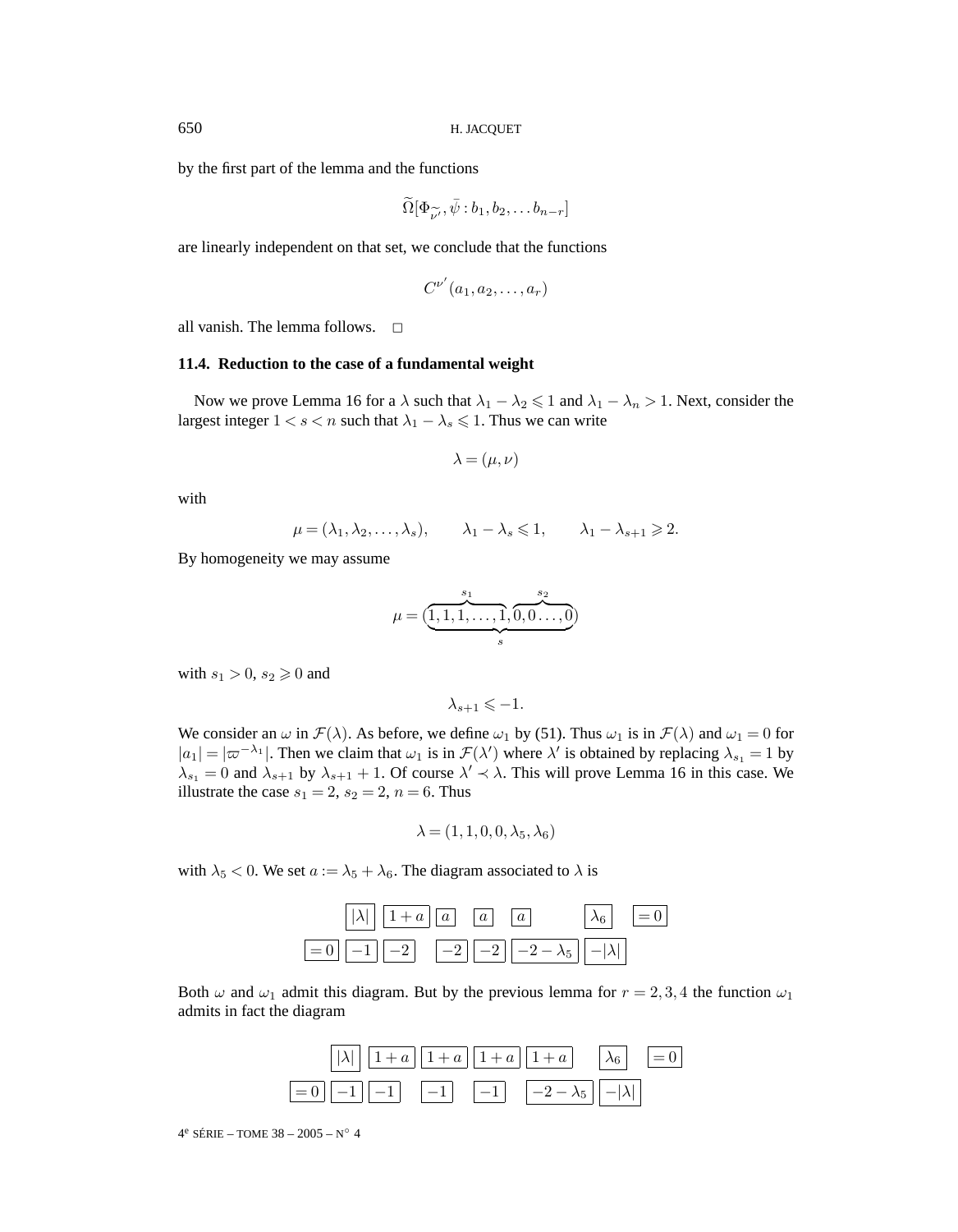This is the diagram attached to  $\lambda'$  where

$$
\lambda' = (1, 0, 0, 0, \lambda_5 + 1, \lambda_6).
$$

Hence  $\omega_1 \in \mathcal{F}(\lambda')$ . In general we apply the previous lemma with  $s_1 \leq r \leq s$ .

This concludes the proof of Lemma 16 and hence the proof of Proposition 4.

#### **12. The map** β

Recall that the Kloosterman transform of the function  $\tilde{\Omega}[\Psi_{\mu}, E/F, \psi : a]$  is, up to a positive constant, the function  $\widetilde{\Omega}[\Psi_{\tilde{\mu}}, E/F, \bar{\psi} : a]$ . Thus the function  $\widetilde{\Omega}[\Psi_{\mu}, E/F, \psi : a]$  belongs to the space  $\mathcal{F}(2\mu)$ . By Proposition 4 there exist unique constants  $\xi^{\lambda}_{\mu}$ ,  $\lambda \leq 2\mu$  such that

$$
\widetilde{\Omega}[\Psi_{\mu}, E/F, \psi : a] = \sum_{\lambda} \xi_{\mu}^{\lambda} \delta_F^{1/2} (\varpi^{2\mu - \lambda}) \widetilde{\Omega}[\Phi_{\lambda}, \psi : a],
$$

or, equivalently,

(54) 
$$
\Psi_{\mu} \leftrightarrow \sum_{\lambda} \xi_{\mu}^{\lambda} \delta_{F}^{1/2} (\varpi^{2\mu-\lambda}) \Phi_{\lambda}.
$$

Motivated by (27), we define a linear map

$$
\beta\!:\!{\cal H}_E\!\to\!{\cal H}_F
$$

by

$$
\beta(f_{\mu}^{E}) = \sum_{\lambda \preceq 2\mu} \xi_{\mu}^{\lambda} \delta_{F}^{1/2} (\varpi^{\lambda - 2\mu}) f_{\lambda}^{F}.
$$

We denote by  $\beta_{\mathcal{S}}$  the corresponding linear transformation of the algebra  $\mathbb{S}_n$  of symmetric polynomials to itself, that is,

$$
\mathcal{S}(\beta(f)) = \beta_{\mathcal{S}}(\mathcal{S}(f)).
$$

Since

$$
\mathcal{S}(f_{\lambda}^{F}) = \delta_{F}^{-1/2}(\varpi^{\lambda})\sigma_{\lambda}, \qquad \mathcal{S}(f_{\mu}^{E}) = \delta_{E}^{-1/2}(\varpi^{\mu})\sigma_{\mu}
$$

we have

$$
\beta_{\mathcal{S}}(\sigma_{\mu}) = \sum_{\lambda \preceq 2\mu} \xi_{\mu}^{\lambda} \sigma_{\lambda}.
$$

If we consider similarly the map  $b_{\mathcal{S}}$  then

$$
b_{\mathcal{S}}(\sigma)(x) = \sigma_{\mu}(x^2) = \sum \theta_{\mu}^{\lambda} \sigma_{\lambda}(x).
$$

Our definition amounts to saying that the function

$$
X \mapsto \int \Psi_0 \left[ {}^t \bar{x} X x \right] f^E_\lambda(x) \, dx
$$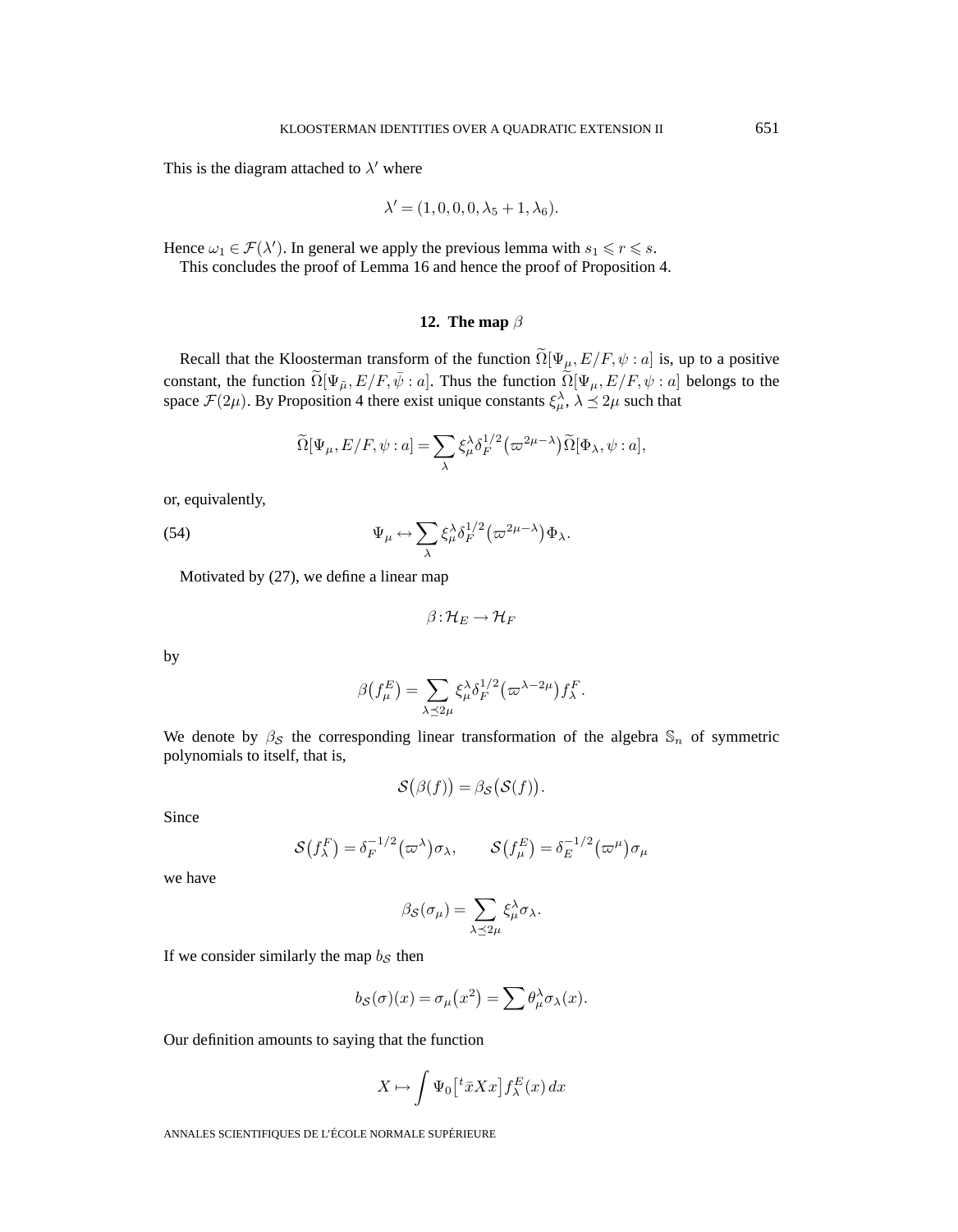matches the function

$$
X \mapsto \int \Phi_0[Xx] \beta(f_\lambda^E)(x) \, dx.
$$

By linearity, for any  $f \in \mathcal{H}_E$ , the function

$$
X \mapsto \int \Psi_0 \left[ {}^t \bar{x} X x \right] f(x) \, dx
$$

matches the function

$$
X \mapsto \int \Phi_0[Xx] \beta(f)(x) \, dx.
$$

Our main result is then equivalent to the assertion that  $\beta = b$  or, what amounts to the same,

(55) 
$$
\forall \mu, \forall \lambda \leq 2\mu, \quad \xi_{\mu}^{\lambda} = \theta_{\mu}^{\lambda}.
$$

We first list the properties of  $\beta$  which follow from the definitions.

We have proved that  $\Psi_0 \leftrightarrow c\Phi_0$  where c is a constant. Using the reduction formula we see that the orbital integrals of  $\Psi_0$  and  $\Phi_0$  agree on  $A \cap K_F$ . Thus  $\Psi_0 \leftrightarrow \Phi_0$ , that is, the image of the unit element of  $\mathcal{H}_E$  under  $\beta$  is the unit element of  $\mathcal{H}_F$ .

We have  $\sigma_{\mu}(x) = \sigma_{\mu}(x^{-1})$ . Also from the properties of the Kloosterman transform we have  $\xi_{\mu}^{\lambda} = \xi_{\mu}^{\tilde{\lambda}}$ . If  $P \in \mathbb{S}_n$  is a symmetric polynomial, let us set  $\check{P}(x) = P(x^{-1})$ . Clearly  $\beta_{\mathcal{S}}(\check{P}) =$  $\beta_S(P)$ . In addition  $S(\check{f}) = S(f)$ . We conclude that

$$
\beta(f) = \beta(\check{f}).
$$

Next, let us set

$$
\mu_0 = (\underbrace{1,1,\ldots,1}_{n}).
$$

We have

$$
\sigma_{\lambda+\mu_0}(x)=\sigma_{\lambda}(x)x_1x_2\ldots x_n.
$$

On the other hand

$$
\Omega[\Psi_{\mu+\mu_0}:a] = \Omega[\Psi_{\mu}:a\varpi^{2\mu_0}]
$$
  
=  $\gamma(a\varpi^{2\mu_0})\sum_{\lambda}\xi_{\mu}^{\lambda}\delta_F^{1/2}(\varpi^{2\mu-\lambda})\Omega[\Phi_{\lambda}:a\varpi^{2\mu_0}]$   
=  $\gamma(a)\sum_{\lambda}\xi_{\mu}^{\lambda}\delta_F^{1/2}(\varpi^{2\mu-\lambda-2\mu_0})\Omega[\Phi_{\lambda+2\mu_0}:a].$ 

It follows that

(56)  $\xi_{\mu+\mu_0}^{\lambda+2\mu_0} = \xi_{\mu}^{\lambda}$ 

and

(57) 
$$
\beta_{\mathcal{S}}(\sigma_{\lambda+\mu_0})(x) = \beta_{\mathcal{S}}(\sigma_{\lambda})(x)(x_1x_2\cdots x_n)^2.
$$

In particular, since  $b_S(\sigma_0) = \beta_S(\sigma_0)$  we have also  $b_S(\sigma_{\mu_0}) = \beta_S(\sigma_{\mu_0})$ . More generally

$$
b_{\mathcal{S}}(\sigma_{\mu}) = \beta_{\mathcal{S}}(\sigma_{\mu})
$$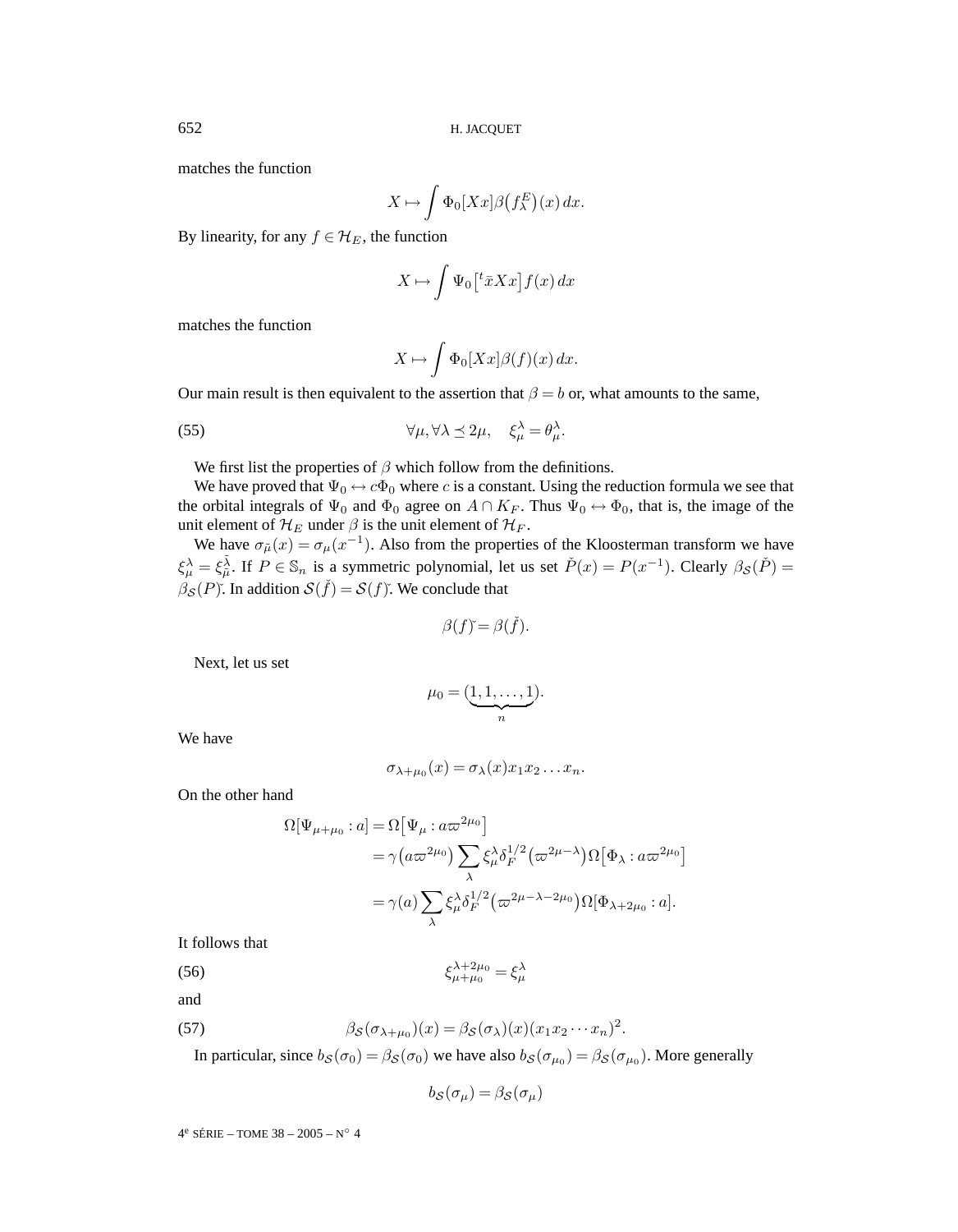if  $\mu_1 - \mu_n = 0$ .

The function  $\sigma_{\lambda}$  is homogeneous of degree  $|\lambda|$ . Thus it is clear that if P is homogeneous of degree m then  $\beta_{\mathcal{S}}(P)$  is homogeneous of degree 2m. Equivalently, if  $f \in \mathcal{H}_E$  is supported on the set

$$
\left\{ g \in GL(n, E) : |\det g|_E = |\varpi^m|_E \right\}
$$

then  $\beta(f)$  is supported on the set

$$
\{g \in GL(n, F) : |\det g|_F = |\varpi^{2m}|_F\}.
$$

By the same argument we used for b, it follows that for any Hecke function  $f \in \mathcal{H}_E$  the function

$$
X \mapsto \int \Psi^1[t\bar{x}Xx]f(x) \, dx
$$

matches the function

$$
X \mapsto \int \Phi^1[Xx] \beta(f)(x) \, dx.
$$

Now the functions  $\sigma_{\mu}$  with  $\mu_1 - \mu_n = 0$  together with the functions  $\sigma_{\lambda}$  with  $\lambda_1 - \lambda_n$  generate the algebra  $\mathbb{S}_n$ . The following proposition shows that  $\beta_{\mathcal{S}}$  and  $b_{\mathcal{S}}$  agree on a set of generators.

PROPOSITION 5. – *Suppose*  $\mu$  *is such that*  $\mu_1 - \mu_n = 1$ *. Then, for all*  $\lambda$ *,* 

$$
\xi_{\mu}^{\lambda}=\theta_{\mu}^{\lambda}.
$$

*Proof.* – Again our assertion is vacuous if  $n = 1$ . Thus we may assume  $n > 1$  and our assertion true for  $n - 1$ . By homogeneity we may as well assume that

$$
\mu = (\underbrace{1,1,\ldots,1}_{r},\underbrace{0,0,\ldots,0}_{r}).
$$

If  $\mu$  has the above form then any  $\lambda \preceq 2\mu$  has the form

$$
\lambda = (\underbrace{2,2,\ldots,2}_{s},\underbrace{1,1,\ldots,1}_{2t},0,0,\ldots 0)
$$

with

$$
0\leqslant t\leqslant r,\qquad s=r-t,\qquad t\leqslant n-r.
$$

LEMMA 18. – *With the above notation*

$$
\theta^\lambda_\mu=(-1)^t.
$$

*Proof.* – Replacing  $\mu$  by  $\tilde{\mu}$  and using homogeneity we may assume  $2r \leq n$ . Then the inequality  $t \le n - r$  is superfluous. We first recall a property of the Schur functions. Given  $\mu \in \mathcal{P}_n$  we say that a  $\lambda \in \mathcal{P}_{n-1}$  *interlaces*  $\mu$  and we write  $\lambda \leq \mu$  if

$$
\mu_1 \geqslant \lambda_1 \geqslant \mu_2 \geqslant \lambda_2 \geqslant \cdots \geqslant \mu_{n-1} \geqslant \lambda_{n-1} \geqslant \mu_n.
$$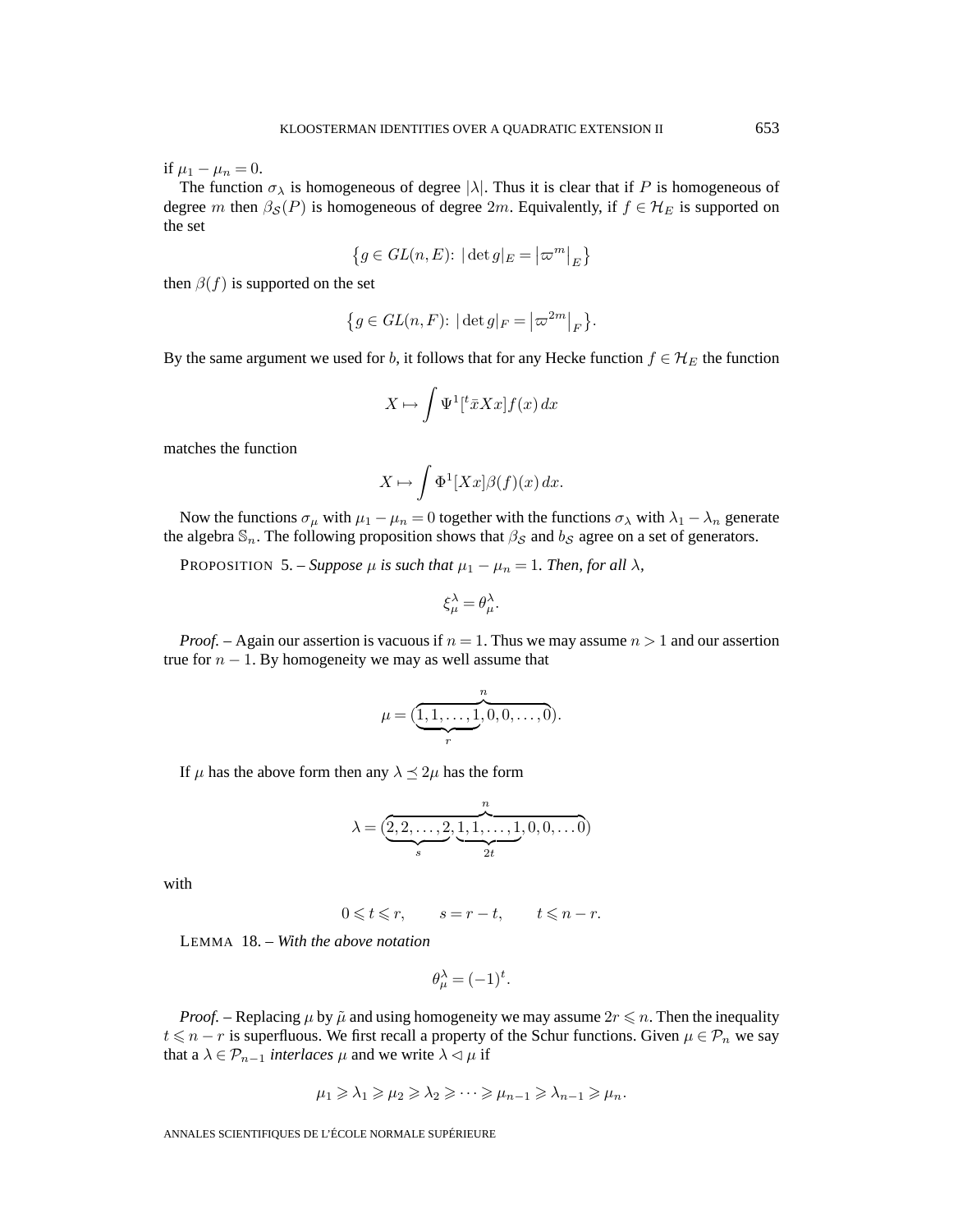654 H. JACQUET

Suppose  $x = (y, 1), y = (y_1, y_2, \dots, y_{n-1})$ . Then we have the branching formula.

(58) 
$$
\sigma_{\mu}(x) = \sum_{\lambda \lhd \mu} \sigma_{\lambda}(y).
$$

This follows for instance from the fact that  $\sigma_{\lambda}$  can be viewed as the character of an irreducible representation  $\pi_{\mu}$  of  $GL(n,\mathbb{C})$ . The formula amounts to saying that the restriction of  $\pi_{\mu}$  to  $GL(n-1,\mathbb{C})$  is the direct sum of the representations  $\pi_{\lambda}$  with  $\lambda \leq \mu$  (branching rule, see for instance [4, Theorem 8.11]).

The lemma is a tautology for  $n = 1$ . Thus we may assume that  $n > 1$  and our assertion established for  $n-1$ . Consider the formula defining the constants  $\theta_{\mu}^{\lambda}$ .

(59) 
$$
\sigma_{\mu}(x^2) = \sum_{\lambda \leq 2\mu} \theta_{\mu}^{\lambda} \sigma_{\lambda}(x).
$$

We may assume that  $x = (y, 1)$  because the resulting formula still defines the constants uniquely.

Suppose first that  $r < n - r$ . Then if  $\lambda \leq 2\mu$  we have  $s + 2t \leq 2s + 2t = 2r < n$ . In other words  $\lambda$  has at least one trailing 0. Using the branching formula for our  $\mu$ , we can write the left-hand side of (59) as

$$
\sigma_\mu\big(x^2\big) = \sigma_{\mu^1}\big(y^2\big) + \sigma_{\mu^2}\big(y^2\big)
$$

where

$$
\mu^{1} = (\underbrace{1, 1, \dots, 1}_{r}, 0, 0, \dots, 0)
$$

and

$$
\mu^{2} = (\underbrace{1, 1, \dots, 1}_{r-1}, 0, 0, \dots, 0).
$$

We can apply the induction hypothesis. We have

$$
\sigma_{\mu^1}(y^2) = \sum_{\lambda^1 \preceq 2\mu^1} (-1)^t \sigma_{\lambda^1}(y)
$$

where

$$
\lambda^{1} = \lambda_{t}^{1} = (\underbrace{2, 2, \dots, 2}_{s_{1}}, \underbrace{1, 1, \dots, 1}_{2t}, 0, 0, \dots 0)
$$

with

$$
0 \leqslant t \leqslant r, \qquad s = r - t.
$$

We stress that  $|\lambda^1| = 2r$ . On the other hand,

$$
\sigma_{\mu^2}(y^2) = \sum_{\lambda^2 \preceq 2\mu^2} \theta_{\mu^2}^{\lambda^2} \sigma_{\lambda^2}(y)
$$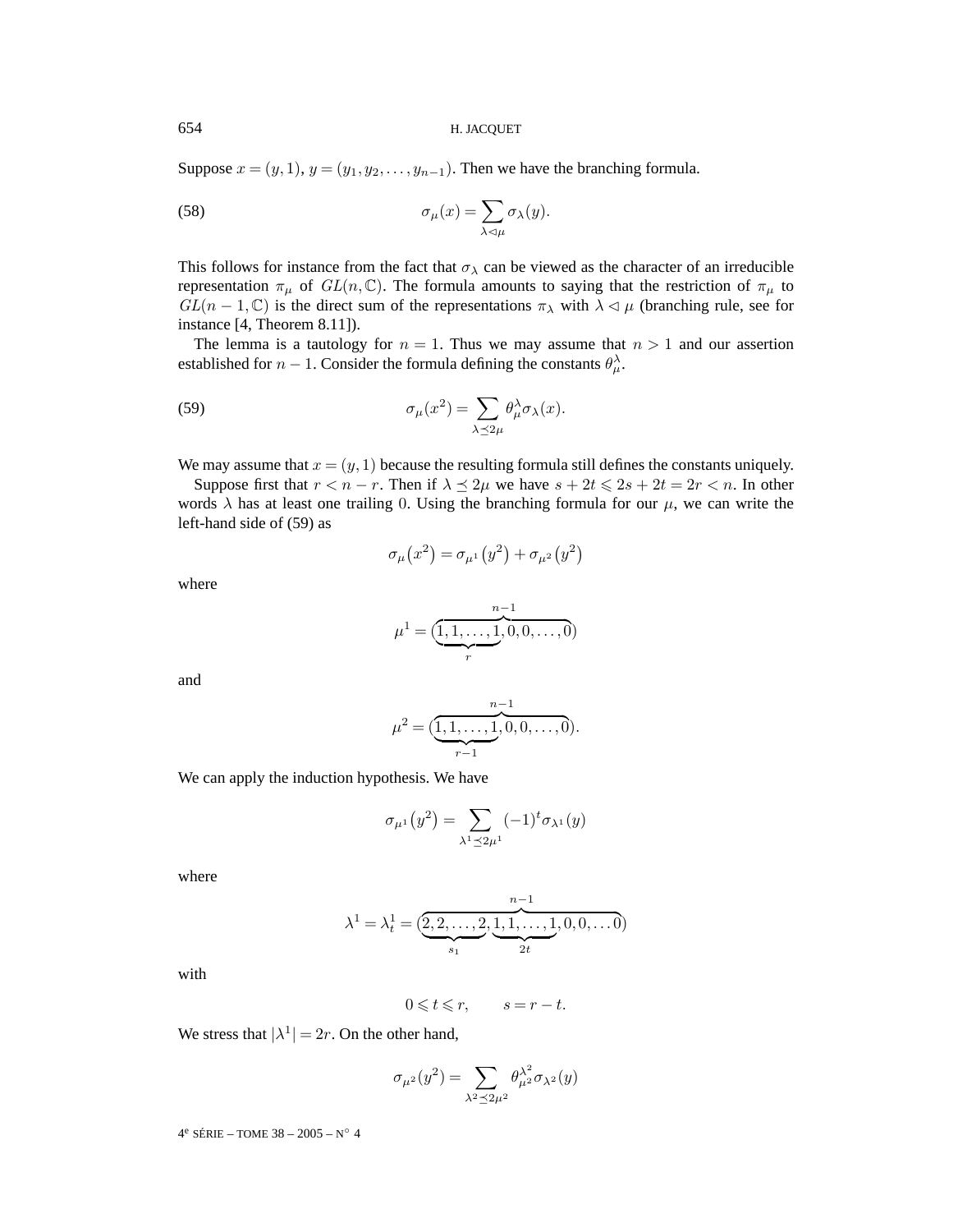with

$$
\lambda^{2} = \lambda_{t_{2}}^{2} = (\underbrace{2, 2, \dots, 2}_{s_{2}}, \underbrace{1, 1, \dots, 1}_{2t_{2}}, 0, 0, \dots 0)
$$

with

$$
0 \leq t_2 \leq r - 1
$$
,  $s_2 = r - 1 - t_2$ .

We stress that such a  $\lambda^2$  verifies  $|\lambda^2| = 2r - 2$ . On the right-hand side of (59) we can write

$$
\sum_{\lambda \preceq 2\mu} \theta_{\mu}^{\lambda} \sum_{\lambda' \lhd \lambda} \sigma_{\lambda'}(y).
$$

For each  $\lambda \leq 2\mu$  there is a unique  $\lambda^0 \leq \lambda$  with  $|\lambda^0| = |\lambda| = 2r$ . If

$$
\lambda = \lambda_t = (\underbrace{2, 2, \dots, 2}_{s}, \underbrace{1, 1, \dots, 1}_{2t}, 0, 0, \dots 0)
$$

where  $0 \leq t \leq r$ ,  $s = r - t$ , it is

$$
\lambda_t^0 = (\underbrace{2,2,\ldots,2}_{s}, \underbrace{1,1,\ldots,1}_{2t}, 0, 0, \ldots 0).
$$

In other words  $\lambda_t^0$  is obtained by dropping the last trailing 0 from  $\lambda$ . Comparing terms  $\sigma_{\nu}(y)$ with  $|\nu| = 2r$  we get

$$
\sum_{0\leqslant t\leqslant r}(-1)^{t}\sigma_{\lambda^{1}_{t}}(y)=\sum_{0\leqslant t\leqslant r}\theta_{\mu}^{\lambda_{t}}\sigma_{\lambda^{0}_{t}}(y).
$$

Comparing the coefficients in this formula we conclude that  $\theta_{\mu}^{\lambda_t} = (-1)^t$  as was claimed. Now suppose  $r = n - r$ . Thus

$$
\mu = (\underbrace{1,1,\ldots,1}_{r},\underbrace{0,0,\ldots,0}_{r}).
$$

The  $\lambda$  such that  $\lambda \leq 2\mu$  are of two types, those  $\lambda$  for which there are at least a trailing 0 and one single element

$$
\lambda^p = (\underbrace{1,1,\ldots,1}_{n}).
$$

The  $\lambda$  with a trailing 0 have the form

$$
\lambda = \lambda_t = (\underbrace{2, 2, \dots, 2}_{s}, \underbrace{1, 1, \dots, 1}_{2t}, 0, 0, \dots 0)
$$

with

$$
0 \leqslant t < r, \qquad s = r - t.
$$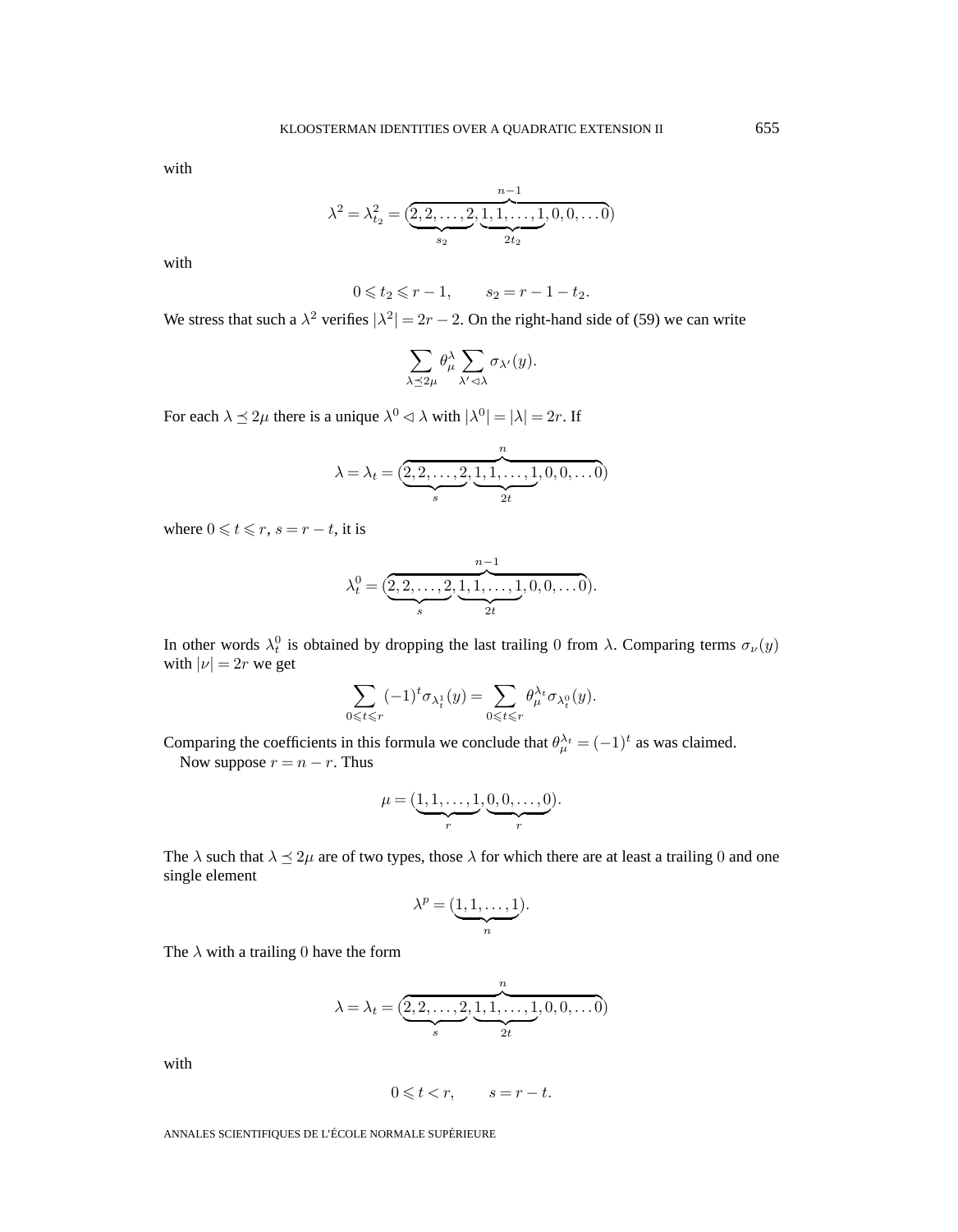We have

$$
\sigma_{\mu}(x^2) = \sum_{0 \leqslant t \leqslant r-1} \theta_{\mu}^{\lambda_t} \sigma_{\lambda_t}(x) + \theta_{\mu}^{\lambda^p} \sigma_{\lambda^p}(x).
$$

Again we set  $x = (y, 1)$  and we use the branching formula and the induction hypothesis. Here the only element which interlaces  $\lambda^p$  is

$$
\lambda^{p0} = (\underbrace{1,1,\ldots,1}_{n-1}).
$$

Then

$$
\sigma_{\lambda^p}(x)=\sigma_{\lambda^{p0}}(y)
$$

and  $|\lambda^{p0}| = n - 1 = 2r - 1$ . When we compare terms  $\sigma_{\nu}(y)$  with  $|\nu| = 2r$  this term does not give a contribution. Thus we have again  $\theta_{\mu}^{\lambda_t} = (-1)^t$ . Thus we may write

(60) 
$$
\sigma_{\mu}(x^2) = \sum (-1)^t \sigma_{\lambda}(x) + \theta_{\mu}^{\lambda^p} \sigma_{\lambda^p}(x).
$$

where

To compute the remaining constant we apply the same approach as before, but this time we look for terms containing  $\sigma_{\lambda^{p0}}(y)$ . Note that  $|\lambda^{p0}| = n - 1 = 2r - 1$ . Consider the left-hand side of (60). It can be written as before

$$
\sigma_{\mu^1}(y^2) + \sigma_{\mu^2}(y^2).
$$

In applying the induction hypothesis to  $\sigma_{\mu^1}(y^2)$  we find terms  $\sigma_{\nu}(y)$  with  $|\nu| = 2r$ . Thus we cannot find the term  $\sigma_{\lambda^{p_0}}(y)$ . In applying the induction hypothesis to  $\sigma_{\mu^2}(y^2)$  we find terms containing  $\sigma_{\nu}$  with  $|\nu| = 2r - 2$ . Thus we cannot find the term  $\sigma_{\lambda^{p0}}(y)$  on the left-hand side. We apply formula (58) to the right-hand side of (60). We remark that there are only two  $\lambda$  such that  $\lambda^{p0} \lhd \lambda$ , namely  $\lambda^p$  and

$$
\lambda^{pp} := (2, \underbrace{1,1,\ldots,1}_{2r-2},0).
$$

Thus we find

$$
(-1)^{r-1}\sigma_{\lambda^{p_0}}(y)+\theta^{\lambda^p}\sigma_{\lambda^{p_0}}(y)=0
$$

or

$$
\theta^{\lambda^p} = (-1)^r.
$$

This concludes the proof of the lemma.  $\Box$ 

It remains to prove that  $\xi^{\lambda}_{\mu} = \theta^{\lambda}_{\mu}$ . Replacing  $\mu$  by  $\tilde{\mu}$  and using homogeneity we may assume  $2r \leqslant n$ .

We pass to the computation of the constants  $\xi_\mu^\lambda$ . We first compute the coefficient  $\xi_\mu^{\lambda_p}$  in the case  $2r = n$ . We state this as a lemma.

LEMMA 19. – Assume  $2r = n$ . Then, with the above notation,

$$
\xi_{\mu}^{\lambda_p} = (-1)^r.
$$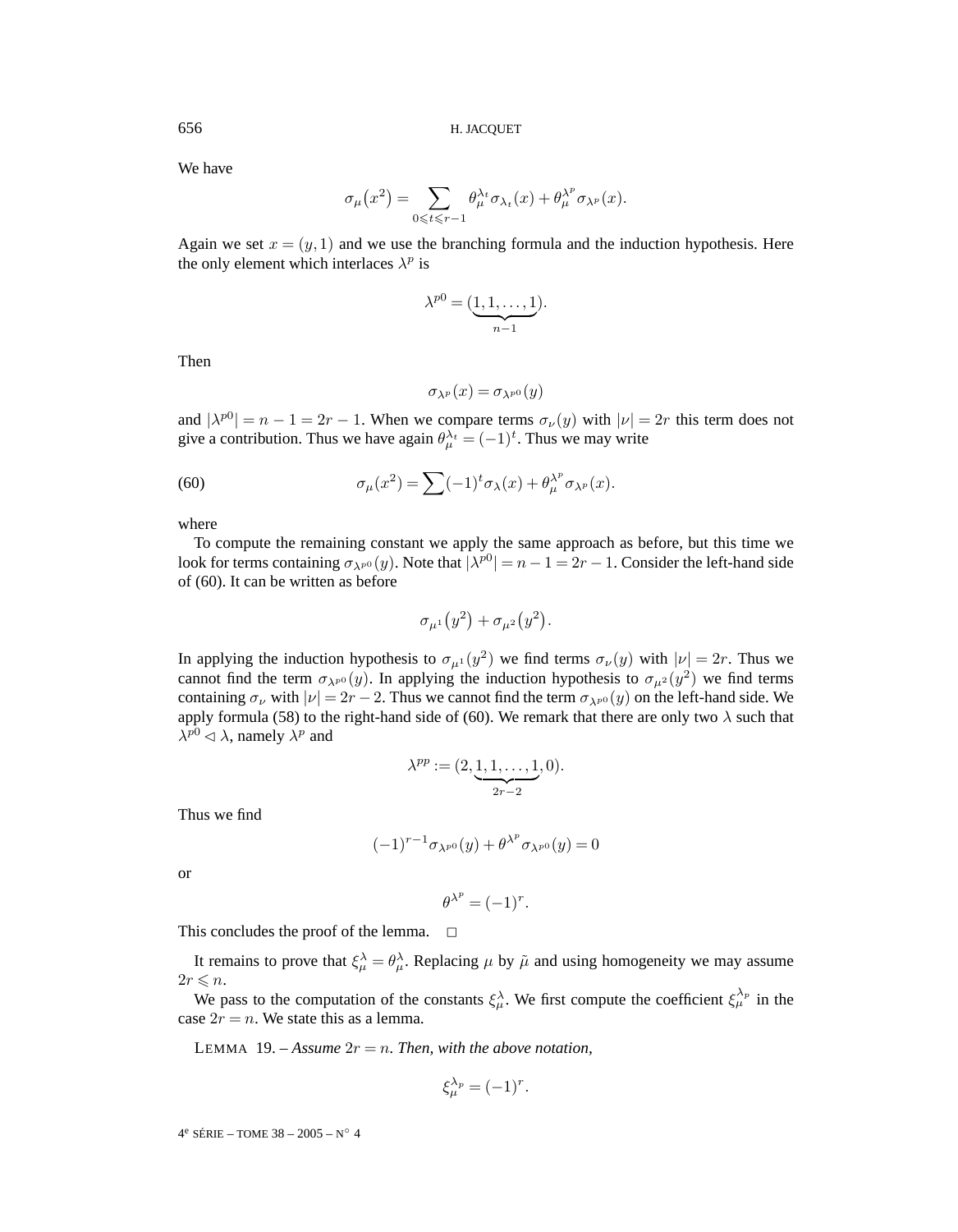*Proof.* – The matching (54) implies an equality of the corresponding orbital integrals of the functions on the left and right-hand sides, up to the transfer factor. We consider the orbital integrals for the matrix  $w_nz$  where  $z \in F^{\times}$ . We find

$$
\Omega[\Psi_{\mu}, E/F, \psi : w_n z] = \gamma(w_n z, \psi) \sum_{\lambda \preceq 2\mu} \xi_{\mu}^{\lambda} \delta_F^{1/2} (\varpi^{2\mu - \lambda}) \Omega[\Phi_{\lambda}, \psi : w_n z].
$$

It is immediately verified that for any  $\lambda$  of the form  $\lambda = (*, *, \dots, *, 0)$ , the integral  $\Omega[\Phi_{\lambda} : w_n z]$ vanishes unless  $|z| = 1$ . We take  $|z| = |\varpi^{-1}|$ . These integrals vanish then. On the other hand we have then  $\Omega[\Phi_{\lambda^p}: w_n z] = 1$ . We claim that

$$
\Omega[\Psi_{\mu}:w_{n}z] = q^{-r^{2}}.
$$

We illustrate the case  $n = 4$  but the computation is general.

$$
\Omega[\Psi_{\mu}: w_{4}z] \n= \int \Psi_{0} \begin{bmatrix}\n0 & 0 & 0 & z\varpi \\
0 & 0 & z\varpi & z\varpi x_{1} \\
0 & z\varpi & zx_{2} & zu \\
z\varpi & z\varpi\bar{x}_{1} & z\bar{u} & zw\n\end{bmatrix} \psi(x_{1} + \bar{x}_{1})\psi(x_{2}) dx_{1} dx_{2} du dw.
$$

Here  $x_1, u$  are in E and  $x_2, w$  are in F. After integrating we find the stated result. On the other hand, the transfer factor  $\gamma(w_nz,\psi)$ , viewed as a function of n, has period 8 for an arbitrary quadratic extension (see [6, (8)]). Here the extension is unramified so that the Weil constant  $c(E/F, \psi)$  is 1. Thus the factor is in fact periodic of period 4. Its first 4 values (starting with  $n = 1$ ) are

$$
1, \quad \eta(z), \quad \eta(z), \quad 1.
$$
  

$$
\gamma(w_n z, \psi) = (-1)^r.
$$
 It follows that  $\xi_{\mu}^{\lambda^p} = (-1)^r.$   $\Box$ 

It remains to compute the remaining coefficients  $\xi^{\lambda}_{\mu}$ . Now consider the formula which defines the constants  $\xi^{\lambda}_{\mu}$ .

$$
\Omega[\Psi_{\mu}:a] = \gamma(a) \sum_{\lambda \preceq 2\mu} \xi_{\mu}^{\lambda} \delta_F^{1/2} (\varpi^{2\mu-\lambda}) \Omega[\Phi_{\lambda}:a].
$$

Let us set

Thus here  $\gamma$ 

$$
a = (a_1, a'), \qquad |a_1| = |\varpi^{-2}|.
$$

and apply the reduction formulas. If  $2r = n$  the term corresponding to  $\lambda^p$  on the right is then 0. Thus in all cases the non-zero terms on the right correspond to  $\lambda$ 's of the following form. Let us set

$$
\mu = (1, \mu').
$$

Then

$$
\lambda = (2, \lambda'), \qquad \lambda' \le 2\mu'.
$$

We get

$$
q^{-2(n-1)\mu_1+2|\mu'|}\Omega[\Psi_{\mu'}:a']=\gamma(a')\sum q^{-(n-1)\lambda_1+|\lambda'|}\xi_\mu^\lambda\delta_F^{1/2}\big(\varpi^{2\mu-\lambda}\big)\Omega[\Phi_{\lambda'}:a'].
$$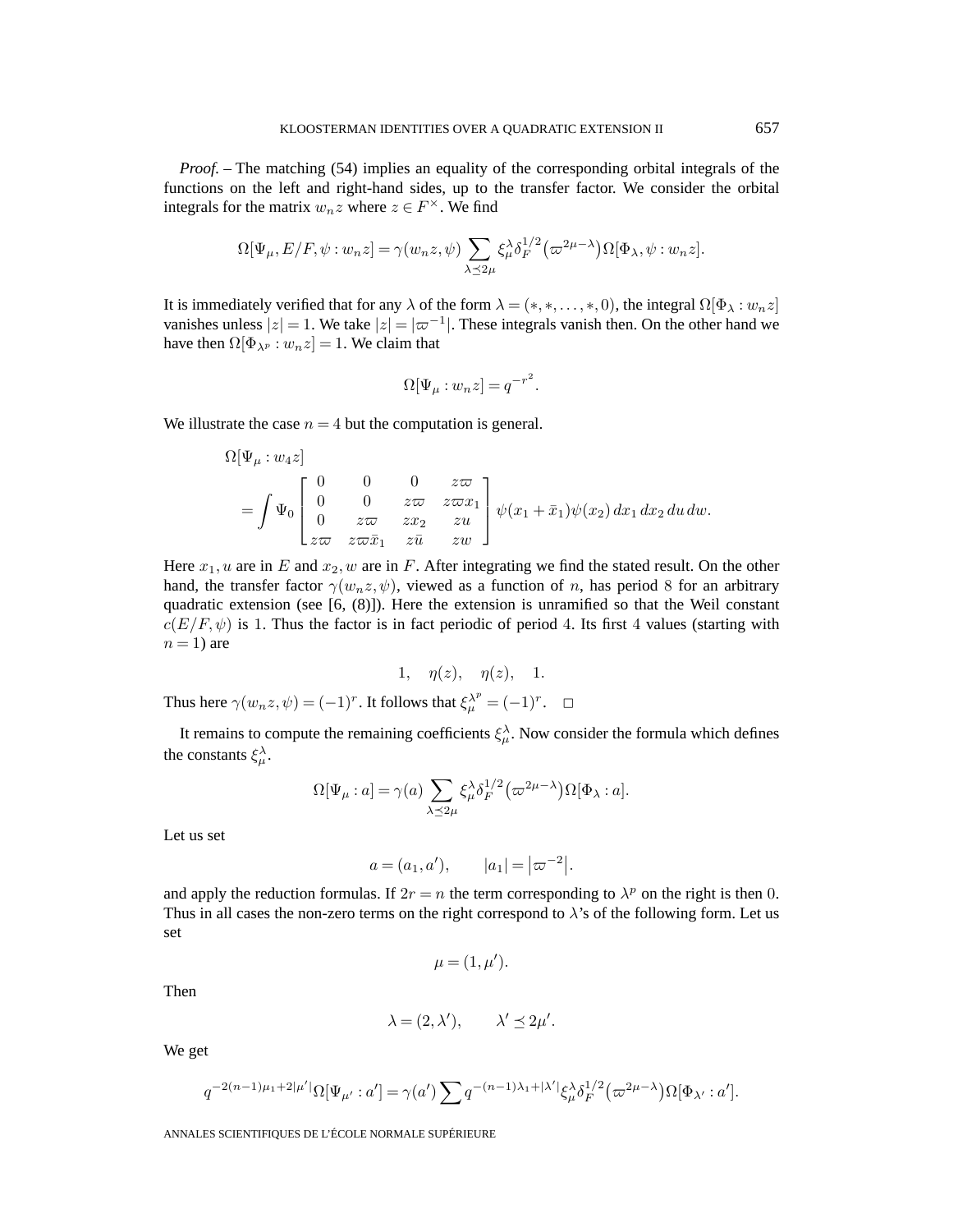After simplification we get

$$
\Omega[\Psi_{\mu'}:a']=\gamma(a')\sum_{\lambda'\preceq 2\mu'}\Omega[\Phi_{\lambda'}:a']\xi_{\mu}^{\lambda}\delta_F^{1/2}(\varpi^{2\mu-\lambda}).
$$

In addition  $\delta_F^{1/2}(\varpi^{2\mu-\lambda}) = \delta_F^{1/2}(\varpi^{2\mu'-\lambda'})$  since  $\det(\varpi^{2\mu'-\lambda'}) = 1$ . It follows that  $\xi_\mu^\lambda = \xi_{\mu'}^{\lambda'}$ . On the other hand from Lemma 18 we have  $\theta_{\mu}^{\lambda} = \theta_{\mu'}^{\lambda'}$ . Applying the induction hypothesis we get  $\xi^{\lambda}_{\mu} = \theta^{\lambda}_{\mu}$  as was claimed. This concludes the proof of Proposition 5.  $\Box$ 

We have proved that  $\beta_{\mathcal{S}}$  and  $b_{\mathcal{S}}$  agree on a set of generators of Spec[S<sub>n</sub>] as an algebra. To show that  $\beta = b$  it will suffice to show that  $\beta_{\mathcal{S}}$  is a homomorphism of algebras. This is equivalent to saying that for any  $x \in \text{Spec}[\mathbb{S}_n]$ , the map

$$
P \mapsto \beta_{\mathcal{S}}(P)(x)
$$

is a character of the algebra  $\mathbb{S}_n$ . Obviously it suffices to prove it for x in a Zariski dense subset. Thus we see that our assertion that  $\beta = b$ , or equivalently, the main theorem, will be established if we prove that,

$$
f \mapsto \mathcal{S}(\beta(f))(x)
$$

is a character for all  $x$  in a Zariski dense subset. This will be taken up in the next section.

#### **13. A simple trace formula**

In this section we consider again a quadratic extension of *number fields* E/F. We assume that every real place of  $F$  splits in  $E$ . We consider a cuspidal automorphic representation  $\pi^0$  of  $GL(n, F_\mathbb{A})$ . We assume that at a fixed split place  $v_{\text{cusp}}$  the local component of  $\pi^0$  is supercuspidal. We let  $S$  be a finite set of places of  $F$  containing the places at infinity, the even places, the places v where the local component  $\pi_v^0$  is ramified, all the places of F inert and ramified in E, all the finite places v where the character  $\psi_v$  has a conductor different from  $\mathcal{O}_v$ . In particular S contains  $v_{\text{cusp}}$ . For  $s \in S$  we take  $\Phi_v$  so that

$$
\mathcal{B}_{\pi^0_v}(\Phi_v) \neq 0.
$$

We take, as we may, the function  $\Phi_{v_{\text{cusp}}}$  to be a supercuspidal function. At each inert place  $v \notin S$ we have the linear map  $\beta_v$ :

$$
\beta_v:\mathcal{H}_w\to\mathcal{H}_v,
$$

where w is the place above v. Recall that  $\beta_v$  takes the unit element to the unit element. Moreover,  $\beta_v$  is so defined that it satisfies the matching assertion of the main theorem.

We fix a place  $v_{\text{rel}}$  inert and not in S. We denote by  $w_{\text{rel}}$  the corresponding place of E. Our goal in this section is to prove the following proposition.

PROPOSITION 6. – *The map*

$$
f \mapsto \mathcal{S}\big(\beta_{v_{\text{rel}}}(f)\big)\big(\pi_{v_{\text{rel}}}^0\big)
$$

*is a character of*  $\mathcal{H}_{w_{\text{rel}}}$ *.*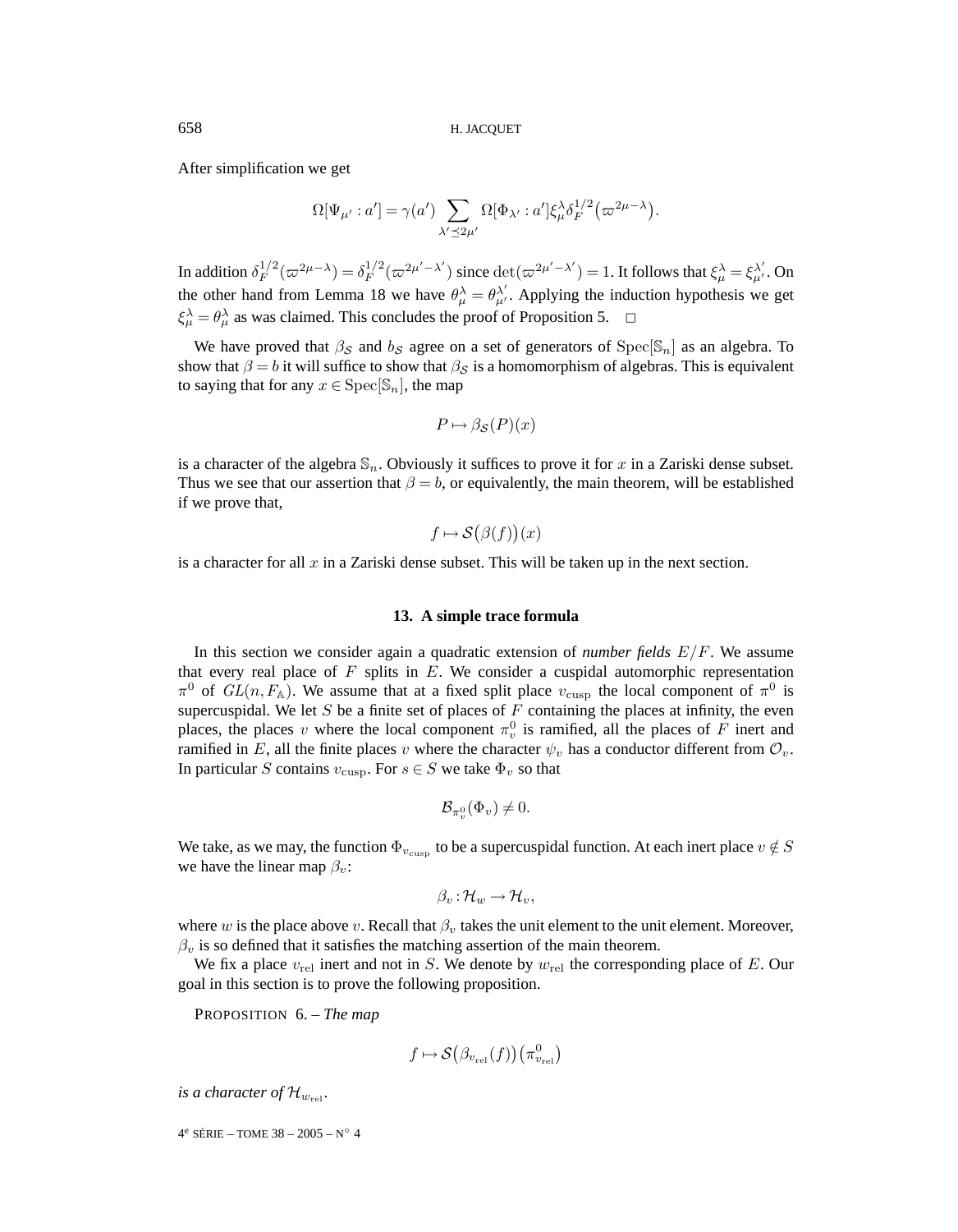*Proof.* – We follow step by step the construction of Section 3. Simply we replace at each inert place  $v \notin S$  the base change map  $b_v$  by  $\beta_v$ . The set of places  $T_1$  may be chosen not to contain  $v_{\text{rel}}$ . It is convenient to have the set  $T_2$  not to contain  $v_{\text{rel}}$ . For that purpose we appeal to a lemma.

**LEMMA** 20. – *One can choose the representatives*  $\xi$  *in such a way that*  $\xi_{v_{\text{rel}}}$  *is in*  $K_{w_{\text{rel}}}$ *.* 

*Proof.* – Recall that the only  $\xi$  which appear have det  $\xi$  is a norm in the extension  $E_{w_{rel}}/F_{v_{re}}$ . At any rate there is  $g \in GL(n, E_{w_{rel}})$  such that

$$
\xi = {}^t \bar{g}g.
$$

Thus there is a sequence  $\gamma_i \in GL(n, E)$  such that

$$
\lim{}^{t}\bar{\gamma}_{i}\xi\gamma_{i}=1
$$

where the limit is in the space  $S(F_{v_{\text{rel}}})$ . Since  $K_{w_{\text{rel}}} \cap S(F_{v_{\text{rel}}})$  is open, we have

$$
{}^t\bar{\gamma}_i \xi \gamma_i \in K_{w_{\text{rel}}} \cap S(F_{v_{\text{rel}}})
$$

for some  $i$ .  $\Box$ 

Since  $\Phi_{v_{\text{cusp}}}$  is a supercuspidal function the function  $f_{v_{\text{cusp},1},v_{\text{cusp},2}}^{\xi}$  can be taken to be supercuspidal, as function of the second variable.

Because of the supercuspidality condition the expression (12) is equal to the sum

$$
\sum_{\xi\in\Xi}\sum_{\Pi}\mathcal{R}^{\xi}_{\Pi}\big(f^{\xi}\big)
$$

where the sum is over all cuspidal automorphic representations Π with a supercuspidal component at  $v_{\text{cusp},2}$  (and hence at  $v_{\text{cusp},1}$ ). Likewise, the expression (14) is equal to

$$
\sum_{\pi} \mathcal{B}_{\pi}(\Phi)
$$

where the sum is over all cuspidal automorphic representations  $\pi$  with a supercuspidal component at  $v_{\text{cusp}}$ .

At this point we have the analogue of (21):

(61) 
$$
\sum_{\Pi_{\infty}=\pi_{\infty}^{0}\otimes\pi_{\infty}^{0}}\sum_{\xi\in\Xi}\mathcal{R}_{\Pi}^{\xi}(f^{\xi})=c\mathcal{B}_{\pi_{\infty}^{0}}(\Phi_{\infty})\prod_{v\notin S_{2}}\mathcal{S}(\Phi_{v})(\pi_{v}^{0}).
$$

The sum on the left is finite. We remind ourselves of the relation between the functions. Let  $U_2$ be the set of places of E above a place in  $S_2$ . Each function  $f^{\xi}$  is a tensor product. The factors  $f_u^{\xi}$  corresponding to a finite place in  $u \in U_2$  are fixed. All the factors  $f_u^{\xi}$  corresponding to a place  $u \notin U_2$  are equal to an arbitrary Hecke function  $f_u$ . If  $v \notin S_2$  splits into  $v_1, v_2$  then  $\Phi_v$  is the base change of  $f_{v_1} \otimes f_{v_2}$ , that is, the convolution  $f_{v_1} * f_{v_2}$ . If  $v \notin S_2$  is inert and  $w \notin U_2$  is the corresponding place of E then  $\Phi_v = \beta_v(f_w)$ . We fix a function  $\Phi_\infty$  such that

$$
\mathcal{B}_{\pi^0_\infty}(\Phi_\infty)\neq 0.
$$

We fix then correspondingly  $\Psi_{\infty}$  and the functions  $f_{\infty}^{\xi}$ .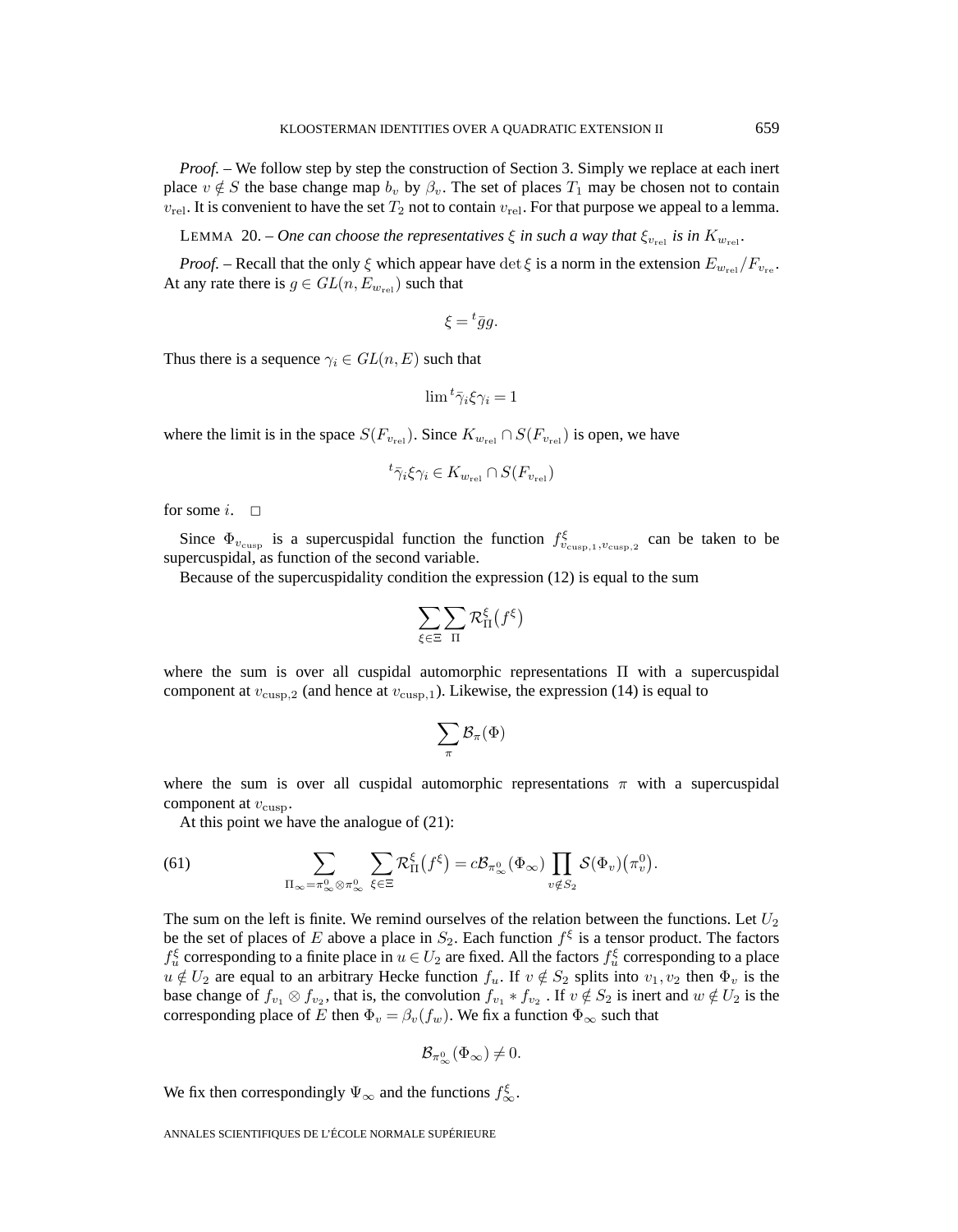We label the representations on the left-hand side  $\Pi^{\gamma}$ ,  $0 \le \gamma \le s$ . We set

$$
C^{\gamma} = \sum_{\xi \in \Xi} \mathcal{R}_{\Pi^{\gamma}}^{\xi} \big( f_{U_{2}}^{\xi} \otimes \mathbf{1}^{U_{2}} \big)
$$

.

Then the left-hand side takes the form

$$
\sum_{0 \leq \gamma \leq s} C^{\gamma} \prod_{u \notin U_2} \mathcal{S}(f_u) \big(\Pi_u^{\gamma}\big).
$$

If we choose  $\Phi_v = \Phi_v^1$  for all  $v \notin S_2$  we obtain on the right of Equation (61) a non-zero result namely

$$
c\mathcal{B}_{\pi^0_\infty}(\Phi_\infty).
$$

Thus there is a least one representation  $\Pi^0$  such that  $C^0 \neq 0$ 

$$
C^0 := \sum_{\xi \in \Xi} \mathcal{R}^{\xi}_{\Pi^0}(f^{\xi}), \qquad f_u = f^1_u, \quad u \notin U_2.
$$

Then  $C^0 \neq 0$ . We can choose a finite set of places  $T_3 = \{u_\gamma \mid 1 \leq \gamma \leq s\}$  not containing  $w_{rel}$ such that

$$
\Pi^0_{u_\gamma} \not\simeq \Pi^\gamma_{u_\gamma}.
$$

As before, we use strong multiplicity one. We choose then Hecke functions  $f_{u_{\gamma}}$  such that

$$
\forall \gamma, \mathcal{S}(f_{u_{\gamma}})(\Pi_{u_{\gamma}}^0) = 1, \qquad \mathcal{S}(f_{u_{\gamma}})(\Pi_{u_{\gamma}}^{\gamma}) = 0.
$$

If  $u_{\gamma}$  is above an inert place of F we denote this place by  $v_{\gamma}$ . If  $u_{\gamma}$  is above a place  $v_{\gamma}$  which splits into  $u_{\gamma}, u_{\gamma}'$  then  $\Pi_{u_{\gamma}}^{\gamma} \simeq \Pi_{u_{\gamma}}^{\gamma}$ . Thus we may as well assume that  $u_{\gamma}'$  is not in  $T_3$ . Now at all places  $u \notin U_2 \cup T_3$  and distinct from  $w_{rel}$  we take  $f_u = f_u^1$ . Then the left-hand side of Equation (61) reduces to

$$
C^0\mathcal{S}(f_{w_{\text{rel}}})\big(\Pi^0_{w_{\text{rel}}}\big).
$$

The right-hand side of Equation (61) is then the product of the following factors

$$
\mathcal{S}(\beta_{v_{\text{rel}}}(f_{w_{\text{rel}}}))(\pi_{v_{\text{rel}}}^0),
$$
  
\n
$$
c\mathcal{B}_{\pi_{\infty}}(f_{\infty}),
$$
  
\n
$$
\prod_{v_{\gamma} \text{ split}} \mathcal{S}(f_{u_{\gamma}})(\pi_{v_{\gamma}}^0),
$$
  
\n
$$
\prod_{v_{\gamma} \text{ inert}} \mathcal{S}(\beta_{v_{\gamma}}(f_{u_{\gamma}}))(\pi_{v_{\gamma}}^0).
$$

Since  $C^0 \neq 0$  we see that the three last factors are non-zero and we conclude that

$$
\mathcal{S}(\beta_{v_{\text{rel}}}(f_{w_{\text{rel}}}))(\pi_{v_{\text{rel}}}^0) = c_1 \mathcal{S}(f_{w_{\text{rel}}})(\Pi_{w_{\text{rel}}}^0).
$$

By taking  $f_{w_{rel}}$  to be the unit element we see that  $c_1 = 1$ . This concludes the proof of the proposition.  $\square$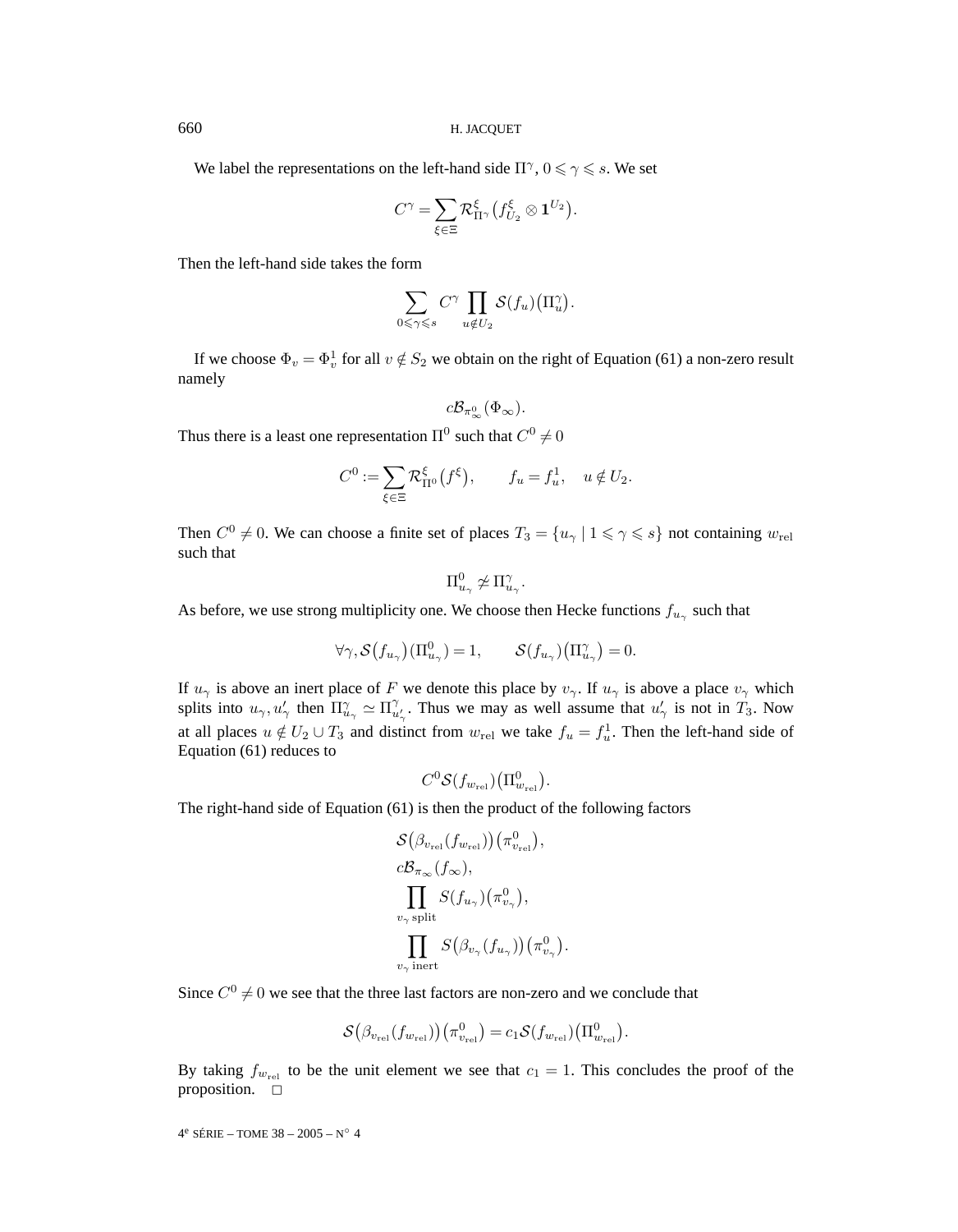#### **14. End of proof**

Now we let  $E/F$  be an unramified quadratic extension of local fields. We can always write it as  $E_{w_{\text{rel}}} / F_{v_{\text{rel}}}$  for a suitable quadratic extension of number fields of the type considered in the previous section. We can choose  $\psi$  so that the conductor of  $\psi_{v_{\text{rel}}}$  is  $\mathcal{O}_{v_{\text{rel}}}$ . Consider the representations  $\pi^0$  of the type discussed in the previous section. The Langlands class  $x \in \mathbb{C}^{\times n}$ of their components  $\pi_{v_{\text{rel}}}^{0}$  is Zariski dense.

For the convenience of the reader we recall the proof. We have to prove that if  $f_{v_{\text{rel}}}$  is a nonzero element of  $\mathcal{H}_{v_{\rm rel}}$  then there exists a  $\pi^0$  of the above type such that  $\pi_{v_{\rm rel}}^0(f_{v_{\rm rel}}) \neq 0$ . To that end we set

$$
f_{v_{\text{rel}}}^2(g) = \overline{f_{v_{\text{rel}}}(g)},
$$
  

$$
f_{v_{\text{rel}}}^1(x) = \int_{G_{v_{\text{rel}}}} f_{v_{\text{rel}}}^2(xg) f_{v_{\text{rel}}}(g) dg.
$$

Thus  $f_{v_{rel}}^1(e) \neq 0$ . For each finite place v we choose a smooth function of compact support  $f_v$ such that  $f_v(e) \neq 0$ . At the place  $v_{\text{cusp}}$  we furthermore assume that  $f_{v_{\text{cusp}}}$  is a cuspidal function. Of course, at almost all places,  $f_v$  is the characteristic function of  $K_v$ . We let  $f_{\infty}$  be a smooth function of compact support on  $Z_+\backslash G_\infty$ . We consider the following functions, where  $i = 1, 2$ ,

$$
f^{i}(g) = f_{\infty}(g_{\infty}) f^{i}_{v_{\text{rel}}}(g_{v_{\text{rel}}}) \prod_{v \neq v_{\text{rel}}} f_{v}(g_{v}),
$$
  

$$
\phi^{i}(g) = \sum_{\gamma \in G(F)} f^{i}(\gamma g).
$$

If we write  $f^1(g) = f_{\infty}(g_{\infty})f^{\infty}(g^{\infty})$  we see that  $f^{\infty}(\gamma) \neq 0$  implies that  $\gamma$  is in a discrete subset  $\Gamma$  of  $G_{\infty}$  containing e. We choose  $f_{\infty}$  so that  $f_{\infty}(e) \neq 0$  and  $f_{\infty}(\gamma) \neq 0, \gamma \in \Gamma$ , imply  $\gamma = e$ . Thus  $\phi^1(e) \neq 0$ . The functions  $\phi^1$  and  $\phi^2$  belong to the closure of the space spanned by the cusp forms. Moreover  $\phi^1(g) = \int \phi^2(gx) f_{v_{\text{rel}}}(x) dx$ . Therefore there is at least one automorphic cuspidal representation  $\pi^0$  such that the image of  $\phi^1$  under the orthogonal projection P on the space of  $\pi^0$  is non-zero. We have

$$
P\phi^1(g) = \int (P\phi^2)(gx) f_{v_{\text{rel}}}(x) dx,
$$

that is,

$$
\pi_{v_{\rm rel}}^0(f_{v_{\rm rel}})P\phi^2 = P\phi^1.
$$

This implies that  $\pi_{v_{\text{rel}}}^{0}(f_{v_{\text{rel}}}) \neq 0$  and we are done.

Thus the map

$$
f \mapsto \mathcal{S}(\beta(f))(x)
$$

is a character of  $\mathcal{H}_{w_{rel}}$  for x in a Zariski dense set. As we have seen this implies that  $\beta = b$ .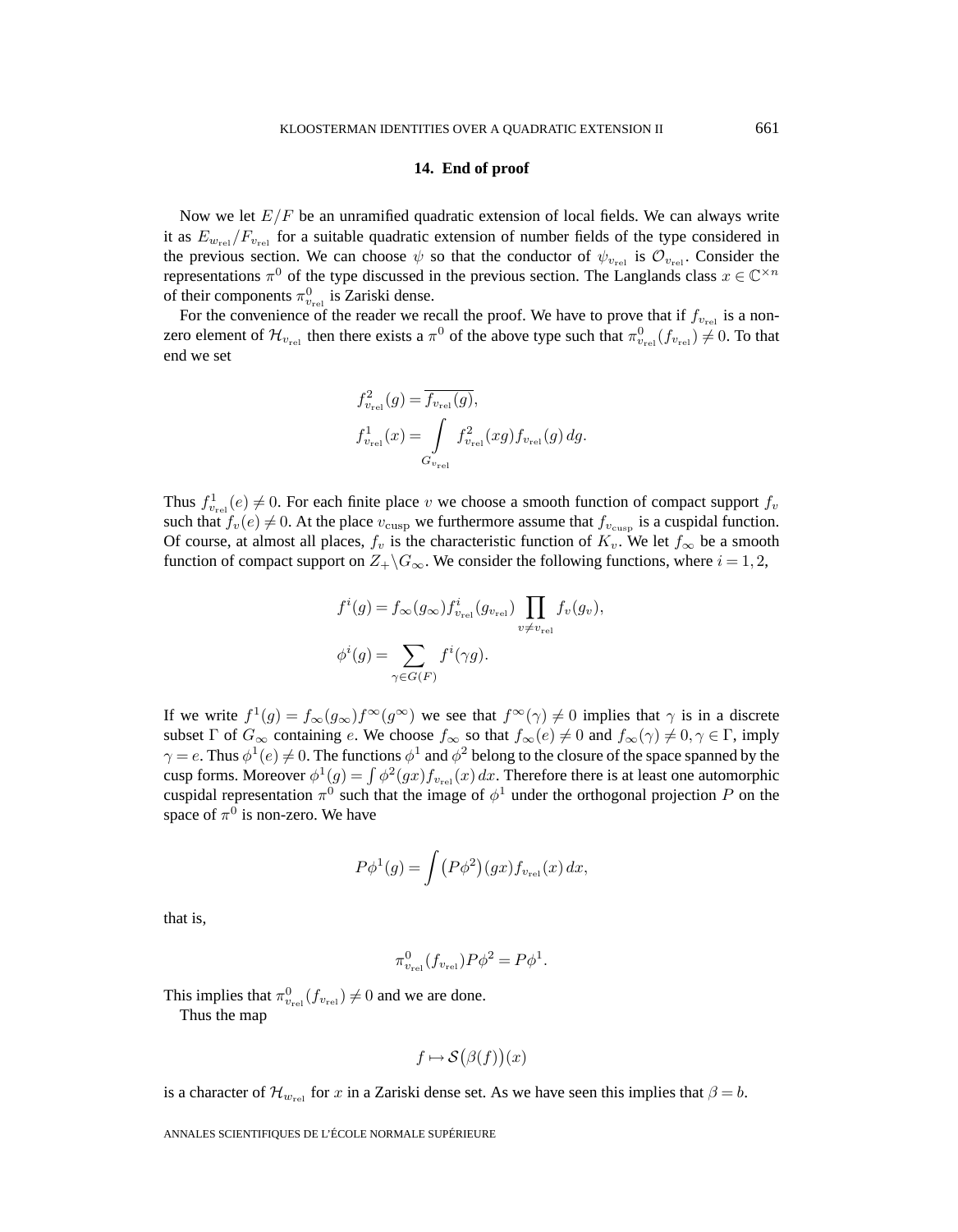#### 662 H. JACQUET

#### **15. Three lemmas on Bessel distributions**

#### **15.1. Proof of Lemma 1**

We prove Lemma 1. For the proof of this lemma we drop the index infinity. We will need the positive type Bessel distribution

$$
\mathcal{P}_{\pi}(\Phi) = \sum \pi(\Phi) W_i(e) \overline{W}_i(e).
$$

Note that

$$
\mathcal{B}_{\pi}(\Phi) = \mathcal{P}_{\pi}(\Phi')
$$

where  $\Phi'(g) = \Phi(w_n g)$ . Thus we can rewrite the assumption as

$$
\sum_{\pi} c(\pi) \mathcal{P}_{\pi}(\Phi) = 0
$$

for all  $\Phi$ . By taking the functions  $\Phi$  to be of positive type we see that we have

$$
\sum_{\pi} \Re c(\pi) \mathcal{P}_{\pi}(f) = 0, \qquad \sum_{\pi} \Im c(\pi) \mathcal{P}_{\pi}(f) = 0
$$

Thus it suffices to prove the lemma when the coefficients are real. We derive a contradiction if not all terms are 0. We can regroup together the terms with  $c(\pi) > 0$  and the terms with  $c(\pi) < 0$ . After a change of notation, we have now an identity

$$
\sum_{\pi \in X} c(\pi) \mathcal{P}_{\pi}(f) = \sum_{\pi \in Y} c(\pi) \mathcal{P}_{\pi}(f),
$$

where X and Y are disjoint, in general, infinite sets and  $c(\pi) > 0$  for all  $\pi$ . We then derive a contradiction. At the cost of changing the Hilbert norm on  $\pi$  we can rewrite this expression in the form

$$
\sum_{\pi \in X} \mathcal{P}_{\pi}(f) = \sum_{\pi \in Y} \mathcal{P}_{\pi}(f).
$$

Recall that to a distribution of positive type  $\theta$  we can associate a unitary representation in the following way. Indeed, on the space  $\mathcal{C}_c^{\infty}(G_{\infty})$ 

$$
(f_1,f_2)\mapsto \theta(f_2^**f_1)
$$

is a positive semi-definite Hermitian form, invariant under right shifts. Passing to the quotient we get a positive definite Hermitian form on a quotient of  $\mathcal{C}_c^{\infty}(G_{\infty})$ . Then we complete the space for this norm. We obtain a Hilbert space on which  $G_{\infty}$  acts. Applying this construction to  $\mathcal{P}_{\pi}$  we recover π. In a more precise way, we can regard the Whittaker linear form  $λ_π$  as a generalized vector (i.e. a vector which has scalar product with smooth vectors). Then

$$
\mathcal{P}_{\pi}(f^* * f) = (\pi(f)\lambda_{\pi}, \pi(f)\lambda_{\pi}).
$$

Applying this construction to the two sides of our equality we recover the direct Hilbert sums

$$
\bigoplus_{\pi \in X} \pi, \qquad \bigoplus_{\pi \in Y} \pi
$$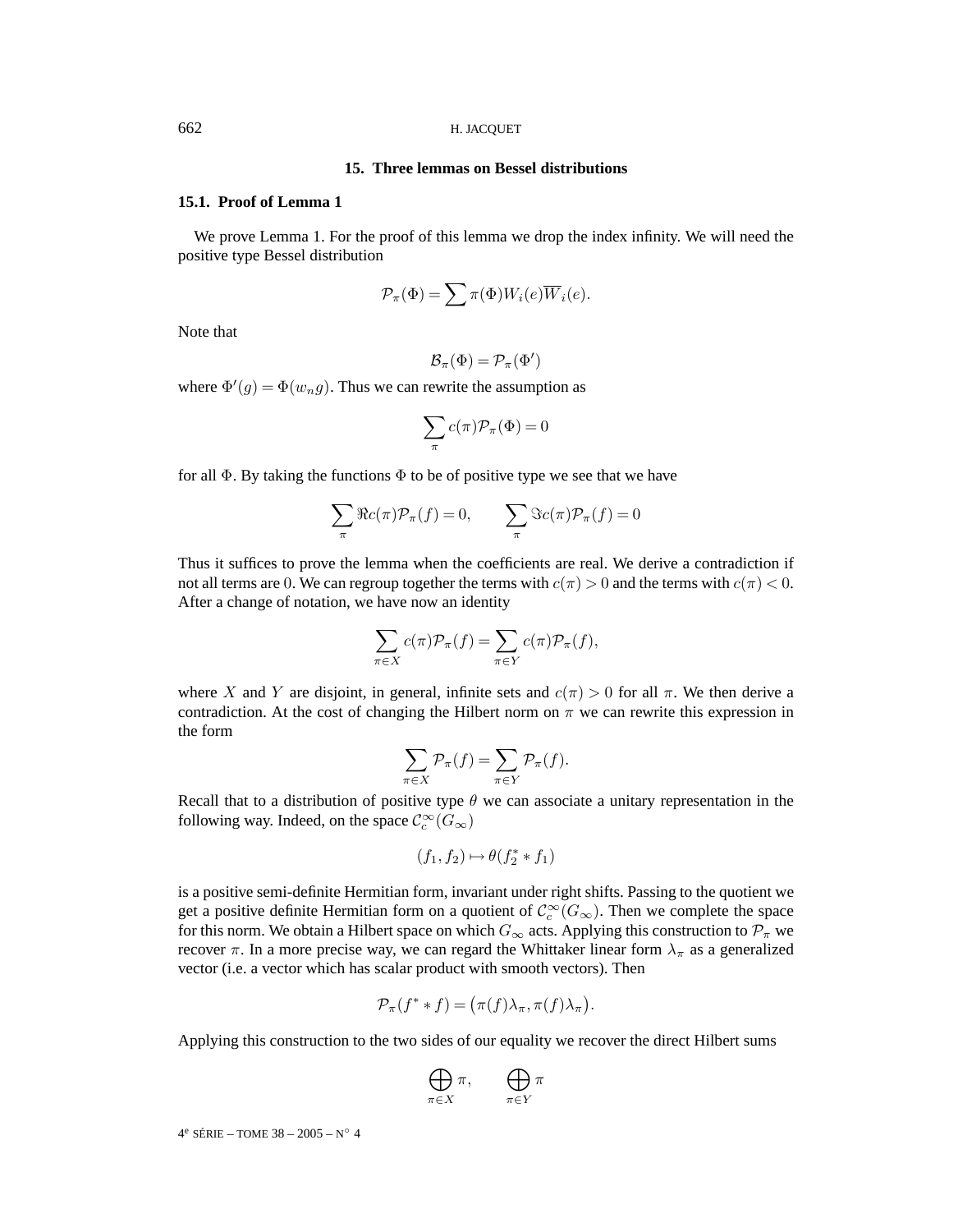respectively. To see it is so consider the direct sum

$$
\mathcal{H}:=\bigoplus_{\pi\in X}\pi.
$$

Recall H can be viewed as the space of t-uples  $(v_\pi)_{\pi \in X}$  such that

$$
\sum_{\pi} (v_{\pi}, v_{\pi}) < +\infty.
$$

Since

$$
\sum_{\pi \in X} \mathcal{P}_{\pi}(f^* * f) = \sum (\pi(f)\lambda_{\pi}, \pi(f)\lambda_{\pi}) < +\infty
$$

we can consider the closure  $V$  in  $H$  of the space spanned by t-uples

$$
\big(\pi(f)\lambda_{\pi}\big)_{\pi\in X}.
$$

Since the projection of V on each  $\pi$  is non-zero, we see that V is the Hilbert direct sum of the  $\pi \in X$ . On the other hand calling  $\theta$  the sum of the  $\mathcal{P}_{\pi}$  we have

$$
\theta(f^* * f) = \sum_{\pi \in X} \bigl( \pi(f) \lambda_\pi, \pi(f) \lambda_\pi \bigr).
$$

Thus  $\theta(f^* * f) = 0$  if and only if  $\pi(f)\lambda_\pi = 0$  for all  $\pi$ . Our assertion follows. Thus we have

$$
\bigoplus_{\pi \in X} \pi = \bigoplus_{\pi \in Y} \pi.
$$

Since  $X \cap Y = \emptyset$  this is a contradiction.

#### **15.2. A formal lemma**

We now go back to the situation discussed before (20). Consider one of the distributions  $\mathcal{R}_{\Pi}^{\xi}$ . We write f for the function  $f^{\xi}$ . Let  $\infty_F$  be the set of infinite places of F. Each  $v \in \infty_F$  splits into  $v_1, v_2$  and  $\Pi_{v_1} \simeq \Pi_{v_2}$ . Call  $\pi_v$  the equivalence class of this representation. The component  $f_{v_1,v_2}$  of f is arbitrary. We set

$$
\Phi_v(g) = \int_{GL(n,F_v)} f_{v_1,v_2}(\xi^{-1}h^{-1},hg).
$$

We can define the local Bessel distribution  $B_{\pi_v}$ . On the other hand we have chosen a finite set R of finite places of E and for each  $v \in R$  we have fixed the local component  $f_v$ . At the finite places  $v \notin R$  the function  $f_v$  is a Hecke function.

LEMMA 21. – *With the above notations, there is a constant* c *such that*

$$
\mathcal{R}^{\xi}_{\Pi}(f) = c \prod_{v \in \infty_F} \mathcal{B}_{\pi_v}(\Phi_v) \prod_{v \text{ finite } \notin R} \mathcal{S}(f_v)(\Pi_v).
$$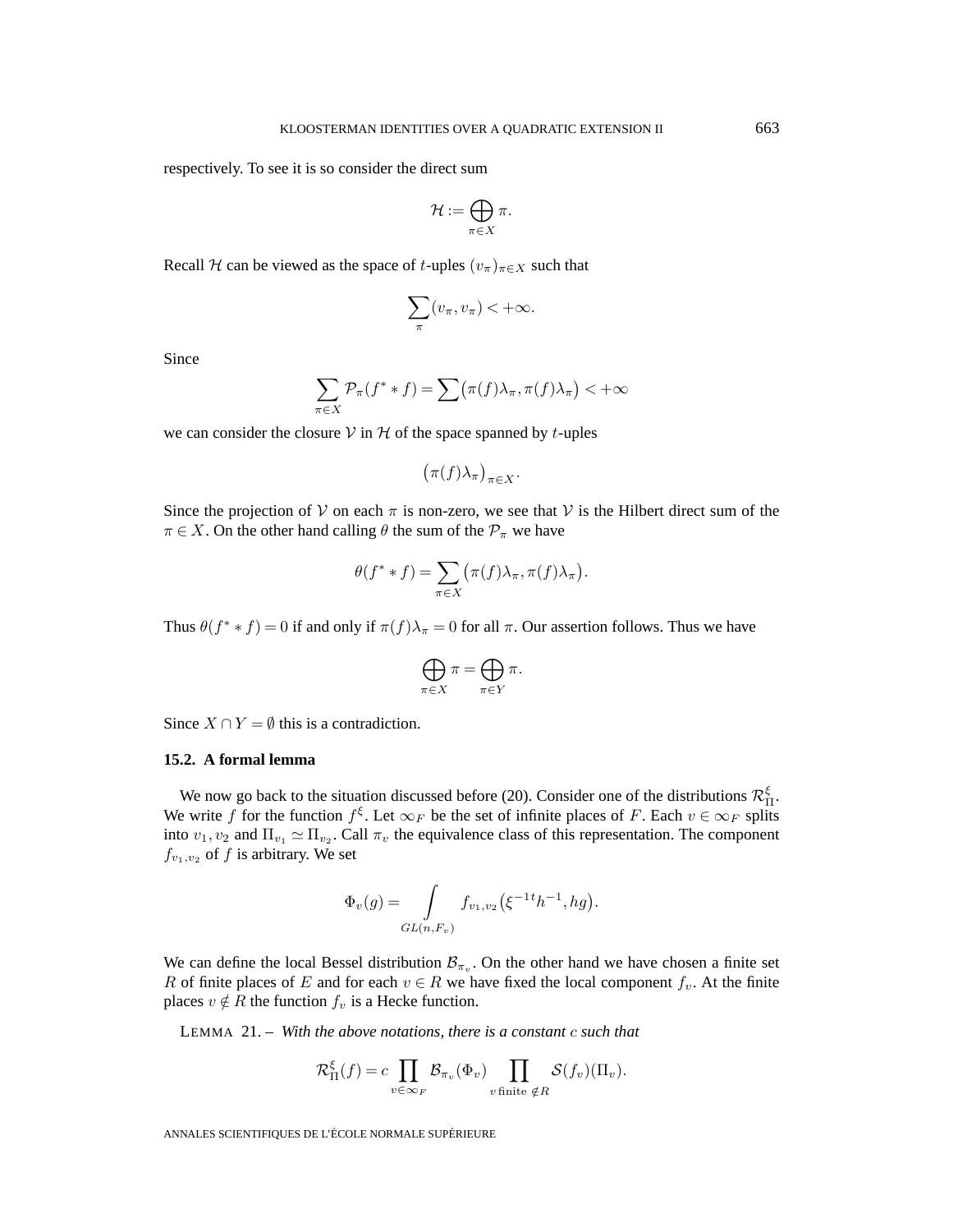*Proof. –*

$$
\mathcal{R}^{\xi}_{\Pi}(f) = \sum \mu(\Pi(f)\phi_i) \int \phi_i(u)\overline{\theta}(u\overline{u}) du.
$$

Here

$$
\mu(\phi) = \int\limits_{H^{\xi}(F)\backslash H^{\xi}(F_{\mathbb{A}})} \phi(h) \, dh.
$$

In view of our choice of functions, the functions  $\phi_i$  belong to a sub vector space V invariant under  $\prod_{v \in \infty} G_v$ . In turn V is a finite direct sum of subspaces  $V_i$  invariant and irreducible under  $\prod_{v\in \infty_E} G_v.$  The representation of  $\prod_{v\in \infty_E} G_v$  on each  $V_i$  is equivalent to

$$
\bigotimes_{v\in\infty_F}\Pi_{v_1}\otimes\Pi_{v_2}.
$$

The restriction  $\mu_i$  of  $\mu$  to  $V_i$  is a constant  $c_i$  times a tensor product

$$
\bigotimes_{v\in\infty_F}\mu_v
$$

where  $\mu_v$  is a linear form on  $\pi_v \otimes \pi_v$  invariant under  $H_v^{\xi}$ . Likewise the restriction of the linear form

$$
\phi \mapsto \int \phi(u)\bar{\theta}(u\bar{u}) du
$$

is a constant times a tensor product

$$
\bigotimes_{v \infty_F} \mu_{v,1} \otimes \mu_{v,1}
$$

where  $\mu_{v,1}$  is a linear form on the space of  $\pi_v$  transforming under the character  $\theta_v$ . It follows that

$$
\mathcal{R}_{\Pi}^{\xi}(f) = c \prod_{v \in \infty_F} \mathcal{R}_v(f_{v_1, v_2}) \prod_{v \text{ finite } \notin R} \mathcal{S}(f_v)(\Pi_v)
$$

where

$$
\mathcal{R}_{v}(f_{v_1,v_2})=\sum \mu_v(\pi_v\otimes \pi_v(f_{v_1,v_2})\phi_i)\overline{\mu_{v,1}\otimes \mu_{v,1}(\phi_i)}
$$

and  $\phi_i$  is an orthonormal basis of  $\pi_v \otimes \pi_v$ .

To conclude we apply another formal lemma, valid for any local field (see [6, (7)]).

LEMMA 22. – *Suppose that* F *is a local field. Let*  $\pi$  *be a unitary irreducible generic representation of*  $GL(n, F)$ *. Let*  $\lambda$  *be a linear form on*  $\pi \otimes \pi$  *invariant under the group*  $H^{\xi}(F)$ *. Let* µ<sup>1</sup> *be a linear form on* π *transforming under the character* θ*. Consider the distributions*

$$
\mathcal{R}(f) = \sum \lambda (\pi \otimes \pi(f)\phi_i) \overline{\mu_1 \otimes \mu_1(\phi_i)},
$$
  

$$
\mathcal{B}(\Phi) = \sum \mu_2(\pi(\Phi)\phi_i) \overline{\mu_1(\phi_i)}.
$$

*Then there is a constant* c *such that*

$$
\mathcal{R}(f) = c\mathcal{B}(\Phi)
$$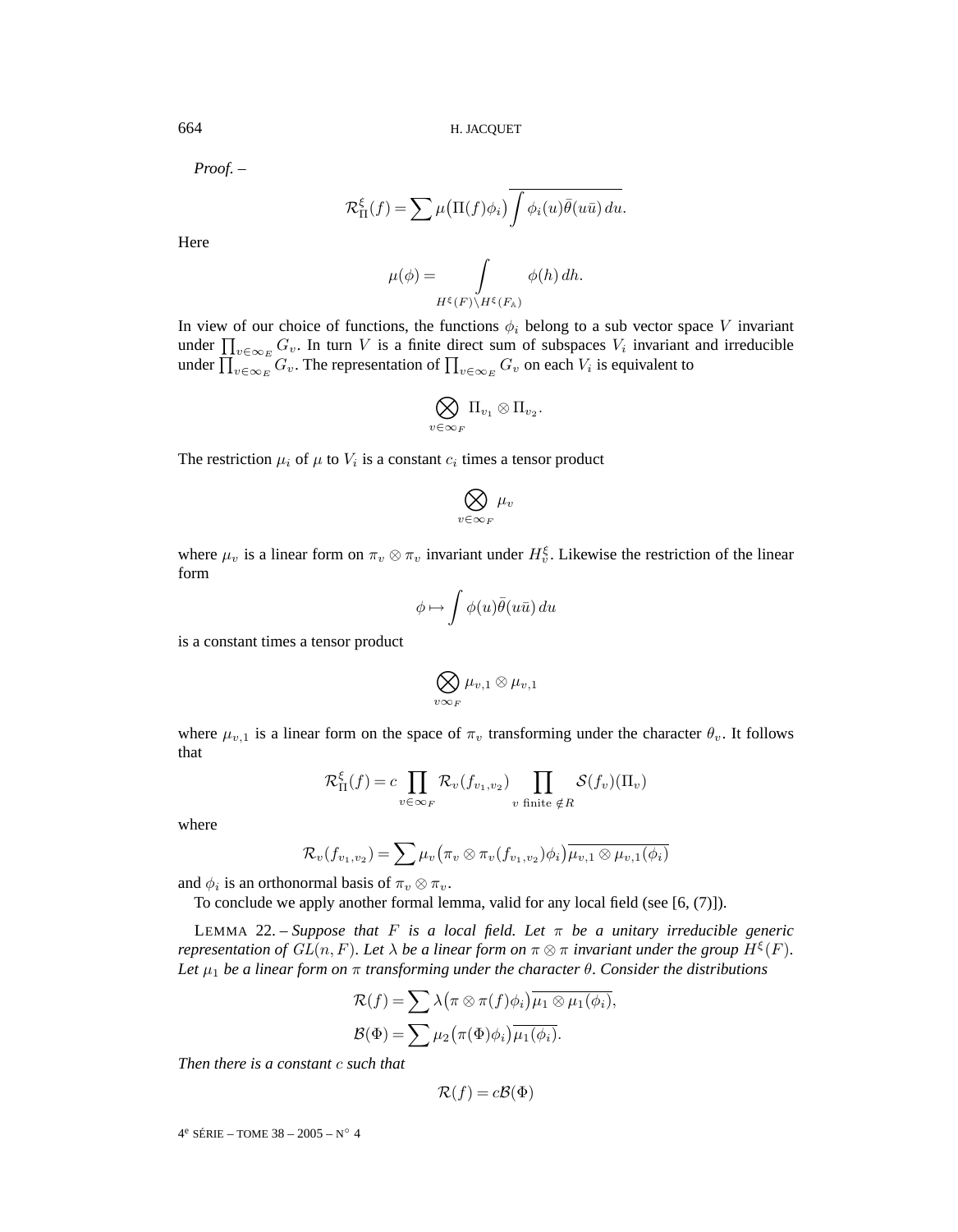*where*

$$
\Phi(g) = \int f(\xi^{-1}h^{-1}, hg) dh.
$$

#### **15.3. A lemma of Shalika**

LEMMA 23. – Let  $\pi$  be a unitary irreducible generic representation of  $GL(n,\mathbb{R})$ . The Bessel *distribution*  $B<sub>\pi</sub>$  *has a non-zero restriction to the open set* 

$$
{}^tN(\mathbb{R})A(\mathbb{R})N(\mathbb{R}).
$$

*Proof.* – We may replace  $B<sub>\pi</sub>$  by the positive type Bessel distribution

$$
\mathcal{P}_{\pi}(f) = \sum \pi(f) W_i(e) \overline{W_i(e)}.
$$

Our assertion is then that the restriction of  $\mathcal{P}_{\pi}$  to the open set

$$
N(\mathbb{R})w_nA(\mathbb{R})N(\mathbb{R})
$$

is non-zero. Suppose it is. Then  $\mathcal{P}_{\pi}$  is a distribution supported on the complement of that set. Moreover it is an eigenfunction of the Casimir operator and transforms on both sides under non-degenerate characters of  $N_n(F)$ . By Proposition 2.10 of [16] it follows that  $\mathcal{P}_{\pi} = 0$ , a contradiction.  $\square$ 

#### **16. Concluding remarks**

We briefly indicate how to obtain more precise global results. Assume *n* is even. Let  $\widetilde{H}^{\xi}$  be the similitude group corresponding to  $H^{\xi}$  and  $\lambda: \widetilde{H}^{\xi} \to F^{\times}$  the similitude ratio. Let  $\chi$  be an idele class character of F. We say that an automorphic representation  $\Pi$  is distinguished by  $(H^{\xi}, \chi)$  if the central character of  $\Pi$  is the character  $z \mapsto \chi(z\overline{z})$  and the following integral is non-zero for at least one  $\phi$  in the space of  $\Pi$ :

$$
\int\limits_{Z(E_{\mathbb{A}})\widetilde{H}^{\xi}(F)\backslash\widetilde{H}^{\xi}(F_{\mathbb{A}})}\phi(\tilde{h})\chi^{-1}\big(\lambda(\tilde{h})\big)\,d\tilde{h}.
$$

PROPOSITION 7. – *A representation* Π *is the base change of a representation* π *of central character*  $\omega$  *if and only if it is distinguished by a pair*  $(\widetilde{H}^{\xi}, \omega \eta^{n/2})$ *.* 

*Proof (Sketch).* – We simply indicate which modifications must be made to the proof of Theorem 2. At a place  $v$  of  $F$  inert in  $E$  we have

$$
\gamma_v(az) = \gamma_v(a)\eta_v^{n/2}(z).
$$

Thus globally if  $\Psi \leftrightarrow \Phi$  then for each  $z \in F_A^\times$  the function

$$
X \mapsto \Psi(Xz)
$$

matches the function

$$
X \mapsto \eta(z)^{n/2} \Phi(Xz).
$$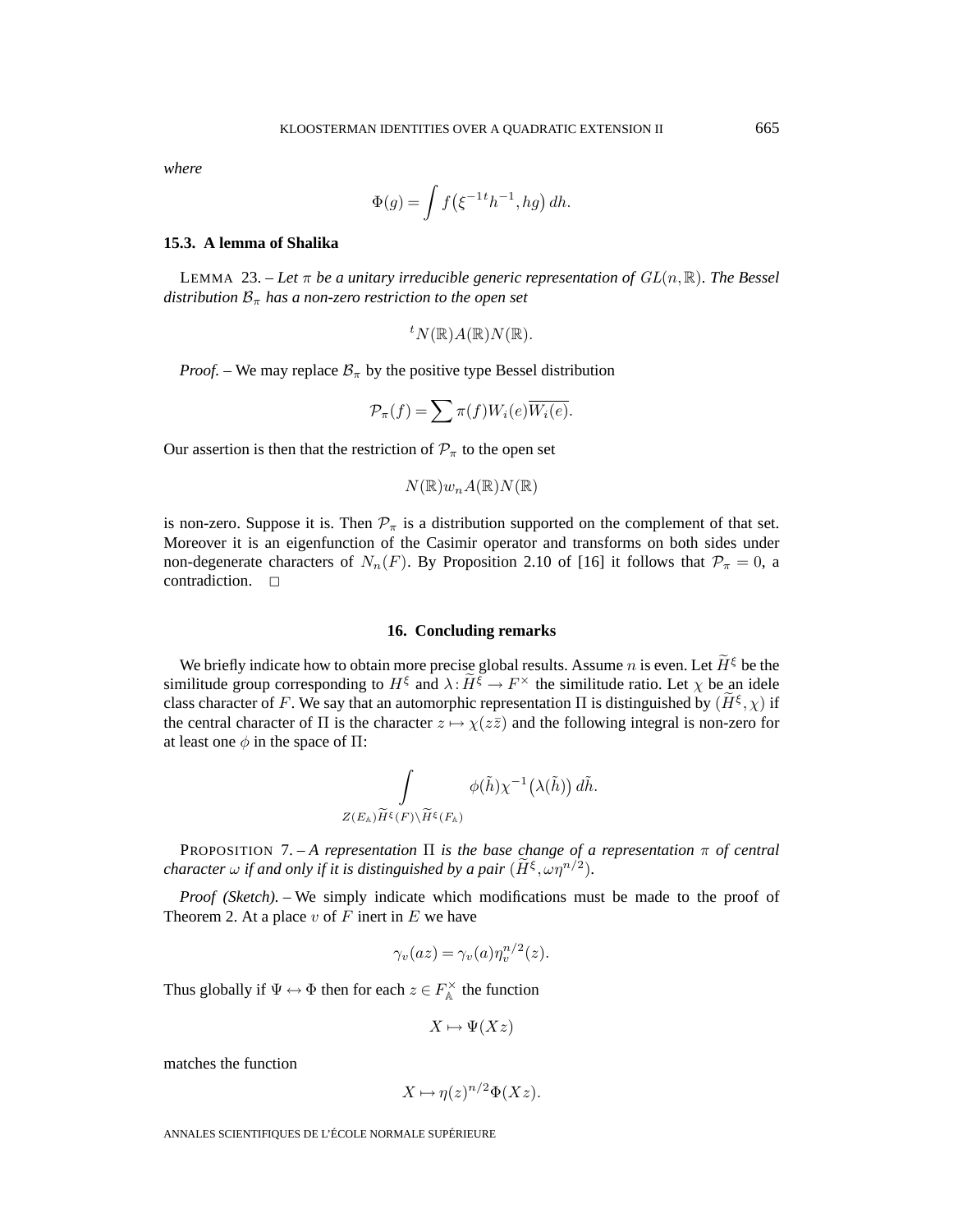For each  $z \in F_A^\times$  we have

$$
\int K_{\Psi}(zu)\theta(u\bar{u}) du = \eta^{n/2}(z) \int K_{\Phi}(u_1, u_2 z)\theta(u_1)^{-1}\theta(u_2) du_2.
$$

Integrating over  $z$  we get instead of  $(18)$ 

$$
\int_{F_{\mathbb{A}}^{\times} \times N(E) \backslash N(E_{\mathbb{A}})} K_{\Psi}(zu) \theta(u\bar{u}) \chi(z) dz du
$$
  
= 
$$
\int_{F_{\mathbb{A}}^{\times} \times (N(F) \backslash N(F_{\mathbb{A}}))^2} K_{\Phi}(u_1, u_2 z) \theta(u_1)^{-1} \theta(u_2) du_2 \chi \eta^{n/2}(z) dz.
$$

Now we choose a set of representatives  $\{\xi\}$  for the orbits of  $F^{\times} \times GL(n, E)$  in  $S(F)$ , where  $F^{\times}$  operates by multiplication. For each  $\xi$  we replace (11) by

$$
\int f^{\xi}(\tilde{h}g)\chi(\lambda(\tilde{h})) d\tilde{h} = \int \Psi \left[{}^{t}\bar{g}\xi zg\right] \chi(z) dz.
$$

We now define a new kind of relative Bessel distributions

$$
\mathcal{MR}_{\Pi}^{\xi}(f^{\xi}) = \sum \int \Pi(f^{\xi}) \phi_i(\tilde{h}) \chi(\lambda(\tilde{h})) d\tilde{h} \overline{\int \phi_i(u) \overline{\theta}(u\overline{u}) du}.
$$

We now get instead of (19)

(62) 
$$
\sum_{\xi} \sum_{\Pi} \mathcal{MR}_{\Pi}^{\xi}(f^{\xi}) = \sum_{\pi} \mathcal{B}_{\pi}(\Phi).
$$

The end of the proof is the same as before.  $\Box$ 

*Historical remarks.* – For  $n = 2$ , the study of the poles of the Asai L-function in [5] proves that the base change  $\Pi$  of a representation  $\pi$  with central character  $\omega$  is distinguished by the character  $\omega \eta \circ \det$  of the group  $GL(2, F_\mathbb{A})$  and *not* distinguished by the character  $\omega \circ \det$  of  $GL(2, F_\mathbb{A})$ (this fact is used explicitly in [6, (1), middle of p. 388]). Equivalently, the representation  $\Pi$  is distinguished by the character  $\omega\eta$  of the split unitary similitude group but not distinguished by the character  $\omega$ . We recall the proof. Let  $\omega_1$  be an idele class character of F. Let  $\Pi$  be a cuspidal automorphic representation of  $GL(2, E<sub>A</sub>)$  with central character  $\Omega$ . Assume that the restriction of  $\Omega$  to F is  $\omega_1^2$ . Recall the Asai L-function  $L(s, \Pi, \omega_1^{-1},$  Asai). In this context, it is essentially defined by the condition that an integral of the form

$$
\int\limits_{Z(F_\mathbb{A})\,GL(2,F)\backslash\,GL(2,F_\mathbb{A})}\phi(g)E(g,\Phi,s)\omega_1^{-1}(\det g)\,dg
$$

is an entire multiple of the L function. Here  $\phi$  is in the space of  $\Pi$  and  $E(g, \Phi, s)$  is the Eisenstein series on  $GL(n, F_A)$  associated with a Schwartz–Bruhat function  $\Phi$  on  $F_A^n$ . In particular the (partial) Asai L–function has a pole at  $s = 1$  if and only if  $\Pi$  is distinguished by  $(GL(2, F<sub>A</sub>), \omega_1)$ . Now if  $\Pi$  is the base change of  $\pi$  with central character  $\omega$  then we have the following relations between (partial)  $L$  functions:

4e SÉRIE – TOME 38 – 2005 – N◦ 4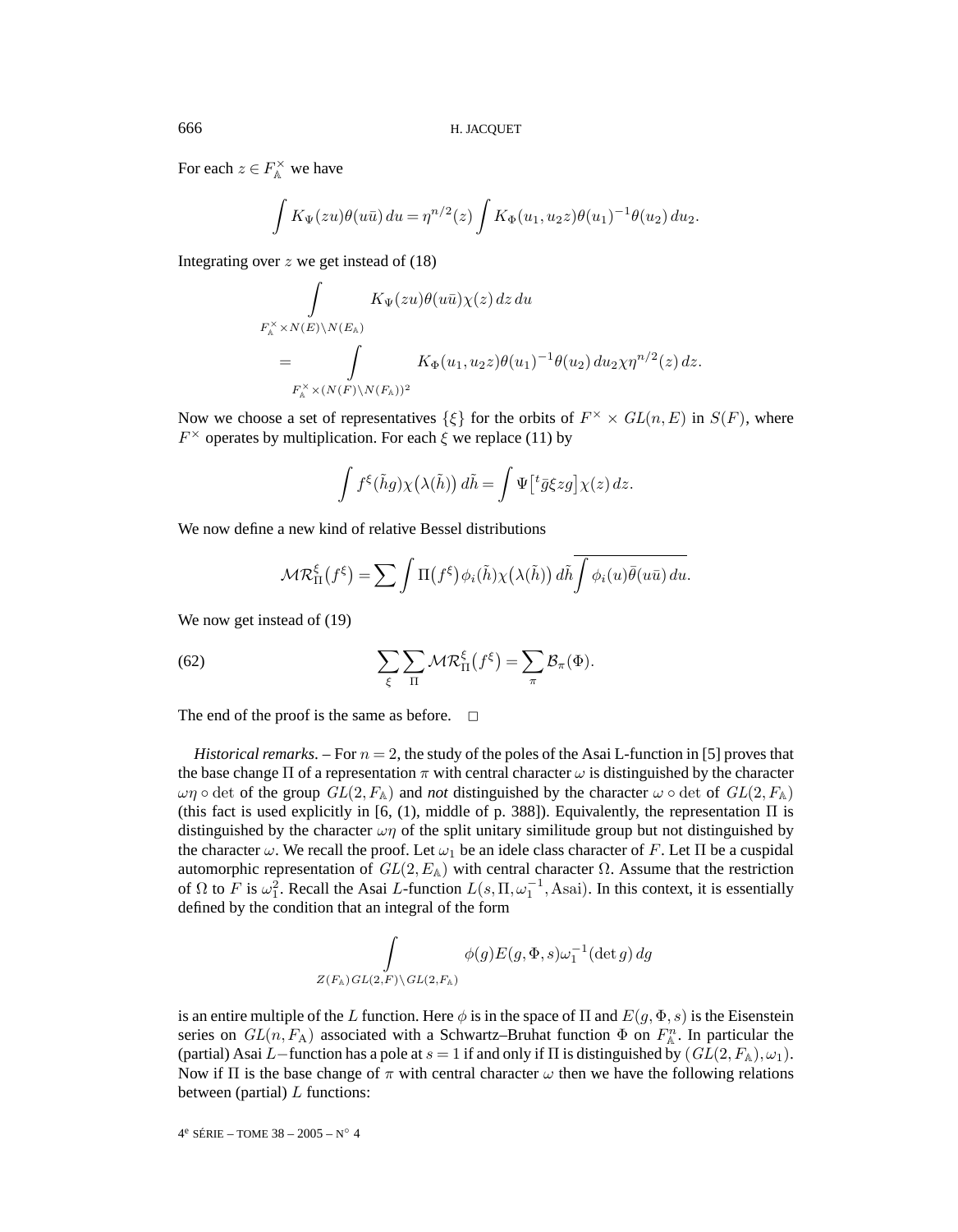$$
L(s, \Pi, \omega^{-1}\eta, \text{Asai}) = L(s, \pi \times \tilde{\pi} \otimes \eta) \frac{L(s, 1_F)}{L(s, \eta)},
$$
  

$$
L(s, \Pi, \omega^{-1}, \text{Asai}) = L(s, \pi \times \tilde{\pi}) \frac{L(s, \eta)}{L(s, 1_F)},
$$
  

$$
L(s, \Pi \times \tilde{\Pi}) = L(s, \pi \times \tilde{\pi}) L(s, \pi \times \tilde{\pi} \otimes \eta).
$$

The function  $L(s, \pi \times \tilde{\pi})$  has a pole at  $s = 1$  while the last relation shows that the function  $L(s, \pi \times \tilde{\pi} \otimes \eta)$  does not have a pole at  $s = 1$  and does not vanish at  $s = 1$ . The assertion follows.

The result of Proposition 7 is conjectured in [8, (1)] in the context of  $GL(n)$  and reproved by a relative trace formula as in the original work of Ye [18, (1)] in the context of  $n = 2$ . At the time, the general conjecture with the exponent  $n/2$  was motivated by the results of [5] as referenced in [6, (1)] in the case  $n = 2$  and by preliminary computations of Ye in the case  $n = 4$ .

On the other hand, the author of [3] discusses distinction by the unitary group, first in the context of  $GL(2)$ . Earlier, he had proved the result of [5] that we recalled in the case  $\omega = \eta$  but not in the case  $\omega = 1$ . For the case  $\omega = 1$  he only discusses an example in [3]. <sup>2</sup>

It is natural to conjecture that one can choose the unitary group which distinguishes Π to be quasi-split.

THEOREM 3. – *Suppose each real place of* F *splits in* E*. Suppose* n *is even. If* Π *is a base change then* Π *is distinguished by a quasi-split unitary group.*

*Proof.* – The group  $H^{\xi}$  is quasi-split if and only if at every inert place v,  $\det \xi$  is equal to det  $w_n = (-1)^{n/2}$  times a norm of  $E_w/F_v$ . We restrict the function  $\Psi_v$  by demanding that it be supported on the set  $S'_v$  of elements whose determinant is  $(-1)^{n/2}$  times a norm. We take the function  $\Phi_v$  to be supported on the set  $G'_v$  of elements g such that  $\det g$  is  $(-1)^{n/2}$  times a norm. As before, we introduce the function  $\Phi'$  defined by  $\Phi'[g] = \Phi[w_n g]$ . We now get a spectral identity

$$
\sum_{\Pi} \mathcal{R}_{\Pi}^{\xi}(f_{\xi}) = \sum_{\pi} \mathcal{P}_{\pi}(\Phi')
$$

where

$$
\mathcal{P}_{\pi}(\Phi') = \sum \int \phi_i(u)\theta(u_1) du_1 \int \phi_i(u)\overline{\theta}(u_2) du_2.
$$

The function  $\Phi'_v$  is now supported on the group  $G_v^+$  of elements whose determinant is a norm. Moreover,

$$
\mathcal{P}_{\pi}(\Phi') = \mathcal{P}_{\pi \otimes \eta}(\Phi').
$$

To conclude we have to see that the local Bessel distribution  $\mathcal{P}_{\pi_v}$  has a non-zero restriction to  $G_v^+$ . This is checked in [6, (7)].

If the quadratic extension  $E/F$  is arbitrary we have only a partial result.

THEOREM 4. – *Suppose that*  $\Pi$  *is an automorphic cuspidal representation of*  $GL(n, E_A)$ *. Then* Π *is distinguished by a unitary group if and only if it is a base change.*

We proceed as before except that at any inert real place v we choose the function  $\Phi_v$  supported on the open set  ${}^t N_v A_v N_v$ . Let w be the place of E above v. It is elementary that there is a

<sup>&</sup>lt;sup>2</sup> In connection with this example the author makes a claim of priority. However, he does not acknowledge earlier references  $[5]$  and  $[6, (1)]$ .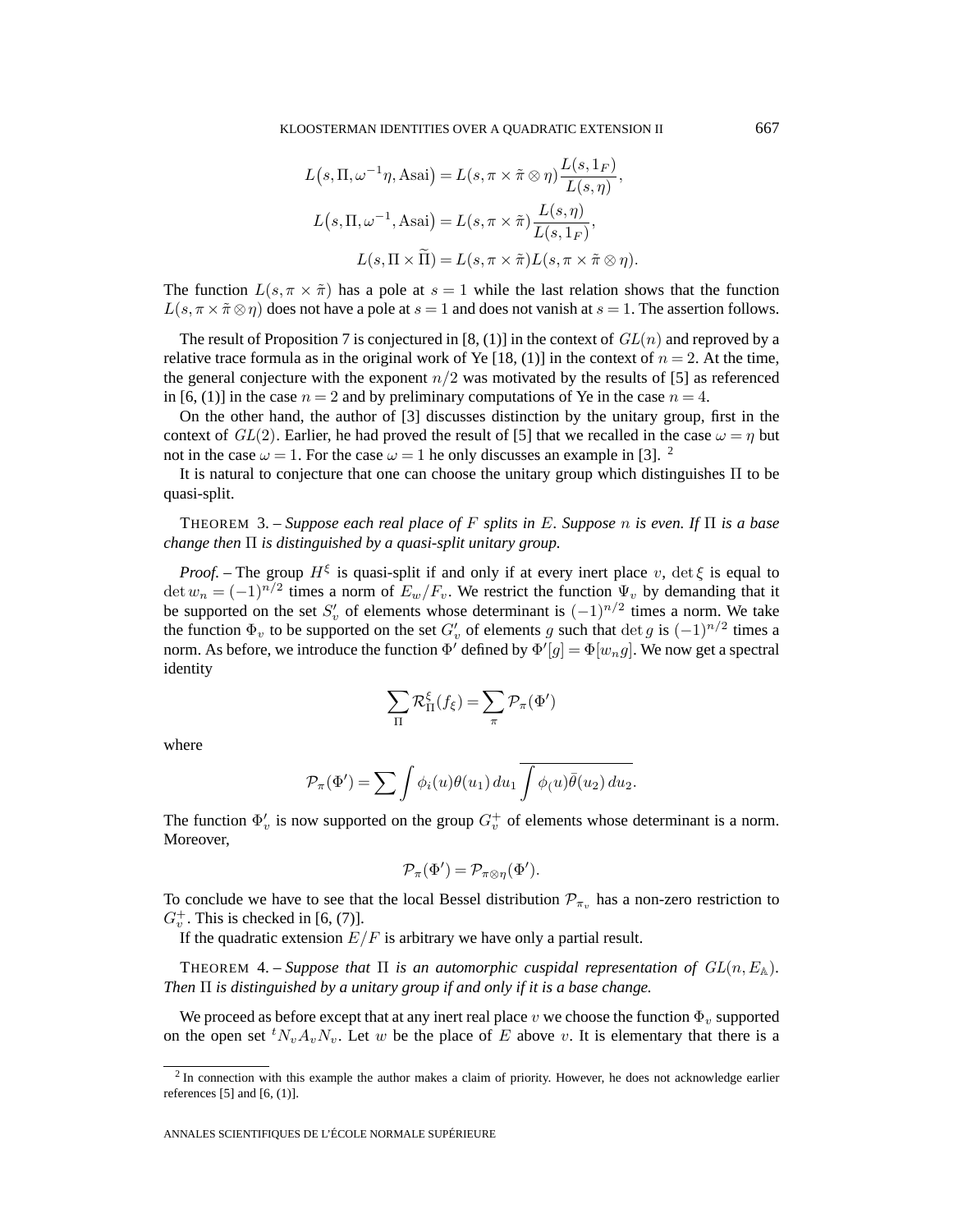function  $\Psi_v$  supported on the open set of  $H_v$  of matrices of the form

$$
{}^t\bar{u}au, \quad u \in N_w, \ a \in A_v
$$

which matches  $\Phi_{\nu}$ . Equating the discrete parts of the spectral expansions in the standard way, we get again:

(63) 
$$
\sum_{\pi} \mathcal{B}_{\pi}(\Phi) = \sum_{\xi} \sum_{\Pi} \mathcal{R}_{\Pi}^{\xi}(f^{\xi}).
$$

Fix a representation  $\pi_0$  of  $GL(n, F_\mathbb{A})$  such that  $\pi_0 \otimes \eta_{E/F}$  is not equivalent to  $\pi_0$ . Thus the base change  $\Pi_0$  of  $\pi_0$  is automorphic cuspidal. Say n is even. Then using the principle of linear independence of the characters of the Hecke algebra we get

$$
\mathcal{B}_{\pi_0}(\Phi) + \mathcal{B}_{\pi_0 \otimes \eta_{E/F}}(\Phi) = \sum_{\xi} \mathcal{R}^{\xi}_{\Pi_0}(f^{\xi}).
$$

As before

$$
{\mathcal B}_{\pi_0}(\Phi)=\prod_v{\mathcal B}_{\pi_{0,v}}(\Phi_v),\qquad {\mathcal B}_{\pi_0\otimes \eta_{E/F}}(\Phi)=\prod_v{\mathcal B}_{\pi_{0,v}\otimes \eta_v}(\Phi_v).
$$

At a real place v inert in E, by Lemma 23 we choose  $\Phi_v$  so that

$$
\mathcal{B}_{\pi_{0,v}}(\Phi_v) \neq 0.
$$

There is at least one finite place  $u$  inert in  $E$  such that

$$
\pi_{0,u}\not\simeq\pi_{0,u}\otimes\eta_u
$$

We choose  $\Phi_u$  so that

$$
\mathcal{B}_{\pi_{0,u}}(\Phi_u) \neq 0, \qquad \mathcal{B}_{\pi_{0,u}\otimes \eta_u}(\Phi_u) = 0.
$$

Then we find

$$
\mathcal{B}_{\pi_0}(\Phi) = \sum_{\xi} \mathcal{R}^{\xi}_{\Pi_0}(f^{\xi}).
$$

We conclude that  $\mathcal{R}^{\xi}_{\Pi_0}(f^{\xi})$  is non-zero for at least one  $\xi$  and the theorem follows. If n is odd the proof is similar but simpler.  $\Box$ 

#### REFERENCES

- [1] ARTHUR J., CLOZEL L., Simple Algebras, Base Change, and the Advanced Theory of the Trace Formula, Ann. of Math. Stud., vol. **120**, Princeton University Press, Princeton, NJ, 1989.
- [2] CASSELMAN W., SHALIKA J., The unramified principal series of p-adic groups. II. The Whittaker function, *Compositio Math.* **41** (1980) 207–231.
- [3] FLICKER Y., On distinguished representations, *J. reine angew. Math.* **418** (1991) 139–172.
- [4] GOODMAN R., WALLACH N., Representations and Invariants of the Classical Groups, Encyclopedia of Mathematics and its Applications, Cambridge University Press, Cambridge, 1998.
- [5] HARDER G., LANGLANDS R., RAPOPORT M., Algebraische Zyklen auf Hilbert–Blumenthal– Flächen, *J. reine angew. Math.* **366** (1986) 53–120.